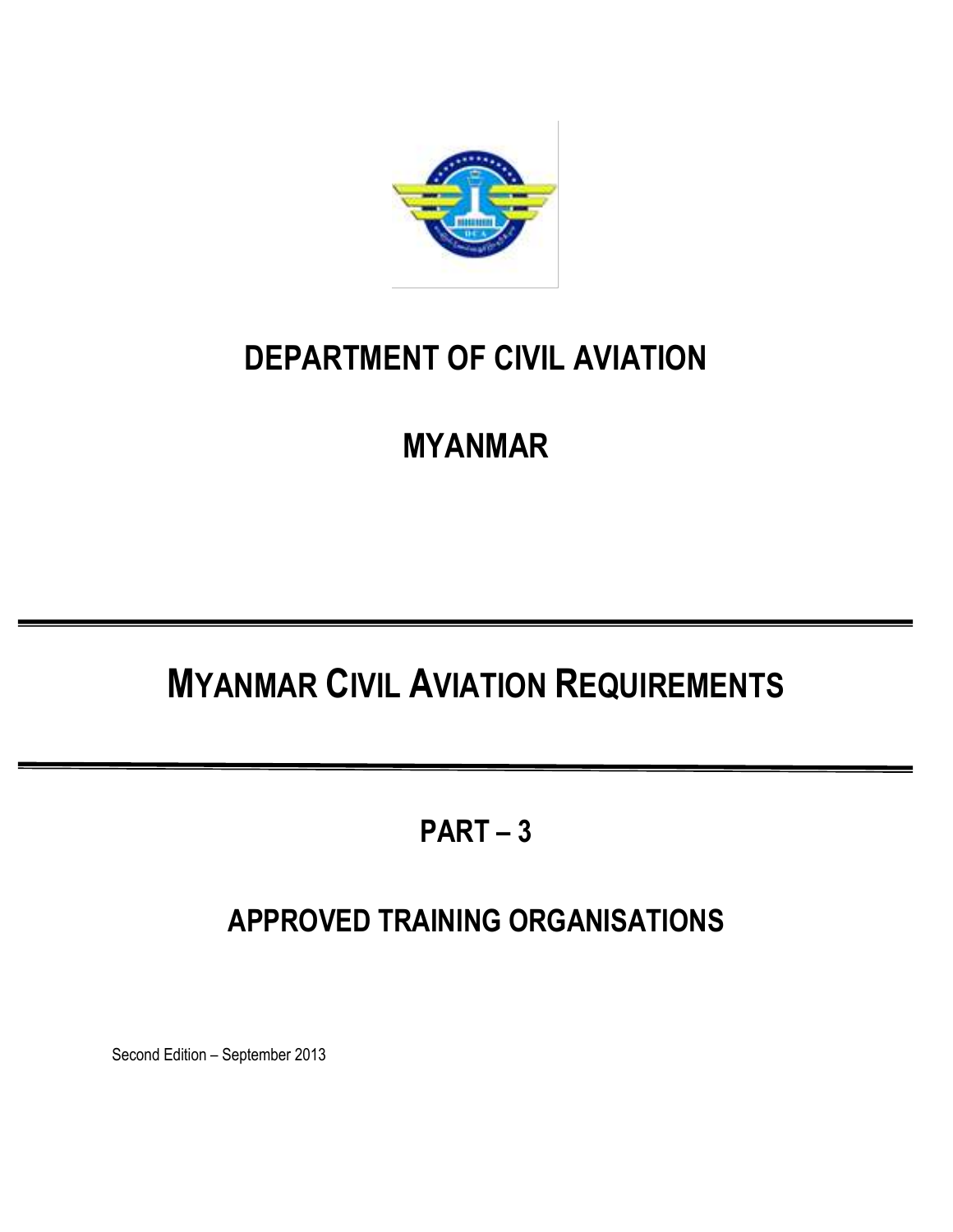#### **PREFACE**

These requirements are published to be used as a guidance material for approval of training organizations.

It is emphasized that all the issue pertaining to these requirements will not be covered in this publication. In this regards whenever changes in regulations and technology occur there is no doubt necessitate the changes to this requirement.

Comments and suggestions for amendment and or revision to this publication should be forwarded to the Director of Flight Standards Division or Director General of Department of Civil Aviation Myanmar.

The First Edition of MCAR part 3 Approved Training Organizations is superseded by this Second Edition, dated 1st September 2013.

Tin Naing Tun Director General Department of Civil Aviation Myanmar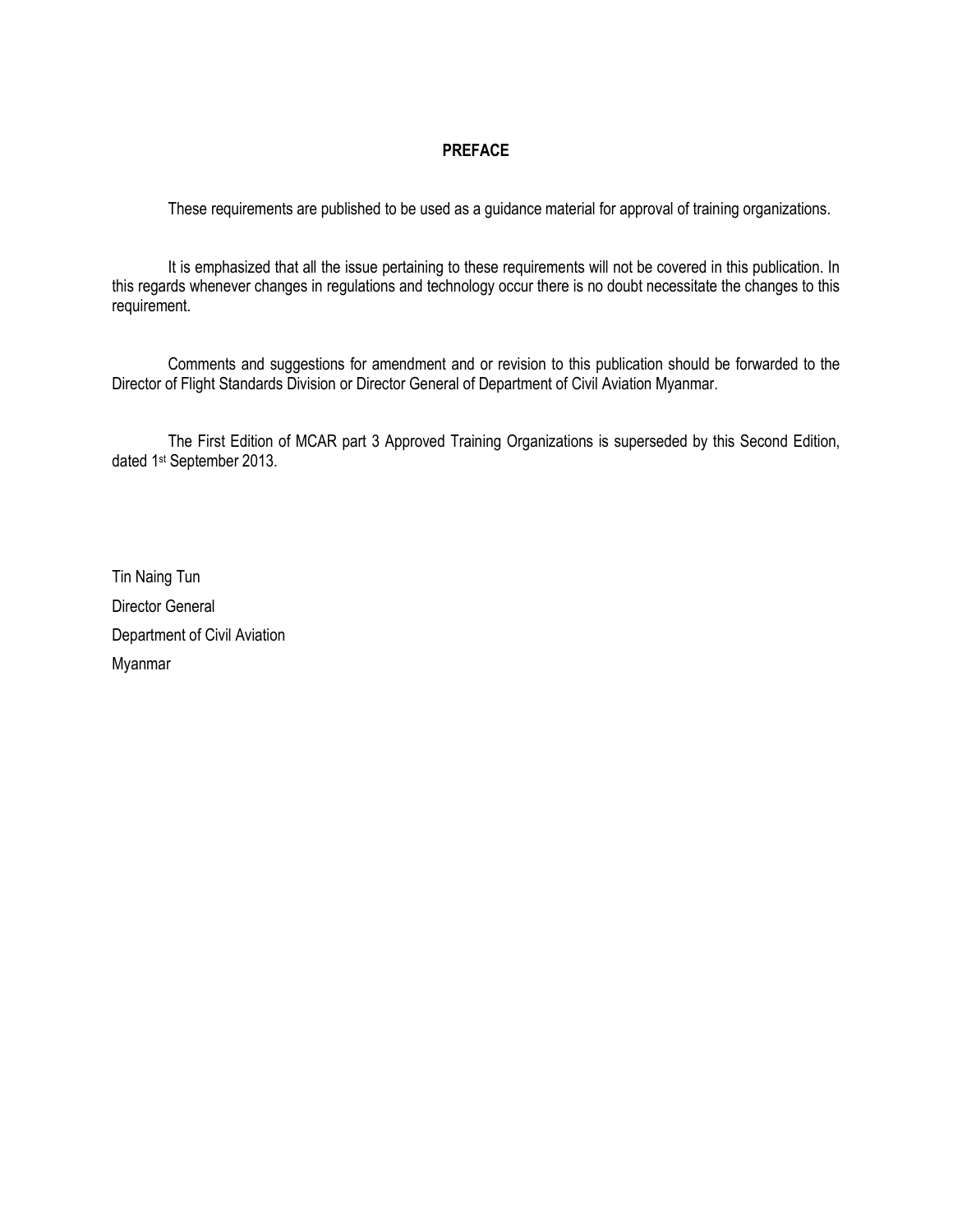#### **[THIS PAGE INTENTIONALLY LEFT BLANK]**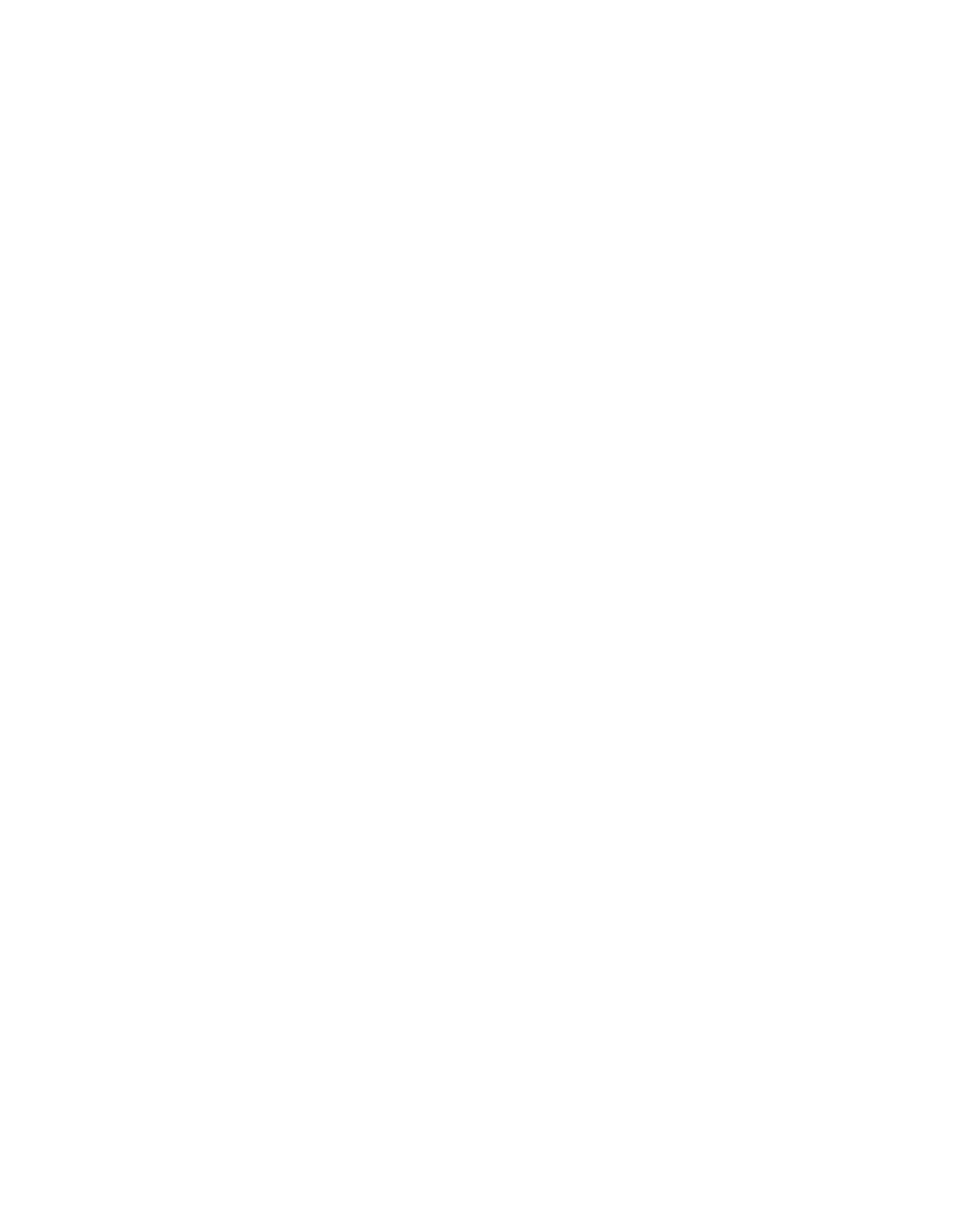# **INTRODUCTION**

Part 3 of the Myanmar Regulations addresses the certification and administration of Approved Training Organisations (ATO). ICAO Annex 1 contains standards for approval of training organisations. Part 3 uses these standards and has also adapted them to cover other areas of flight crew training. Part 3 also relies heavily upon regulations presented in 14 CFR and the JAR FCL and JAR 147/EASA 147. The use of an ATO for the training and qualification of flight crew is common in modern aviation, most particularly as operators upgrade their aircraft inventory and flight crew transition to new aircraft. The interrelation between ATO requirements under Part 3 and the licensing and certification requirements of Part 2 is plain. Even if Myanmar does not have an ATO located in the country, the requirements for ATO operation do apply to the standards required for adequate training for qualification for a Myanmar certification. Thus, Myanmar citizens who receive training from a foreign ATO should be trained by an ATO meeting Myanmar standards. This situation will be encountered when a Myanmar holder of an Air Operator Certificate (AOC), such as a national airline, is part of a regional consortium with AOC holders from other Contracting States in the region, and the consortium has established an ATO in only one of the regional Contracting States. The regulations set forth in Part 3 allow for this situation. The regulations in Part 3 are based upon ICAO Annex 1, through Amendment 170 and ICAO Doc 9841. Manual on the Approval of Training Organisations, Second Edition, 2011.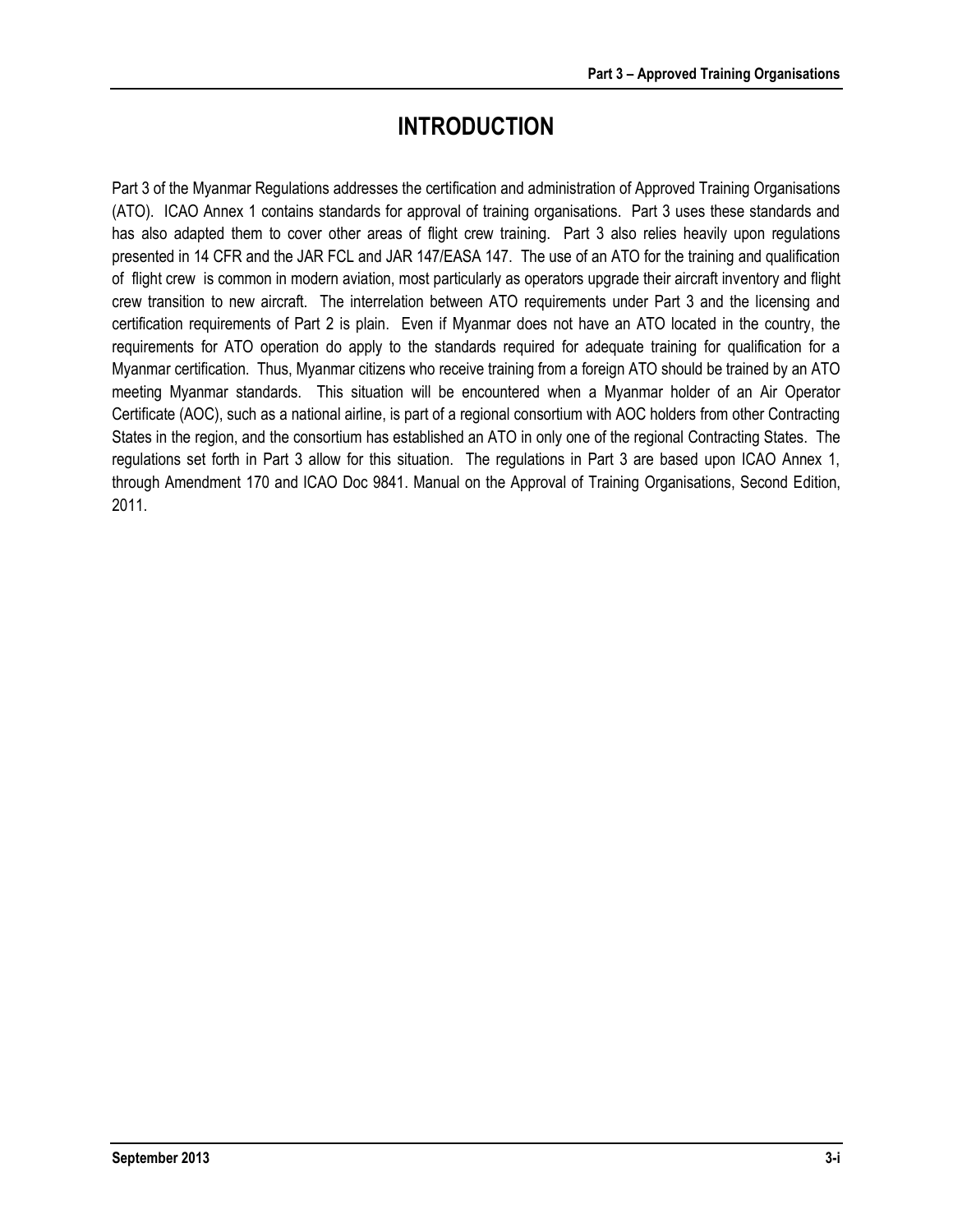**[THIS PAGE INTENTIONALLY LEFT BLANK]**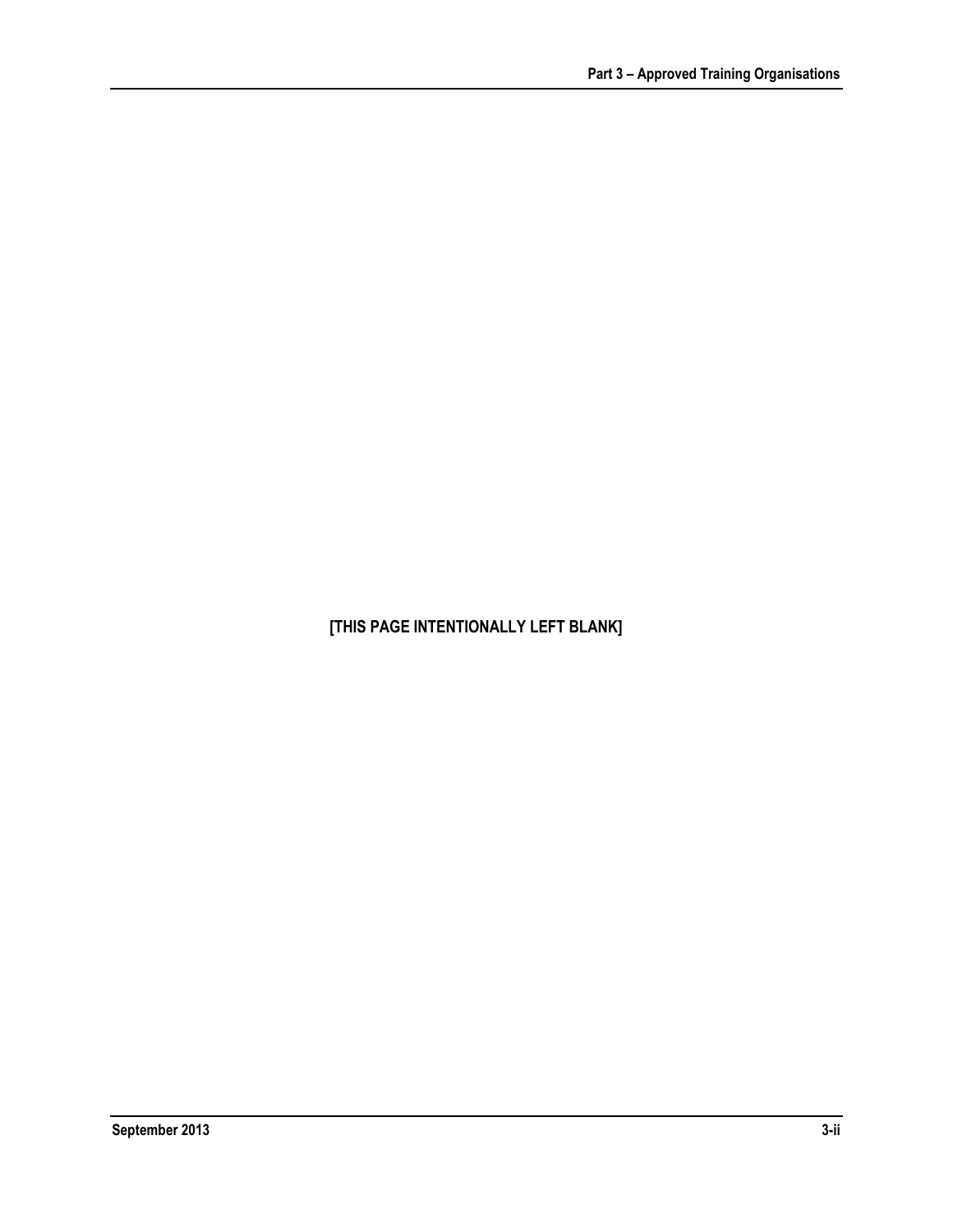# **AMENDMENTS**

| Location | Date | Description |
|----------|------|-------------|
|          |      |             |
|          |      |             |
|          |      |             |
|          |      |             |
|          |      |             |
|          |      |             |
|          |      |             |
|          |      |             |
|          |      |             |
|          |      |             |
|          |      |             |
|          |      |             |
|          |      |             |
|          |      |             |
|          |      |             |
|          |      |             |
|          |      |             |
|          |      |             |
|          |      |             |
|          |      |             |
|          |      |             |
|          |      |             |
|          |      |             |
|          |      |             |
|          |      |             |
|          |      |             |
|          |      |             |
|          |      |             |
|          |      |             |
|          |      |             |
|          |      |             |
|          |      |             |
|          |      |             |
|          |      |             |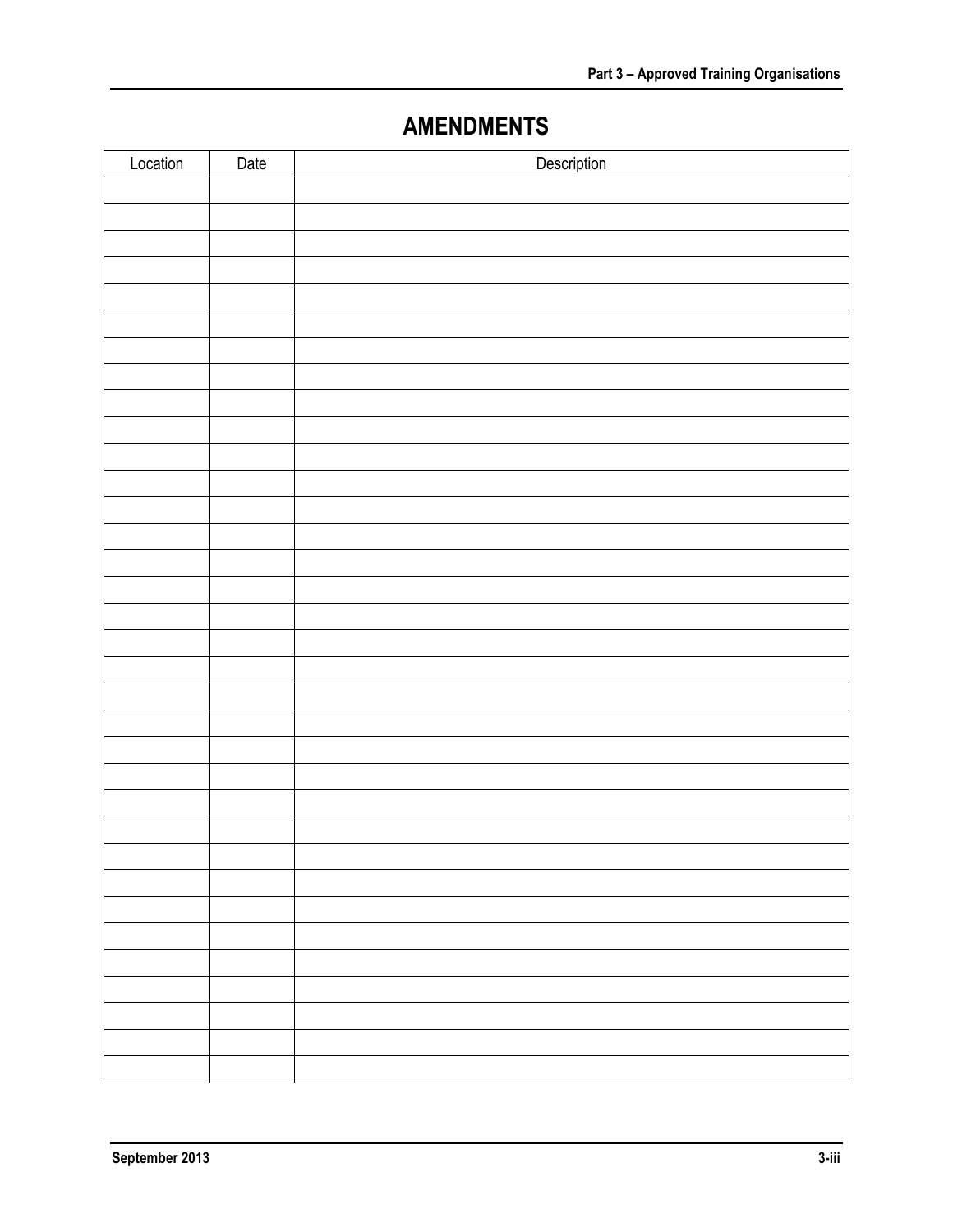# **CONTENTS**

| 3.1 |     |                    |                                                                                     |  |
|-----|-----|--------------------|-------------------------------------------------------------------------------------|--|
|     |     | 3.1.1.1            |                                                                                     |  |
|     |     |                    |                                                                                     |  |
|     |     | 3.1.1.3            |                                                                                     |  |
|     | 3.2 |                    |                                                                                     |  |
|     |     | 3.2.1.1            |                                                                                     |  |
|     |     | 3.2.1.2            |                                                                                     |  |
|     |     | 3.2.1.3            |                                                                                     |  |
|     |     | 3.2.1.4            |                                                                                     |  |
|     |     | 3.2.1.5            |                                                                                     |  |
|     |     | 3.2.1.6            |                                                                                     |  |
|     |     | 3.2.1.7            |                                                                                     |  |
|     |     | 3.2.1.8            |                                                                                     |  |
|     |     |                    |                                                                                     |  |
|     |     |                    |                                                                                     |  |
|     |     |                    |                                                                                     |  |
|     |     |                    |                                                                                     |  |
|     |     |                    |                                                                                     |  |
|     |     |                    |                                                                                     |  |
|     |     |                    |                                                                                     |  |
|     |     |                    |                                                                                     |  |
|     |     |                    |                                                                                     |  |
|     |     |                    |                                                                                     |  |
|     |     |                    |                                                                                     |  |
|     | 3.3 |                    | Additional Requirements for Instruction for Flight Crew Licences And Training 11    |  |
|     |     | 3.3.1              |                                                                                     |  |
|     |     | 3.3.2              |                                                                                     |  |
|     |     | 3.3.2.1            |                                                                                     |  |
|     |     | 3.3.2.2            | Training Course Approval - Qualification Based and Alternate Means of Compliance 11 |  |
|     |     | 3.3.2.3            | Training Course Approval -Alternative Means of Compliance and Competency Based      |  |
|     |     |                    |                                                                                     |  |
|     |     | 3.3.3              |                                                                                     |  |
|     |     | 3.3.4              |                                                                                     |  |
|     |     | 3.3.4.1            |                                                                                     |  |
|     |     | 3.3.4.2            |                                                                                     |  |
|     |     | 3.3.4.3<br>3.3.4.4 |                                                                                     |  |
|     |     | 3.3.5              |                                                                                     |  |
|     |     |                    |                                                                                     |  |
|     |     | 3.3.5.1<br>3.3.5.2 |                                                                                     |  |
|     |     | 3.3.5.3            |                                                                                     |  |
|     |     | 3.3.5.4            |                                                                                     |  |
|     |     | 3.3.5.5            | Student Transfer of Credit Between ATO's Teaching a Flight Crew Curriculum  18      |  |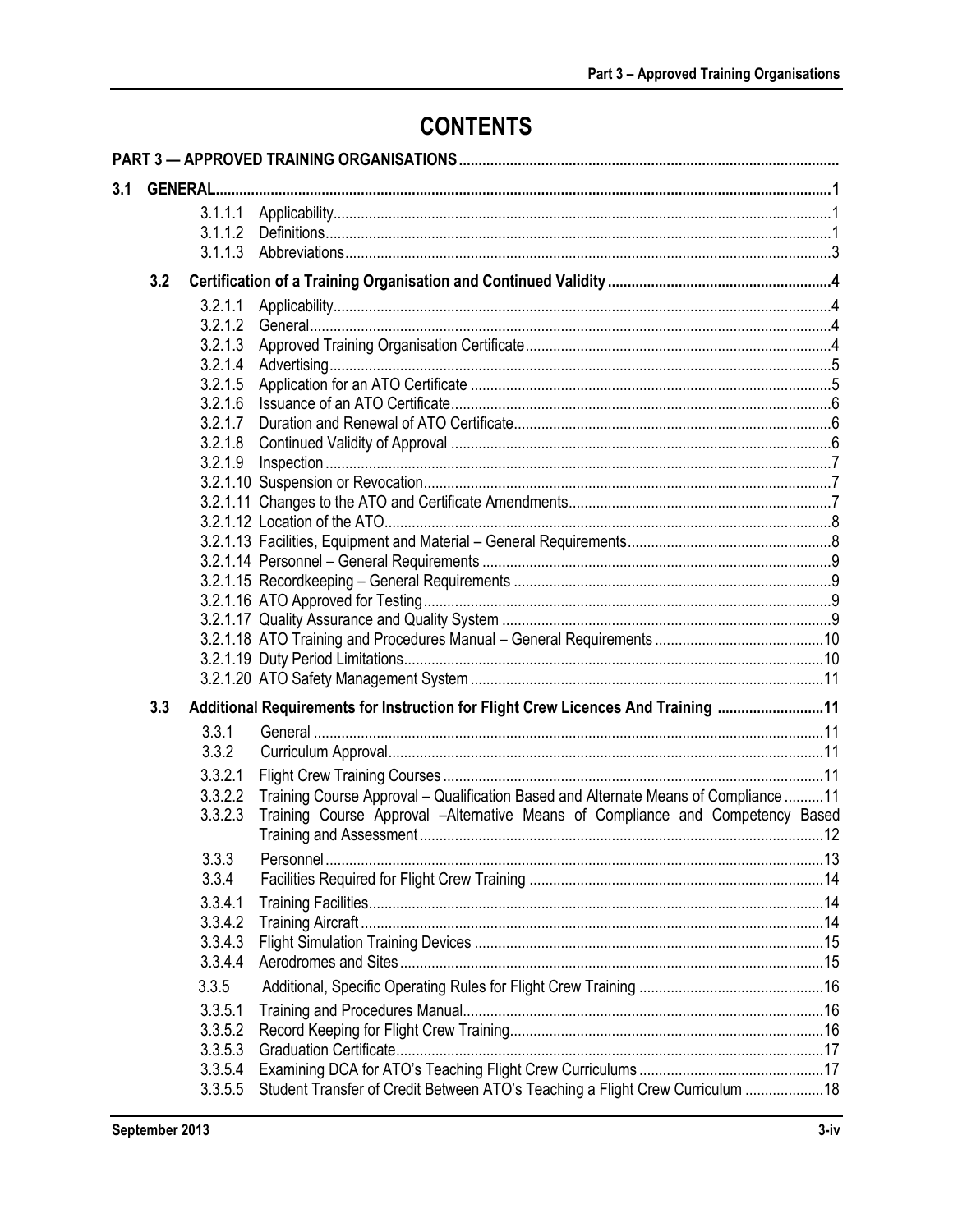|     | 3.3.5.6                                                        |                                                                                                                                                                          |  |
|-----|----------------------------------------------------------------|--------------------------------------------------------------------------------------------------------------------------------------------------------------------------|--|
| 3.4 |                                                                | Additional Requirements for Instruction for Maintenance Licences and Training  19                                                                                        |  |
|     | 3.4.1<br>3.4.2                                                 |                                                                                                                                                                          |  |
|     | 3.4.2.1<br>3.4.2.2<br>3.4.2.3                                  | Training Course Approval—Qualification Based and Alternate Means of Compliance 19<br>Training Course Approval-Alternative Means of Compliance and Competency Based       |  |
|     | 3.4.3<br>3.4.4<br>3.4.5                                        |                                                                                                                                                                          |  |
|     | 3.4.5.1<br>3.4.5.2<br>3.4.5.3<br>3.4.5.4<br>3.4.5.5<br>3.4.5.6 | Student Transfer of Credit Between ATO's Teaching a Maintenance Curriculum25                                                                                             |  |
|     |                                                                |                                                                                                                                                                          |  |
|     | IS:3.3.3<br>IS:3.3.5.1                                         | Training Manual and Procedures Manual for ATO Conducting Flight Crew Training 38<br>IS:3.4.5.1 Training and Procedures Manual for ATO Conducting Maintenance Training 44 |  |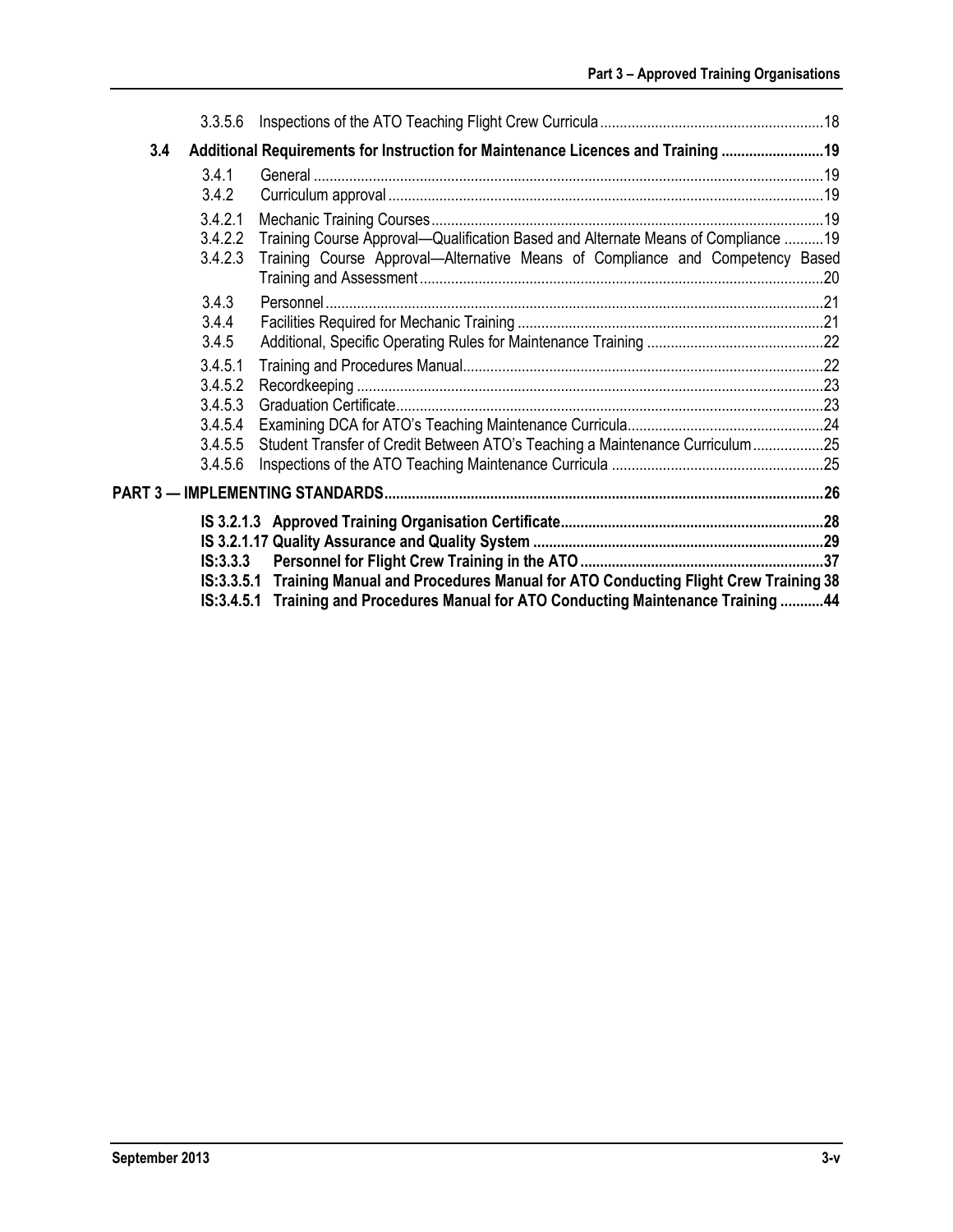**[THIS PAGE INTENTIONALLY LEFT BLANK]**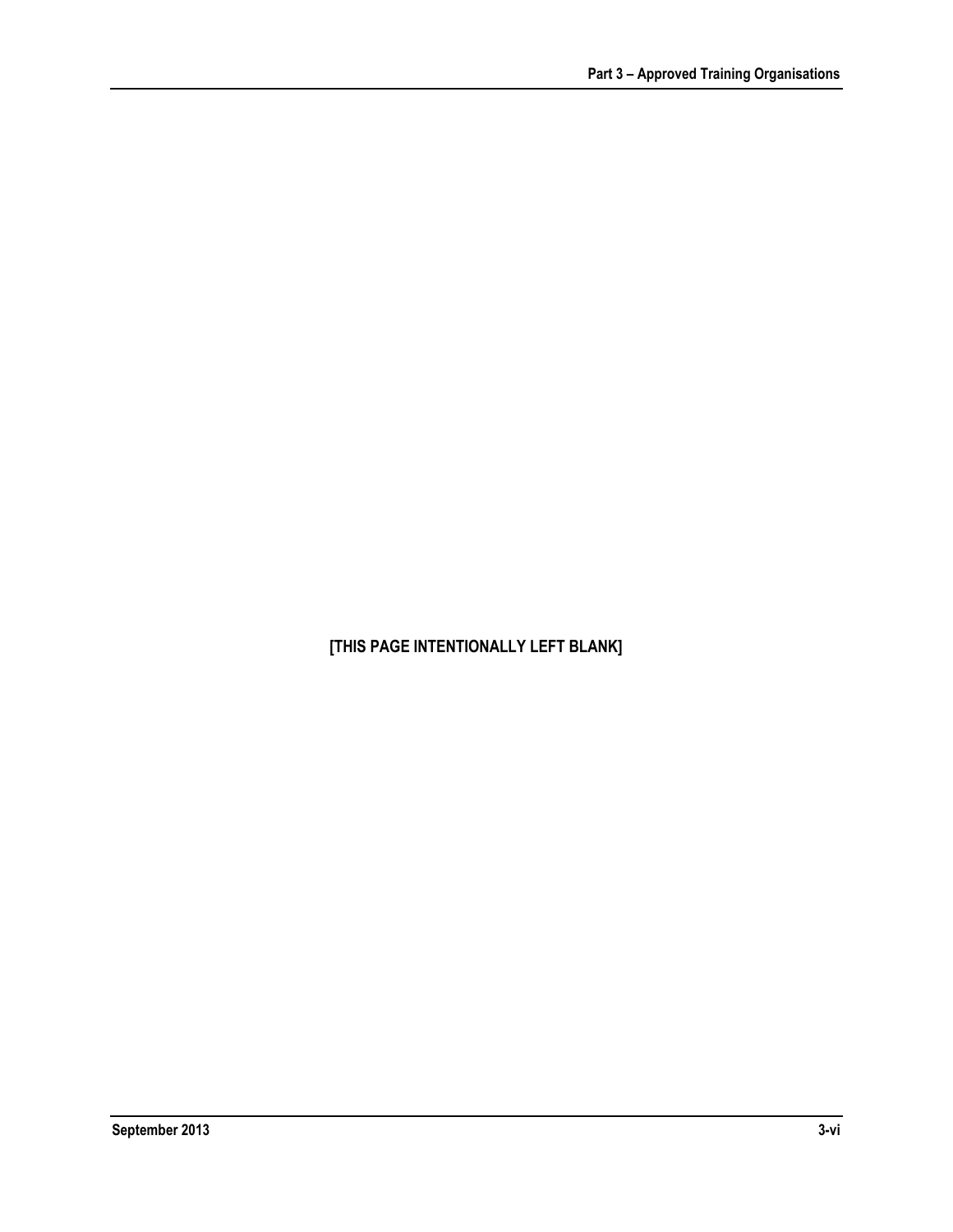## <span id="page-10-0"></span>**3.1 GENERAL**

#### <span id="page-10-1"></span>**3.1.1.1 APPLICABILITY**

(a) Part 3 prescribes the requirements for issuing approvals to organisations for the training of aviation personnel, and prescribes the operating rules for the holders of an Approved Training Organisation (ATO) certificate.

#### <span id="page-10-2"></span>**3.1.1.2 DEFINITIONS**

- (b) For the purposes of Part 3, the following definitions apply—
	- (1) **Accountable manager**. The manager who has corporate DCA for ensuring that all training commitments can be financed and carried out to the standard required by the DCA and any additional requirements defined by the ATO. The accountable manager may delegate in writing to another person within the organisation, the day to day management but not the overall approval management responsibility. The accountable manager may also be called accountable executive.
	- (2) **Alternate means of compliance**. As it relates to training a pre-approved manner of achieving regulatory compliance that has been determined by the DCA to be an acceptable substitute to the experience requirements for a licence in MCAR Part 2.
	- (3) **Alternative means of compliance**. An approved alternative to prescribed approaches, which has been demonstrated consistently to achieve or exceed the desired outcomes as intended through regulation.
	- (4) **Approved training**. Training conducted under curricula and supervision approved by the Department of Civil Aviation that, in the case of aviation personnel, is conducted in an approved training organisation.
	- (5) **Approved training organisation**. An organisation approved by and operating under the supervision of the Department of Civil Aviation in accordance with the requirements of this Part to perform approved training.
	- (6) **Competency based training and assessment**. Training and assessment that are characterised by a performance orientation, emphasis on standards of performance and their measurement, and the development of training to the specified performance standards.
	- (7) **Course**. A course is a programme of instruction to obtain personnel licensing, qualification, authorisations, or currency. It is a unit of teaching that typically lasts for a fixed term, is led by one or more instructors, has a fixed roster of students, and gives each student a grade or credit.
	- (8) **Curriculum**. A curriculum is a set of courses in an area of specialisation offered by an ATO.
	- (9) **Examiner**. Any person designated by the DCA to act as a representative of the DCA in examining , inspecting, and testing persons and aircraft for the purpose of issuing licences, ratings and certificates.
	- (10) **Finding**. A finding is a conclusion by the operator's audit personnel that demonstrates non-conformity with a specific standard.
	- (11) **Policy**. A document containing the organisation's position or stance regarding a specific issue.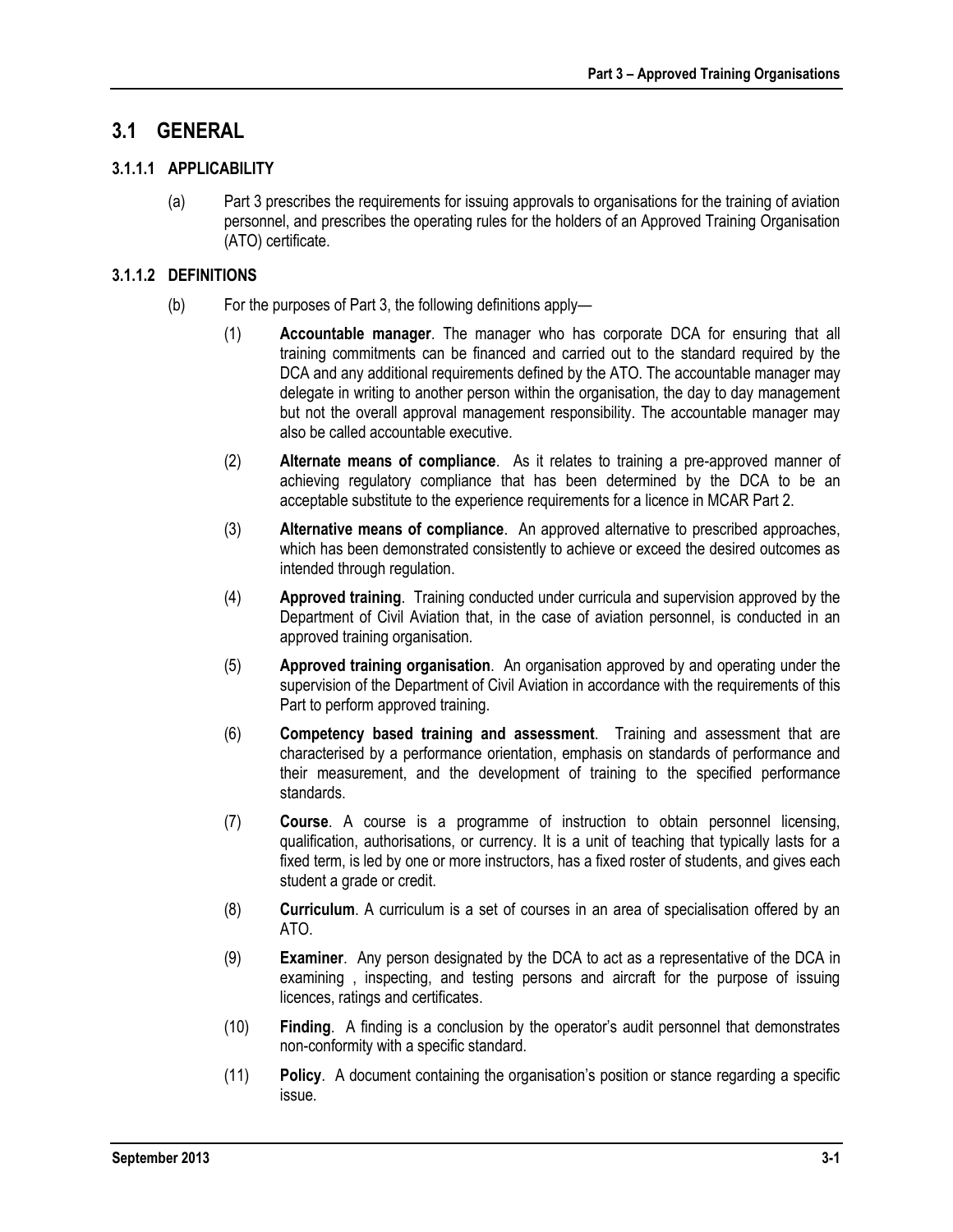- (12) **Procedure**. A way of documenting a process.
- (13) **Process**. A set of interrelated or interacted activities which transform inputs into outputs.
- (14) **Qualification based training**. Training designed to ensure that graduates demonstrate the necessary minimum skill, knowledge and experience levels to meet the qualification requirements of the licence, rating or privilege.
- (15) **Quality**. The totality of features and characteristics of product or service that bear on its ability to satisfy stated or implied needs.
- (16) **Quality assurance**. All the planned and systematic actions necessary to provide adequate confidence that all training activities satisfy given standards and requirements, including the ones specified by the approved training organisation in relevant manuals.
- (17) **Quality audit**. A systematic and independent examination to determine whether quality activities and related results comply with planned arrangements and whether these arrangements are implemented effectively and are suitable to achieve objectives.
- (18) **Quality inspection**. That part of quality management involving quality control. In other words, inspections accomplished to observe events/actions/documents, etc., in order to verify whether established operational procedures and requirements are fulfilled during the accomplishment of the event or action, and whether the required standard is achieved. Student stage checks and skill tests are quality inspections, and they are also quality control functions.
- (19) **Quality management**. For an ATO: A management approach focused on the means to achieve product or service quality objectives through the use of its four key components: quality planning, quality control, quality assurance, and quality improvement.
- (20) **Quality manager**. The manager responsible for the monitoring function and for requesting remedial action. In an ATO, the Quality Manager is responsible directly to the Head of Training.
- (21) **Quality manual**. The document containing the relevant information pertaining to the approved training organisation's quality assurance system.
- (22) **Quality of training**. The outcome of the training that meets stated or implied needs within the framework of set standards
- (23) **Quality system (QS).** For an ATO: The aggregate of all the organisation's activities, plans, policies, processes, procedures, resources, incentives and infrastructure working in unison towards a total quality management approach. It requires an organisational construct complete with documented policies, processes, procedures and resources that underpins a commitment by all employees to achieve excellence in product and service delivery through the implementation of best practices in quality management.
- (24) **Satellite approved training organisation**. An approved training organisation at a location other than the approved training organisation's principal place of business.
- (25) **Safety management system**. A systematic approach to managing safety, including the necessary organisational structures, accountabilities, policies and procedures.
- (26) **Special curricula**. A closely supervised, systematic and continuous course of training, conforming to a planned syllabus or curriculum, and conducted in an approved training organisation.
- (27) **State safety programme**. An integrated set of regulations and activities aimed at improving safety.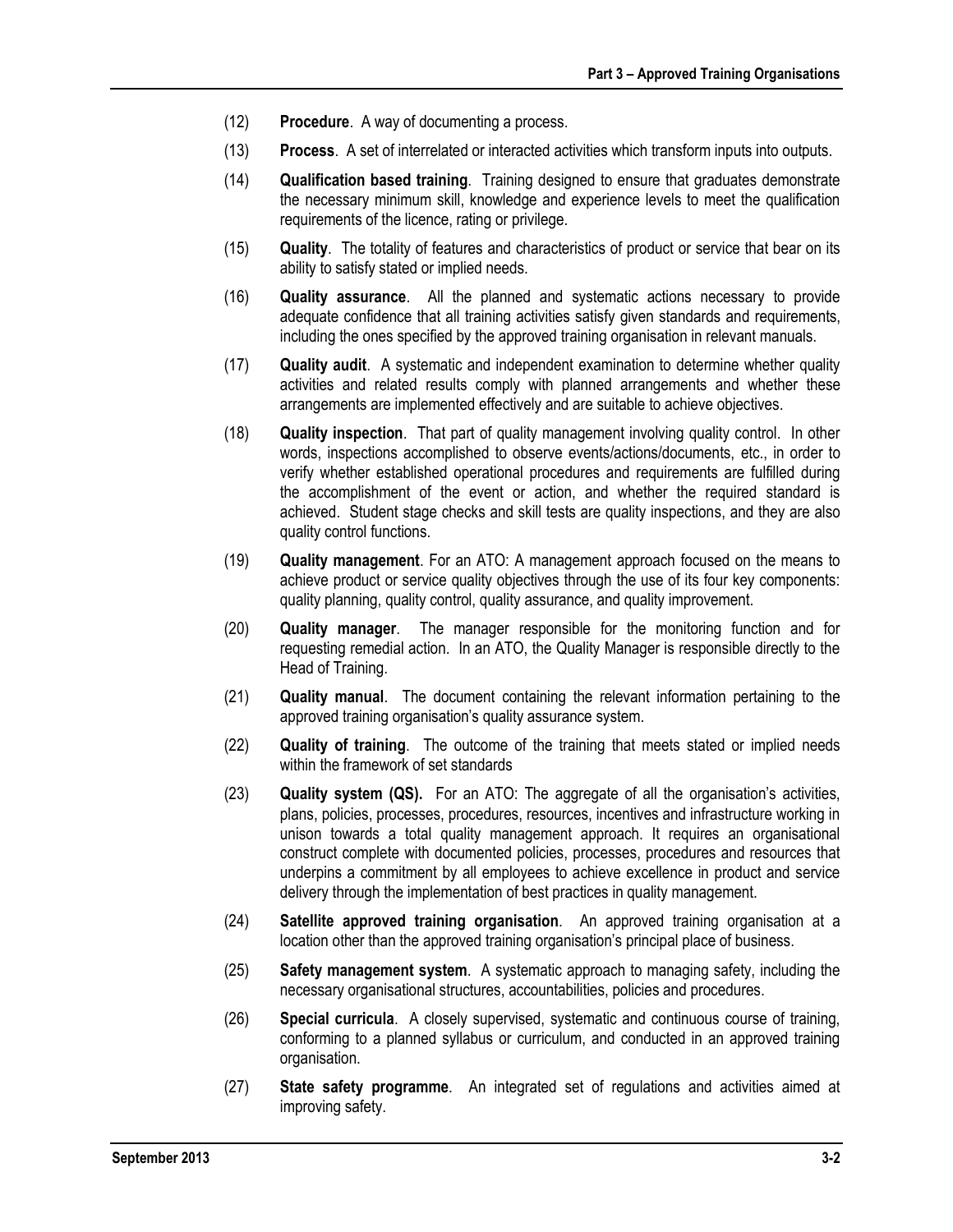- (28) **Syllabus (Training).** The detailed summary or outline describing the main points of a course.
- (29) **Training and procedures manual**. Describes how the ATO conducts its activities. It may be a combined manual or separated into a Training Manual and a Procedures Manual.
	- (i) **Training manual**. A manual containing the training goals, objectives, standards, syllabi, and curriculum for each phase of the approved training course.
	- (ii) **Procedures manual**. A manual containing procedures, instructions and guidance for use by personnel of the ATO in the execution of their duties in meeting the requirements of the certificate.
- (30) **Training programme.** The courses, courseware, facilities, training equipment, personnel necessary to accomplish a specific training objective.
- (31) **Training specifications.** A document issued to an ATO certificate holder by the DCA that specifies training programme requirements and authorises the conduct of training, checking, and testing with any limitations thereof.

#### <span id="page-12-0"></span>**3.1.1.3 ABBREVIATIONS**

- (a) The following abbreviations are used in Part 3.
	- (1) **A** Aeroplane
	- (2) **AMT** Aviation Maintenance Technician
	- (3) **ATCO** Air Traffic Controller
	- (4) **ATO** Approved Training Organisation
	- (5) **ATPL** Airline Transport Pilot Licence
	- (6) **CFI** Chief Flight Instructor
	- (7) **CGI** Chief Ground Instructor
	- (8) **CPL** Commercial Pilot Licence
	- (9) **CRM** Crew Resource Management
	- (10) **DCA**  Department of Civil Aviation
	- (11) **FE** Flight Engineer
	- (12) **H** Helicopter
	- (13) **IFR** Instrument Flight Rules
	- (14) **ICAO** International Civil Aviation Organisation
	- (15) **MMEL** Master Minimum Equipment List
	- (16) **MPL** Multi-crew Pilot Licence
	- (17) **PIC** Pilot-in-Command
	- (18) **PPL** Private Pilot Licence
	- (19) **QA** Quality Assurance
	- (20) **RT** Radiotelephony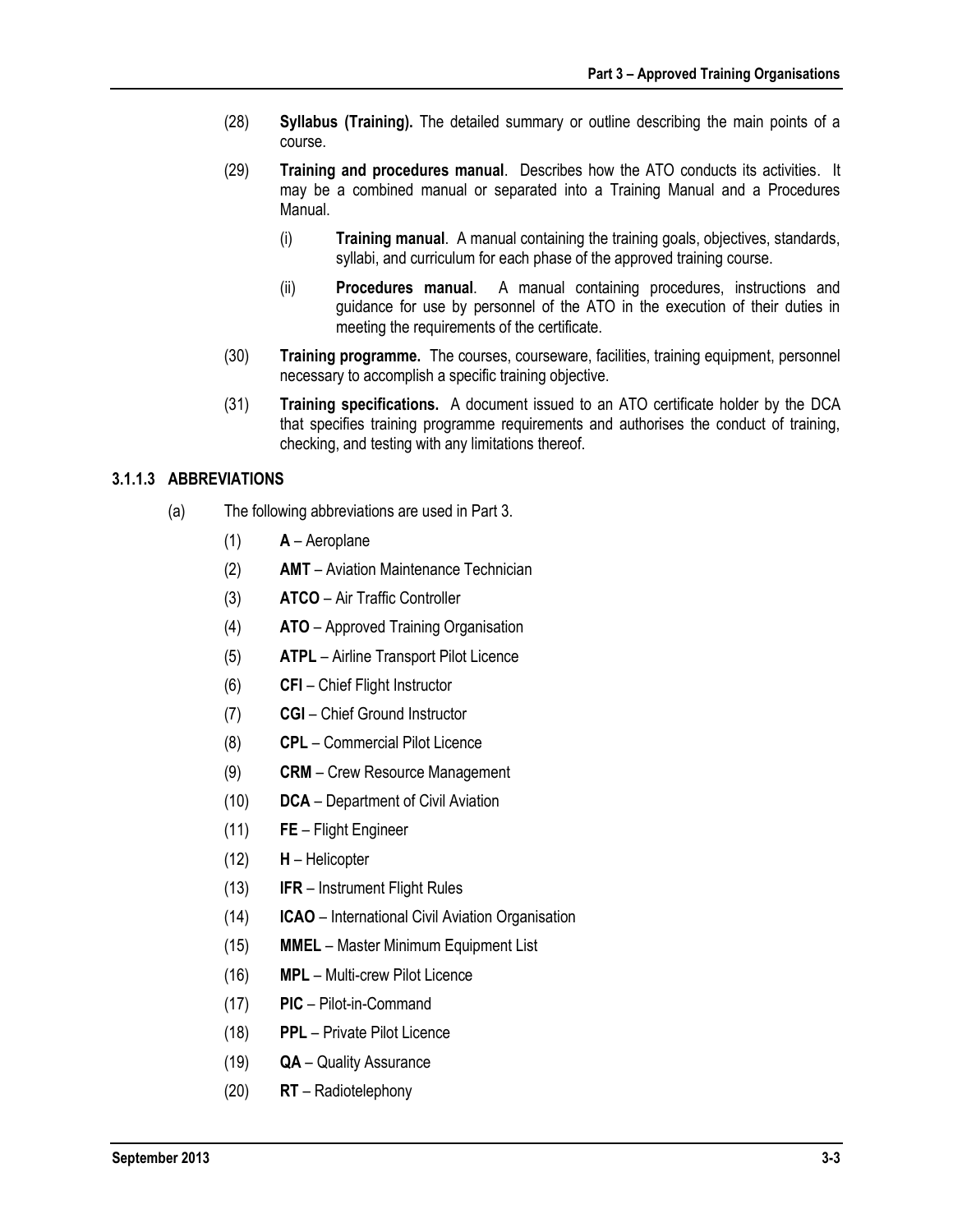- (21) **SPL**  Student Pilot Licence
- (22) **VFR** Visual Flight Rules

## <span id="page-13-0"></span>**3.2 CERTIFICATION OF A TRAINING ORGANISATION AND CONTINUED VALIDITY**

#### <span id="page-13-1"></span>**3.2.1.1 APPLICABILITY**

(a) The section prescribes the requirements for the certification of a training organisation and continued validity of the certificate.

#### <span id="page-13-2"></span>**3.2.1.2 GENERAL**

- (a) The DCA may approve an ATO to provide the following:
	- (1) Any training activity that leads toward the issuance of a licence, rating, authorisation or approval.
	- (2) Provision of training services necessary for an operator to meet the requirements of MCAR Part 1.
	- (3) Special curricula training designed to meet:
		- (i) Qualification-based training requirements, including those deemed acceptable through the approval of an 'alternate means of compliance' mechanism, or
		- (ii) Competency based training and assessment requirements, or
		- (iii) Those training requirements deemed acceptable through the approval of an 'alternative means of compliance' mechanism.
- (b) No person may operate as a certificated ATO without, or in violation of, an approved training organisation certificate, ratings or training specifications issued under this part.
- (c) The ATO shall display the ATO certificate in a place accessible to the public in the principal place of business of the training center.
- (d) The certificate and training specifications issued to an approved training organisation shall be available on the premises for inspection by the public and the DCA.
- (e) The approval of a training organisation by a State shall be dependent upon the applicant demonstrating compliance with the requirements of this part.

#### <span id="page-13-3"></span>**3.2.1.3 APPROVED TRAINING ORGANISATION CERTIFICATE**

- (a) The ATO certificate will consist of two documents—
	- (1) A one page certificate signed by the DCA; and
	- (2) A multi-page training specifications signed by the Accountable Manager and the DCA containing the terms, conditions, and authorisations.
- (b) An ATO shall perform training, checking and testing, or part thereof, only for which it is rated and within the terms, conditions, and authorisations placed in its training specifications.
- (c) The ATO certificate will contain the following items and be in a format as shown in IS: 3.2.1.3—
	- (1) The certificate number specifically assigned to the ATO;
	- (2) The name and location (principal place of business) of the ATO;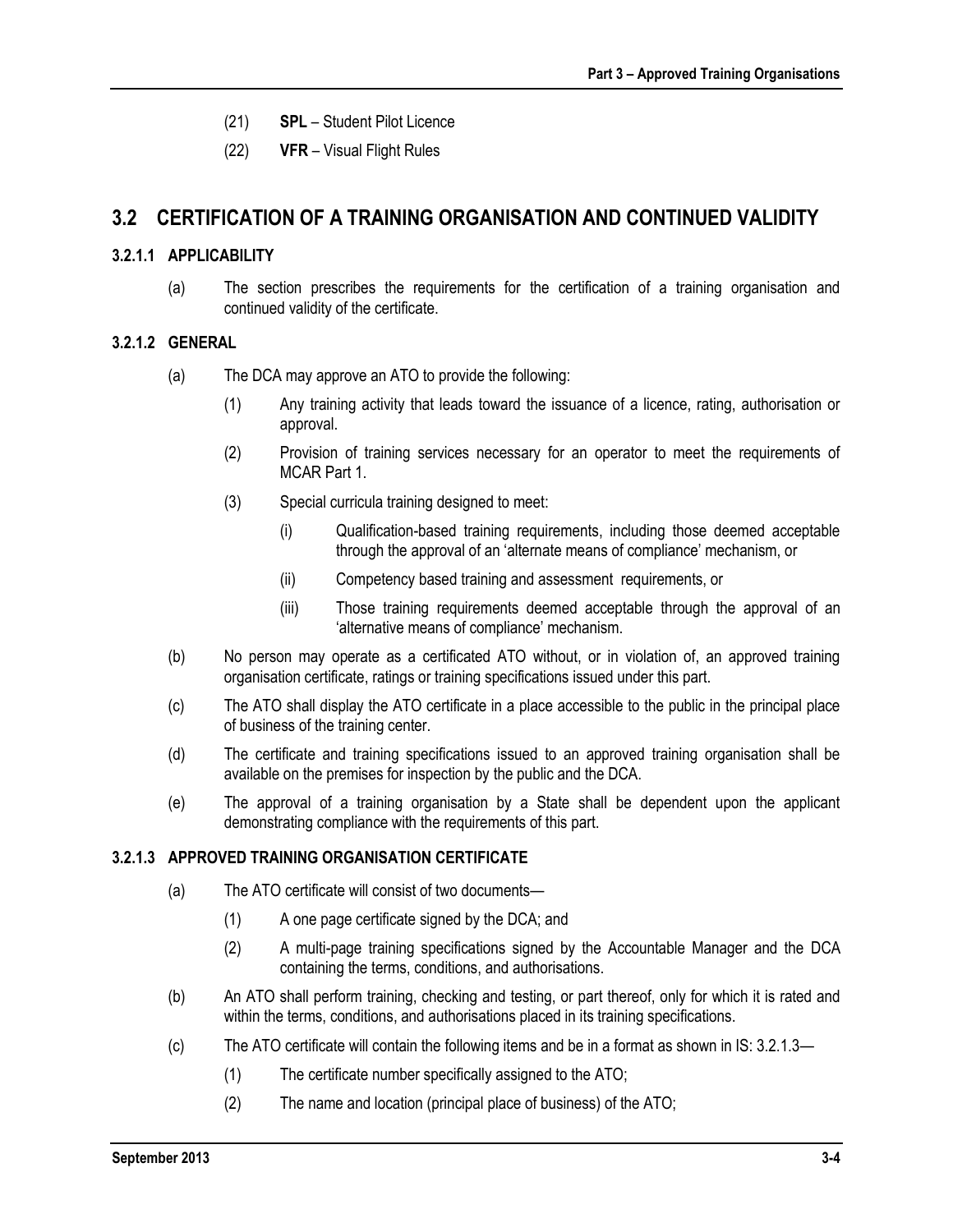- (3) The date of issue and period of validity;
- (4) Terms of approval relating to the courses to be taught; and
- (5) DCA signature.
- (d) The training specifications will contain the following—
	- (1) The certificate number specifically assigned to the ATO;
	- (2) The type of training authorised, including approved courses;
	- (3) Authorisations for the ATO; including special approvals and limitations;
	- (4) The name and address of any satellite training centers, and the approved training offered at each location;
	- (5) The facilities and equipment required to conduct the training authorised;
	- (6) The staff required to perform the applicable duties under this Part;
	- (7) Accountable manager and DCA signatures;
	- (8) The date issued or revised; and
	- (9) Other items the DCA may require or allow.

#### <span id="page-14-0"></span>**3.2.1.4 ADVERTISING**

- (a) No training organisation may advertise as a certificated approved training organisation until an approved training organisation certificate has been issued to that facility.
- (b) No certificated approved training organisation may make any statement, either in writing or orally, about itself that is false or is designed to mislead any person.
- (c) Whenever the advertising of an approved training organisation indicates that it is certificated, the advertisement must clearly state the approved training organisation's certificate number.

#### <span id="page-14-1"></span>**3.2.1.5 APPLICATION FOR AN ATO CERTIFICATE**

- (a) The application for approval of a training organisation shall be made in a form and in a manner acceptable to the DCA.
- (b) Each application must be made at least 120 calendar days before the beginning of any proposed training or 90 days before effecting an amendment to any approved training, unless a short filing period is approved by the DCA.
- (c) Each applicant shall provide
	- (1) A statement showing that the minimum qualification requirements for each management position are met or exceeded;
	- (2) A statement acknowledging that the applicant shall notify the DCA within 10 working days of any change made in the assignment of persons in the required management positions;
	- (3) The proposed training authorisations and training specifications requested by the applicant;
	- (4) The proposed location of each training facility and any satellite facility location, the proposed courses to be taught at each location, and the equipment at each location including FSTDs, training aircraft and any aerodromes or sites to be used;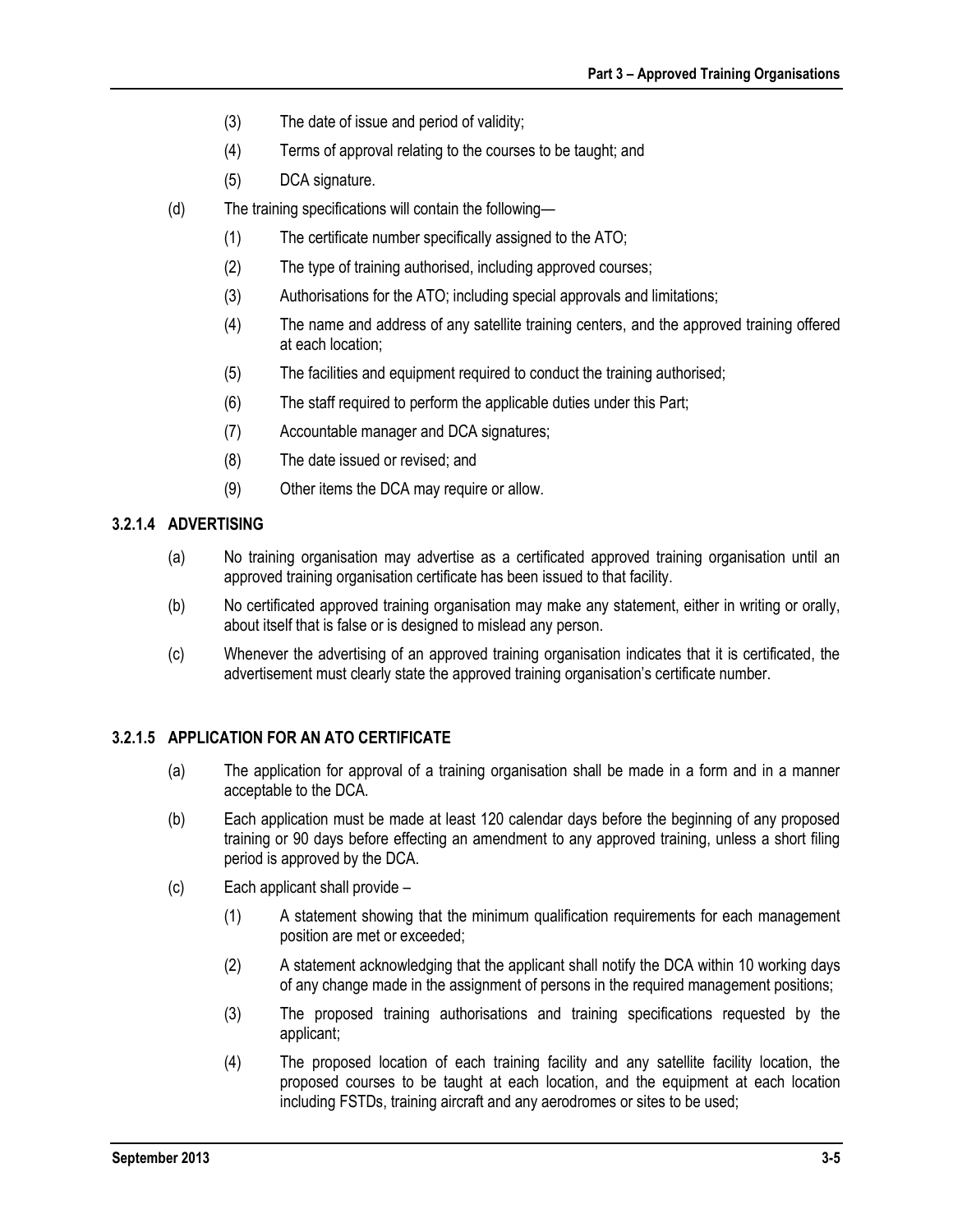- (5) Two copies of its proposed Training and Procedures manual;
- (6) Two copies of each proposed training course curriculum, including syllabi, outlines, courseware, procedures, and documentation to support the curriculum for which approval is sought;
- (7) Documentation of the training organisation's quality assurance and quality system;
- (8) A statement of the maximum number of students it expects to teach at any one time;
- (9) Documentation of the training organisation's Safety Management System;
- (10) A statement of compliance to all applicable MCARs for the proposed training, including pertinent subparts and each relevant section of the regulation, which should be identified and accompanied by a brief description.
- (11) Any additional information the DCA requires the applicant to submit.

#### <span id="page-15-0"></span>**3.2.1.6 ISSUANCE OF AN ATO CERTIFICATE**

- (a) An applicant may be issued an ATO certificate if, after investigation, the DCA finds that the applicant—
	- (1) Meets the applicable regulations and standards for an ATO certificate, and
	- (2) Is properly and adequately equipped for the performance of the training for which it seeks approval.

#### <span id="page-15-1"></span>**3.2.1.7 DURATION AND RENEWAL OF ATO CERTIFICATE**

- (a) A certificate issued to an ATO, located either inside or outside Myanmar shall, be effective from the date of issue until—
	- (1) The 12th month after the date on which it was initially issued, subject to satisfactory compliance with the requirements of this Part; or
	- (2) The 24th month after the date on which it was renewed, subject to satisfactory compliance with the requirements of this Part; or
	- (3) The ATO surrenders the certificate, or
	- (4) The DCA suspends or revokes the certificate.
- (b) The holder of a certificate that expires or is surrendered, suspended, or revoked by the DCA must return the certificate and training specifications to the DCA within 5 working days of expiration, surrender or receipt from the DCA of notice of suspension or revocation.
- (c) A certificated ATO that applies for a renewal of its certificate must submit its request for renewal no later than 90 days before the current certificate expires. If a request for renewal is not made within this period, the ATO must follow the application procedures for initial issuance as prescribed by the DCA.

#### <span id="page-15-2"></span>**3.2.1.8 CONTINUED VALIDITY OF APPROVAL**

- (a) Unless the approval has previously been surrendered, superseded, suspended, revoked or expired by virtue of exceeding any expiration date that may be specified in the approval certificate, the continued validity of approval is dependent upon—
	- (1) The ATO remaining in compliance with this Part;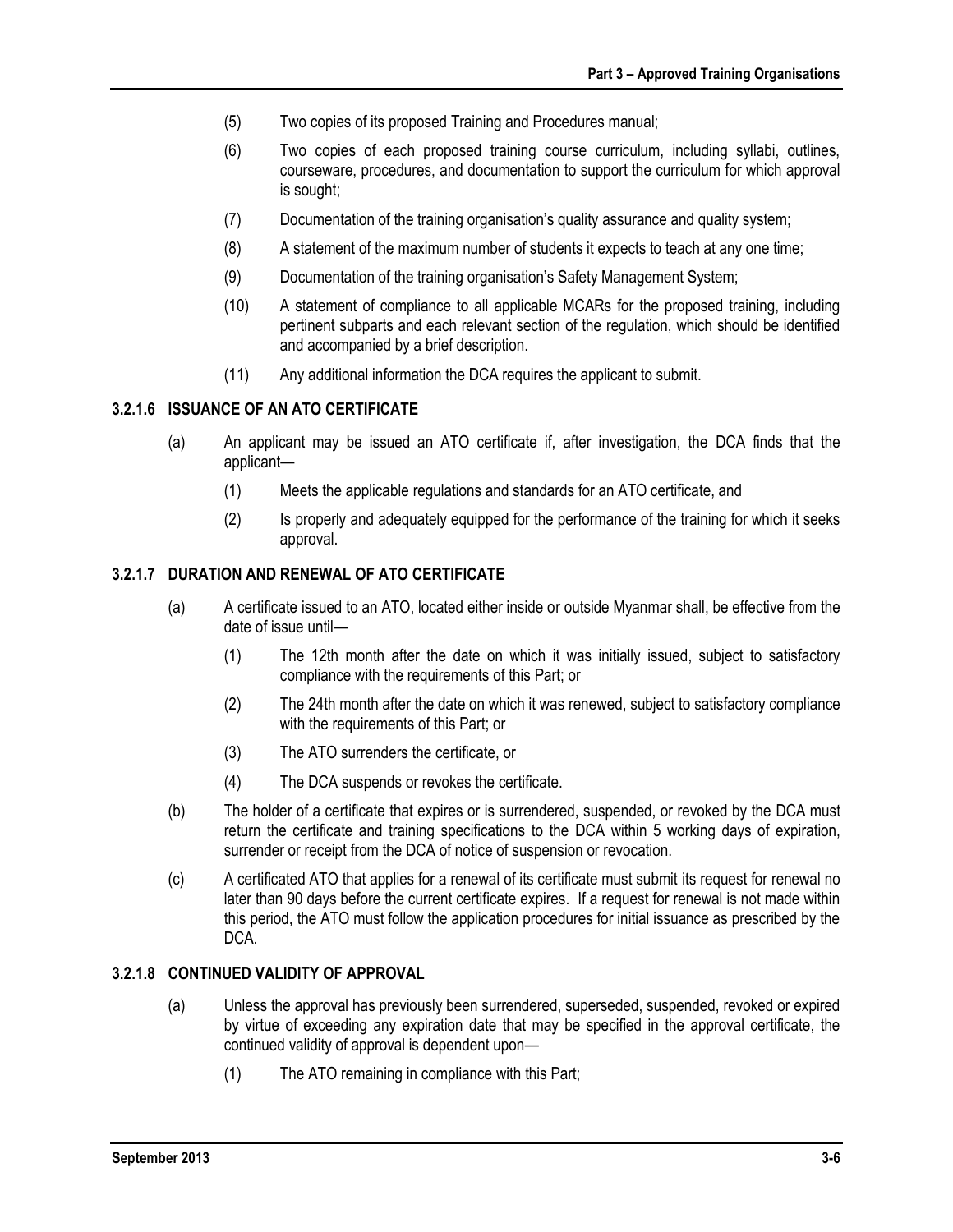- (2) The DCA being granted access to the organisation's facilities to determine continued compliance with this regulation; and
- (3) The payment of any charges prescribed by the DCA.

#### <span id="page-16-0"></span>**3.2.1.9 INSPECTION**

- (a) The DCA may, at any time, inspect an ATO holder on the ATO holder's premises to determine the ATO's compliance with this Part.
- (b) Inspections will be conducted at least annually.
- (c) After an inspection is made, the certificate holder will be notified, in writing, of any deficiencies found during the inspection.
- (d) Inspection will also be performed on the applicant for, or the holder of, an ATO certificate held outside the authorising Myanmar. This inspection may be delegated to the DCA of the State where the ATO is located, provided an arrangement exists.

#### <span id="page-16-1"></span>**3.2.1.10 SUSPENSION OR REVOCATION**

(a) The DCA may suspend or revoke an ATO certificate if it is established that a certificate holder has not met, or no longer meets the requirements of Part 3.

#### <span id="page-16-2"></span>**3.2.1.11 CHANGES TO THE ATO AND CERTIFICATE AMENDMENTS**

- (a) To enable the DCA to determine continued compliance with this Part, the ATO shall provide written notification to the DCA for approval at least 90 days prior to any of the following changes—
	- (1) The name of the organisation;
	- (2) The location of the organisation;
	- (3) The facilities, equipment or staff that could affect the ATO certification or ratings;
	- (4) Any ratings held by the ATO, whether granted by the DCA or held through an ATO certification issued by another contracting State;
	- (5) Additional locations of the organisation;
	- (6) Items in the Training and Procedures Manual, including the syllabi and curricula;
	- (7) The accountable manager; or
	- (8) The list of management personnel identified as described in the Training and Procedures Manual.
- (b) The DCA will amend the ATO certificate if the ATO notifies the DCA of a change in—
	- (1) Location or facilities or equipment;
	- (2) Additional locations of the organisation;
	- (3) Rating, including deletions;
	- (4) Items in the Training and Procedures Manual, including the syllabi and curricula;
	- (5) Name of the organisation with same ownership; or
	- (6) Ownership.
- (c) The DCA may amend the ATO certificate if the ATO notifies the DCA of a change in—
	- (1) The accountable manager;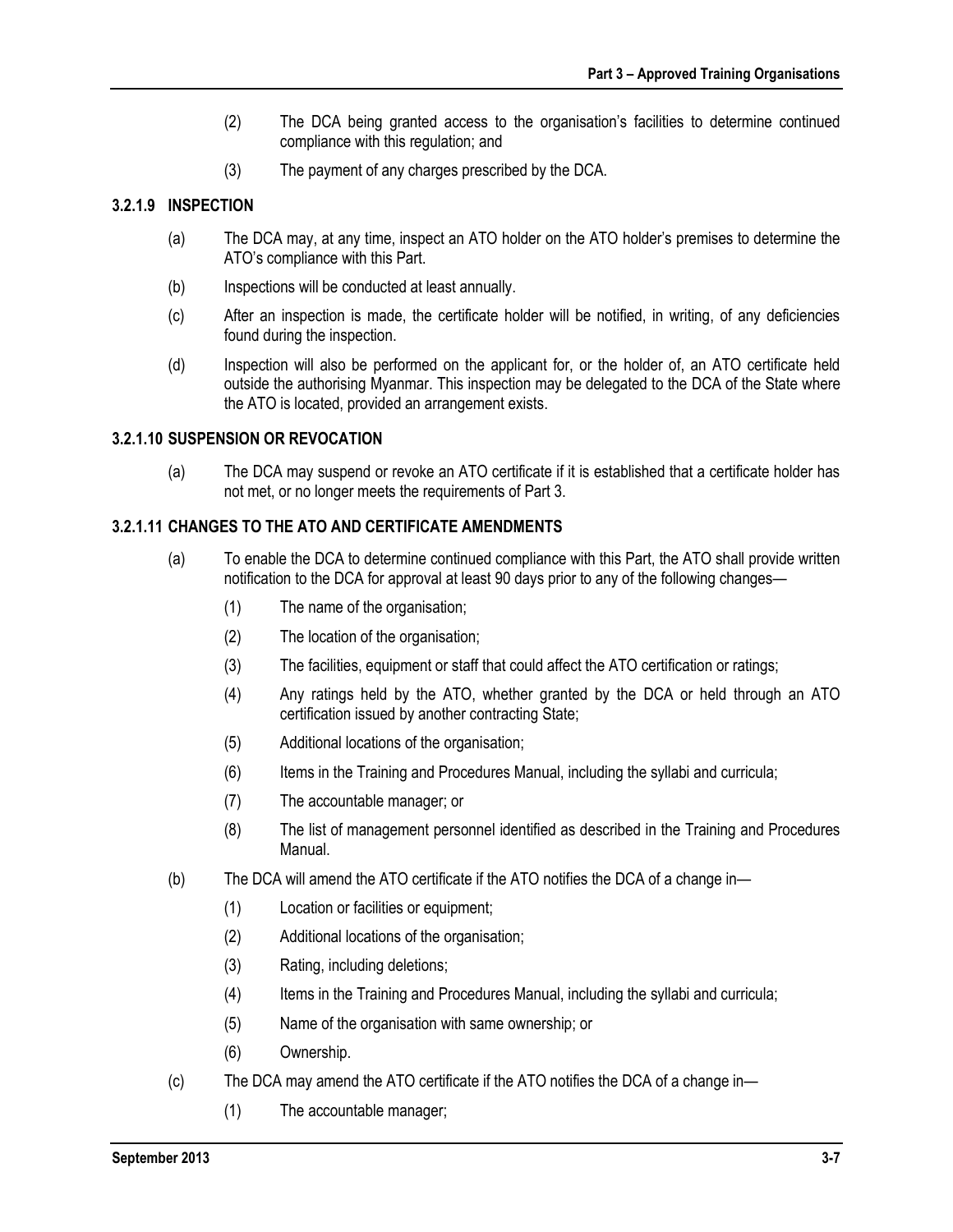- (2) The list of management personnel identified as described in the Training and Procedures Manual; or.
- (3) Items in the Training and Procedures Manual, including the syllabi and curricula.
- (d) When the DCA issues an amendment to an ATO certificate because of new ownership of the ATO, the DCA will assign a new certificate number to the amended ATO certificate.
- (e) The DCA may—
	- (1) Prescribe, in writing, the conditions under which the ATO may continue to operate during any period of implementation of the changes noted in subparagraph (a); and
	- (2) Hold the ATO certificate in abeyance if the DCA determines that approval of the ATO certificate should be delayed; the DCA will notify the ATO certificate holder, in writing, of the reasons for any such delay.
- (f) If changes are made by the ATO to the items listed in subparagraph (a) without notification to the DCA and amendment of the ATO certificate by the DCA, the ATO certificate may be suspended, or revoked, by the DCA.

#### <span id="page-17-0"></span>**3.2.1.12 LOCATION OF THE ATO**

- (a) Principal place of business. An applicant for, or holder of, a certificated ATO under this Part shall establish and maintain a principal place of business office that is physically located at the address shown on its certificate.
- (b) Satellite ATOs. The holder of an ATO certificate may conduct training in accordance with a training programme approved by the DCA at a satellite ATO if:
	- (1) The facilities, equipment, personnel and course content of the satellite ATO meet the applicable requirements; and
	- (2) The instructors at the satellite ATO are under the direct supervision of management personnel of the principal ATO, and
	- (3) The DCA has issued training specifications to the ATO that reflect the name and address of the satellite ATO and the approved courses offered at the satellite ATO.
- (c) Foreign locations of ATOs. An ATO or a satellite of an ATO approved by Myanmar may be located in a country outside Myanmar and is subject to all the applicable requirements of this Part.

#### <span id="page-17-1"></span>**3.2.1.13 FACILITIES, EQUIPMENT AND MATERIAL – GENERAL REQUIREMENTS**

- (a) The facilities and working environment of the ATO shall be appropriate for the task to be performed and acceptable to the DCA.
- (b) The ATO shall have the necessary information, technical data, equipment, training devices and material to conduct the courses for which it is approved.
- (c) Any training devices used by the ATO shall be qualified according to requirements established by the DCA and their use shall be approved by the DCA to ensure they are appropriate to the task.
- (d) A certificate holder shall not make a substantial change in facilities, equipment or material that have been approved for a particular training programme, unless that change is approved in advance by the DCA.
- (e) The facility that is the ATO principal place of business
	- (1) Shall not be shared with, or used by, another ATO, and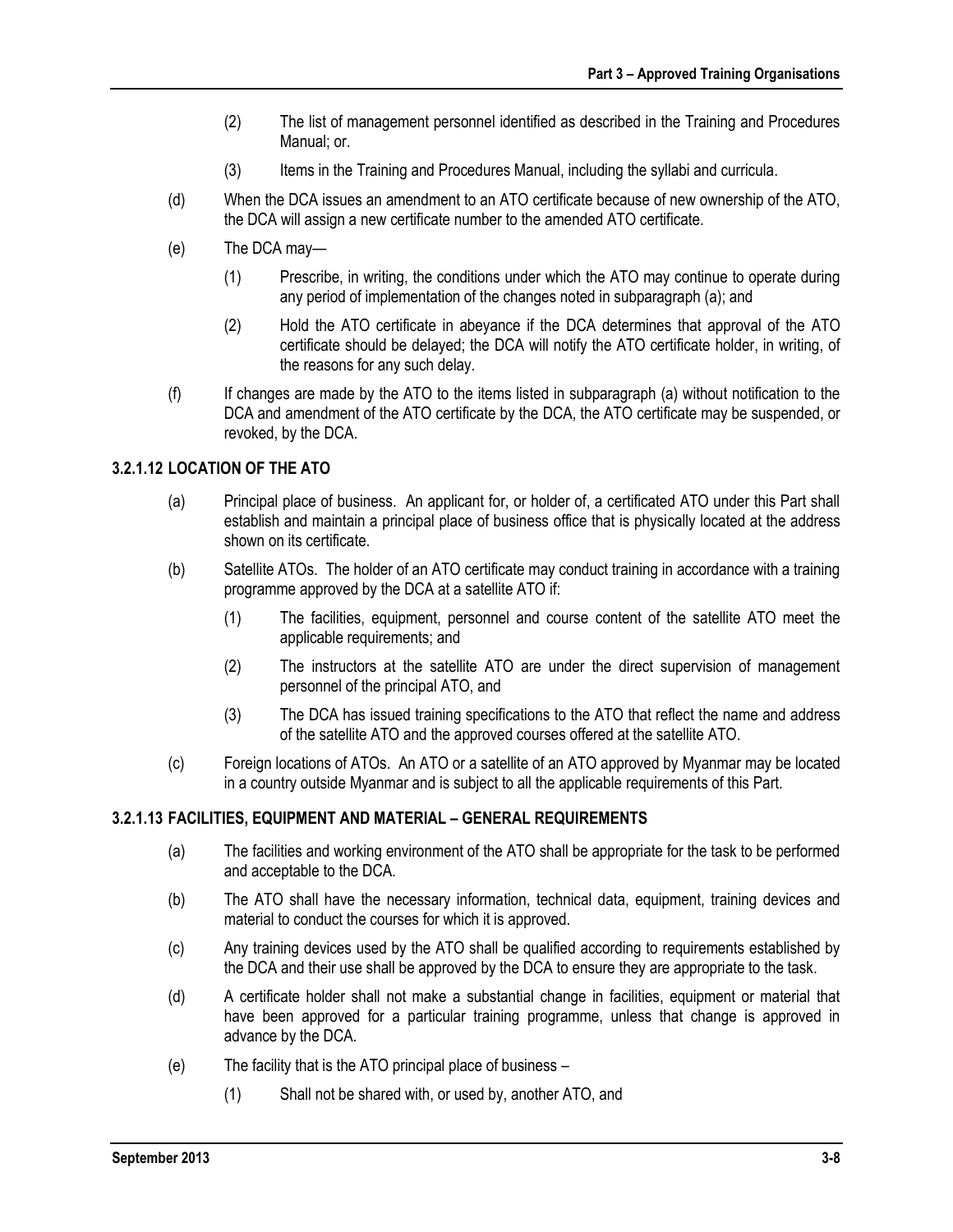(2) Shall be adequate to maintain the files and records required to operate the business of the ATO.

#### <span id="page-18-0"></span>**3.2.1.14 PERSONNEL – GENERAL REQUIREMENTS**

- (a) The ATO shall nominate a person responsible for ensuring that it is in compliance with the requirements for an approved organisation.
- (b) The ATO shall employ the necessary personnel to plan, perform and supervise the training to be conducted.
- (c) The competence of instructional personnel shall be in accordance with procedures and to a level acceptable to the DCA.
- (d) The ATO shall ensure that all instructional personnel receive initial and recurrent training appropriate to their assigned tasks and responsibilities. The training programme established by the ATO shall include training in knowledge and skills related to human performance.
	- (1) The training programme for ATO employees shall be contained in the ATO Training and Procedures Manual.

#### <span id="page-18-1"></span>**3.2.1.15 RECORDKEEPING – GENERAL REQUIREMENTS**

- (a) Student records.
	- (1) The ATO shall retain detailed student records to show that all requirements of the training course have been met as approved by the DCA.
	- (2) These records shall be kept for a minimum period of two years after completion of the training.
- (b) ATO staff records.
	- (1) The ATO shall maintain a system for recording the qualifications and training of instructional and examining staff, where appropriate.
	- (2) These records shall be kept for a minimum period of two years after the instructor or examiner ceases to perform a function for the ATO.

#### <span id="page-18-2"></span>**3.2.1.16 ATO APPROVED FOR TESTING**

- (a) The DCA may approve an ATO to conduct the testing required for the issuance of a licence or rating.
- (b) The ATO personnel authorised to conduct the testing shall be approved by the DCA.

#### <span id="page-18-3"></span>**3.2.1.17 QUALITY ASSURANCE AND QUALITY SYSTEM**

- (a) Quality assurance system. The ATO shall establish a quality assurance system, acceptable to the DCA, which ensures that training and instructional practices comply with all relevant requirements.
- (b) The ATO shall establish a quality system, acceptable to the DCA, to ensure that training and instructional practices comply with all relevant requirements.
- (c) The ATO quality assurance and quality system shall be established in accordance with the instruction and information contained in  $IS: 3.2.1.17$ .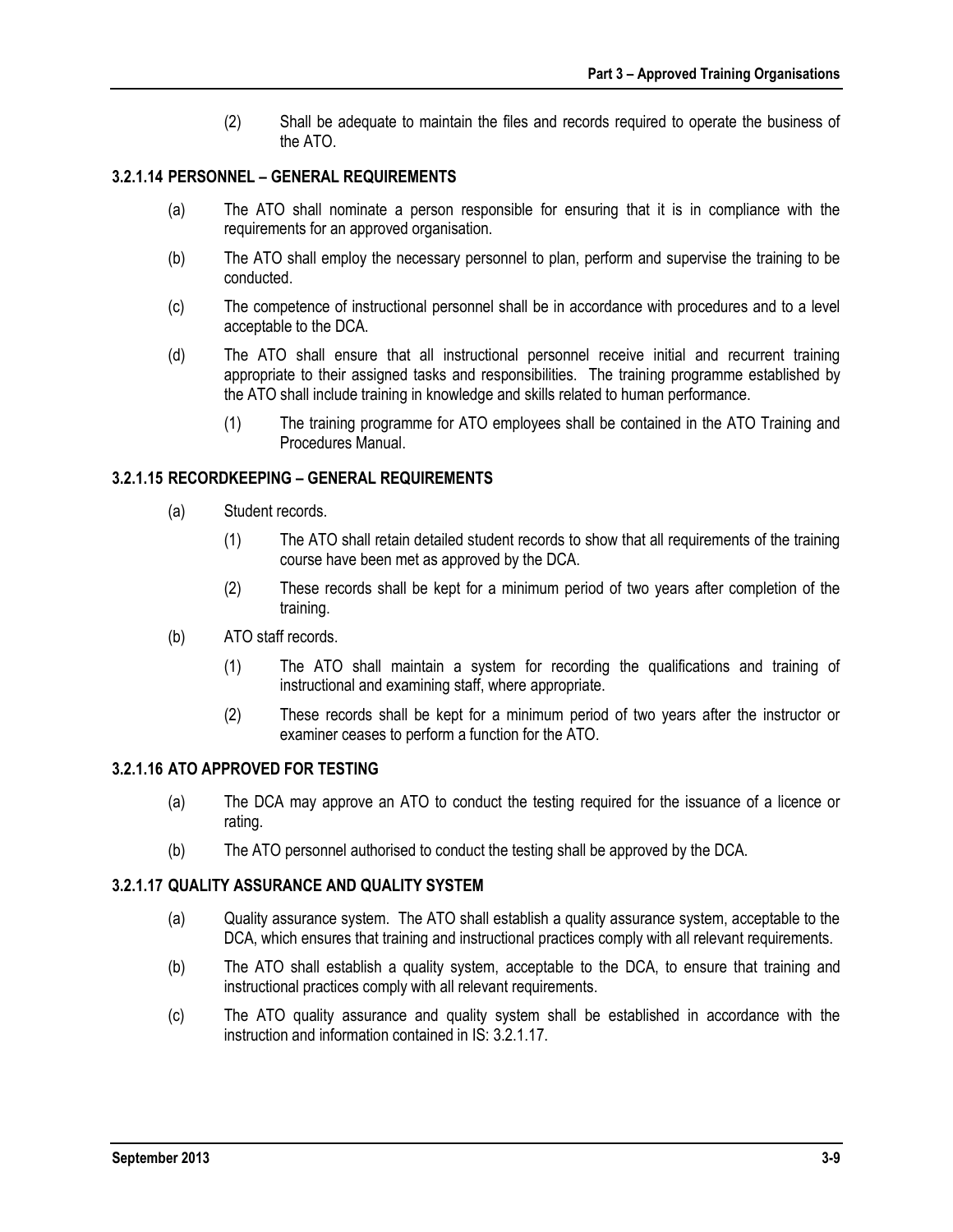#### <span id="page-19-0"></span>**3.2.1.18 ATO TRAINING AND PROCEDURES MANUAL – GENERAL REQUIREMENTS**

- (a) The ATO shall provide a training and procedures manual, approved by the DCA, for the use and guidance of personnel concerned. This manual may be issued in separate parts and shall contain at least the following information:
	- (1) A general description of the scope of training authorised under the ATO's terms of approval;
	- (2) The content of the training programmes offered including the courseware and equipment to be used;
	- (3) A description of the organisation's quality assurance system;
	- (4) A description of the organisation's facilities;
	- (5) The name, duties and qualification of the person designated as the accountable manager;
	- (6) A description of the duties and qualification of the personnel responsible for planning, performing and supervising the training;
	- (7) A description of the procedures used to establish and maintain the competence of instructional personnel;
	- (8) A description of the method used for the completion and retention of the training records'
	- (9) A description, when applicable, of additional training needed to comply with an operator's procedures and requirements; and
	- (10) A description of the selection, role and duties of authorised persons approved to conduct testing for a licence or rating, when an ATO has been approved by the DCA to conduct such testing.
- (b) The ATO shall ensure that the training and procedures manual is amended as necessary to keep the information contained therein up to date.
- (c) The ATO shall promptly furnish copies of all amendments to the training and procedures manual to the DCA and other personnel and organisations to which the manual has been issued.

#### <span id="page-19-1"></span>**3.2.1.19 DUTY PERIOD LIMITATIONS**

- (a) A person who holds a flight instructor certificate shall not conduct more than 8 hours of flight training in any 24-consecutive-hour period.
- (b) A flight simulation training device instructor, excluding briefing and debriefing, shall not conduct more than 8 hours of instruction in any 24-consecutive-hour period.
- (c) A student in a certificated aviation maintenance technician school may not be required to attend classes of instruction more than 8 hours in any day or more than 6 days or 40 hours in any 7-day period.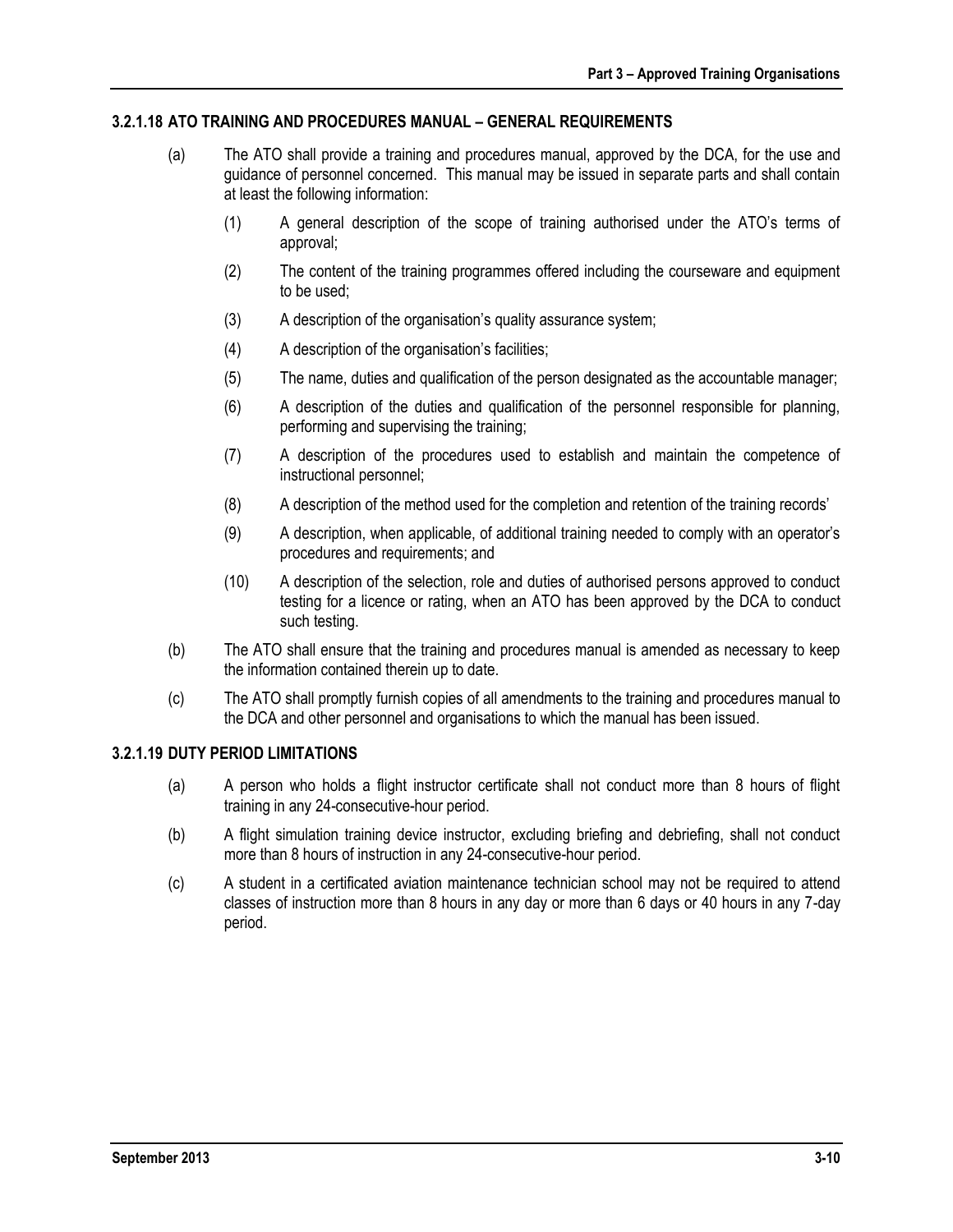#### <span id="page-20-0"></span>**3.2.1.20 ATO SAFETY MANAGEMENT SYSTEM**

(a) An ATO that is exposed to safety risks during the provision of its services shall implement a safety management system acceptable to the DCA as outlined in MCAR Part 9: 1.6.

### <span id="page-20-1"></span>**3.3 ADDITIONAL REQUIREMENTS FOR INSTRUCTION FOR FLIGHT CREW LICENCES**

#### <span id="page-20-2"></span>**3.3.1 GENERAL**

(a) In addition to the requirements of Subpart 3.2, this subpart prescribes additional requirements for ATOs teaching flight crew curricula.

#### <span id="page-20-3"></span>**3.3.2 CURRICULUM APPROVAL**

#### <span id="page-20-4"></span>**3.3.2.1 FLIGHT CREW TRAINING COURSES**

- (a) The DCA may approved, as provided in the training specifications, to conduct the following courses of instruction to an applicant for, or holder of an ATO certificate, provided the applicant meeting the requirements of Part 2 and Part 3:
	- (1) Private pilot licence course;
	- (2) Commercial pilot licence course;
	- (3) Instrument rating course;
	- (4) Commercial pilot licence/Instrument rating-multi-engine/CRM integrated course;
	- (5) Multi-crew pilot licence course;
	- (6) Airline transport pilot licence course;
	- (7) Flight engineer licence course;
	- (8) Flight navigator licence course;
	- (9) Class rating course;
	- (10) Type rating course;
	- (11) Crew resource management course;
	- (12) Flight instructor course;
	- (13) Instructor course for additional type or class ratings;
	- (14) Instructor course for flight simulation training;
	- (15) Refresher courses; and
	- (16) Other courses as the DCA may approve.

#### <span id="page-20-5"></span>**3.3.2.2 TRAINING COURSE APPROVAL – QUALIFICATION BASED AND ALTERNATE MEANS OF COMPLIANCE**

(a) The applicant for, or holder of, an ATO certificate shall apply to the DCA for approval for each course to be offered or amended.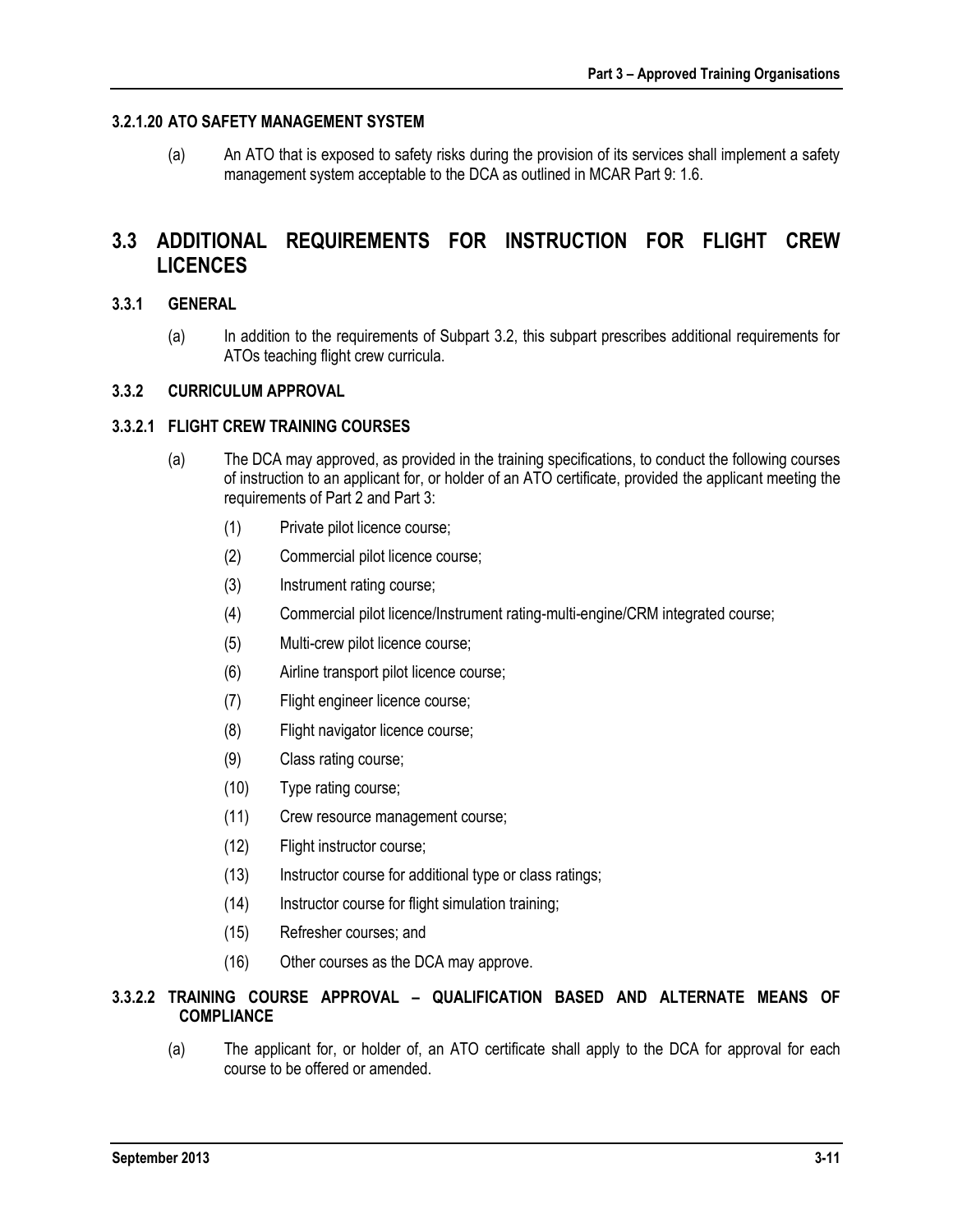- (1) The applicant or ATO shall submit two copies of the training course or amendment to the DCA as part of the application when applying for new or amended training course approval.
- (2) The applicant or ATO shall submit the application to the DCA at least 30 days before any training under the course is scheduled to begin.
- (b) Except as provided in 3.3.2.3 of this section, each training course for which approval is requested must meet the minimum ground and flight training time requirements specified in MCAR Part 2 for the licence, rating or authorisation sought.
- (c) Each training course for which approval is requested must contain:
	- (1) A description of each room used for ground training, including the room size and the maximum number of students that may be trained in the room at one time;
	- (2) A description of each type of audiovisual aid, projector, tape recorder, mockup, chart, aircraft component, and other special training aids used for ground training;
	- (3) A description of each flight simulation training device used for training;
	- (4) A listing of the aerodromes at which training flights originate and a description of the facilities, including pilot briefing areas that are available for use by the ATO's students and personnel at each of those aerodromes;
	- (5) A description of the type of aircraft including any special equipment used for each phase of training;
	- (6) The minimum qualifications and ratings for each instructor assigned to ground or flight training; and
	- (7) A training syllabus that includes the following information—
		- (i) The prerequisites for enrolling in the ground and flight portion of the course that include the pilot certificate and rating (if required by this part), training, pilot experience, and pilot knowledge;
		- (ii) A detailed description of each lesson, including the lesson's objectives, standards, and planned time for completion;
		- (iii) A description of what the course is expected to accomplish with regard to student learning;
		- (iv) The expected accomplishments and the standards for each stage of training; and
		- (v) A description of the checks and tests to be used to measure a student's accomplishments for each stage of training.

#### <span id="page-21-0"></span>**3.3.2.3 TRAINING COURSE APPROVAL –ALTERNATIVE MEANS OF COMPLIANCE AND COMPETENCY BASED TRAINING AND ASSESSMENT**

- (a) An ATO may request and receive initial approval for a period of not more than 24 calendar months for any training course under this part that does not meet the minimum hours for a licence prescribed by MCAR Part 2, provided that:
	- (1) the ATO show that the training will provide an equivalent level of competency at least equal to the minimum experience requirements for personnel not receiving such training, and
	- (2) the following provisions are met: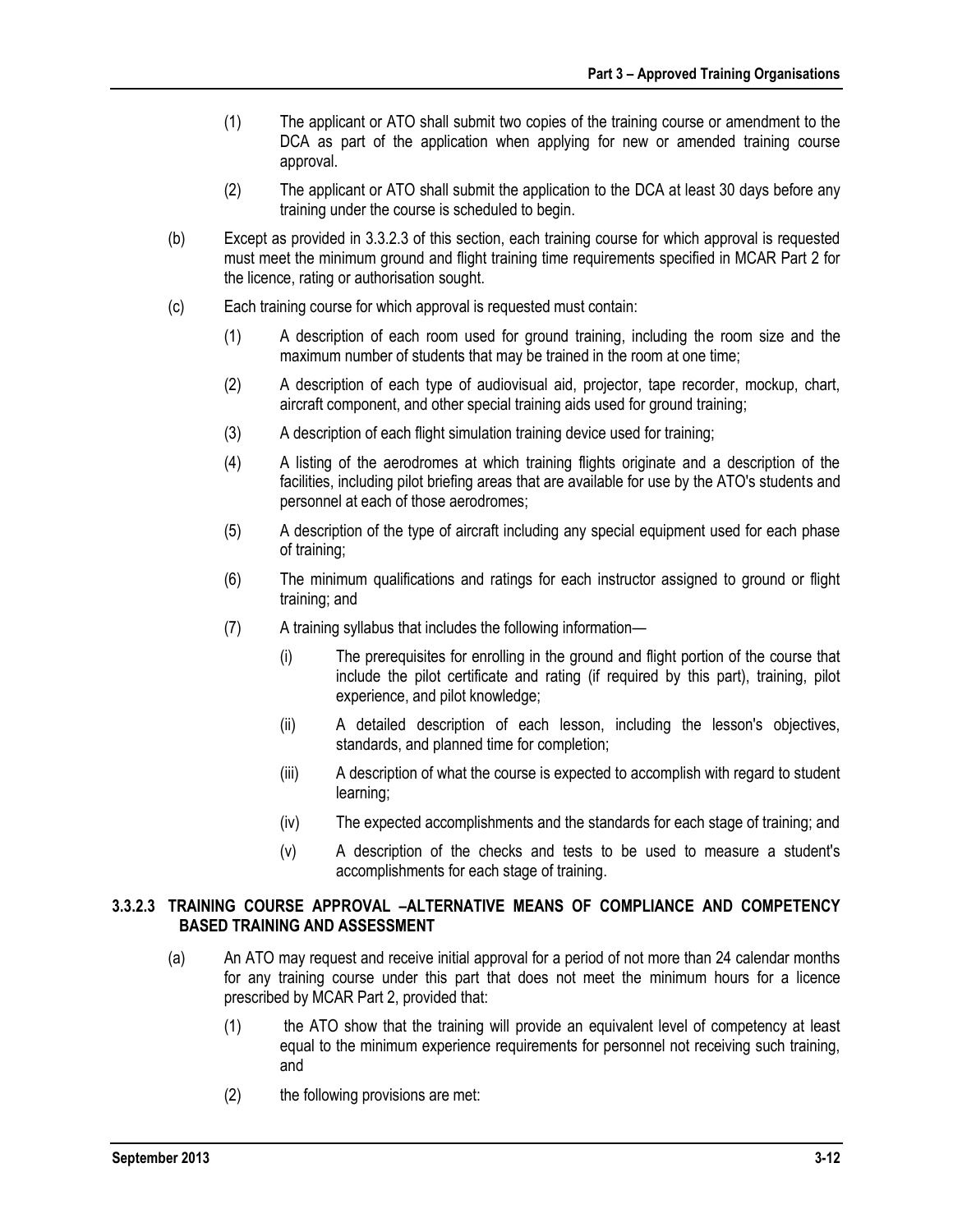- (i) The ATO holds an ATO certificate issued under this part and has held that certificate for a period of at least 24 consecutive calendar months preceding the month of the request;
- $(ii)$  In addition to the information required by 3.3.2.2(c) of this section, the training course specifies planned ground and flight training time requirements for the course;
- (iii) The school does not request the training course to be approved for examining DCA, nor may that school hold examining DCA for that course; and
- (iv) The knowledge test and/or skill test for the course is to be given by—
	- (A) A DCA inspector; or
	- (B) An examiner who is not an employee of the school.
- (b) An ATO may request and receive final approval for any training course under this part that does not meet the minimum hours for a licence prescribed by MCAR Part 2, provided the following conditions are met:
	- (1) The ATO has held initial approval for that training course for at least 24 calendar months.
	- (2) The ATO has—
		- (i) Trained at least 10 students in that training course within the preceding 24 calendar months and recommended those students for a pilot, flight instructor, or ground instructor certificate or rating; and
		- (ii) At least 80 percent of those students passed the skill or knowledge test, as appropriate, on the first attempt, and that test was given by—
			- (A) A DCA inspector; or
			- (B) An examiner who is not an employee of the school.
	- (3) In addition to the information required by 3.3.2.2 (c) of this section, the training course specifies planned ground and flight training time requirements for the course.
	- (4) The ATO does not request that the training course be approved for examining DCA nor may that school hold examining DCA for that course.

#### <span id="page-22-0"></span>**3.3.3 PERSONNEL**

- (a) The applicant for an ATO certificate or a current certificate holder teaching flight crew curricula shall have on the staff the following—
	- (1) An Accountable manager;
	- (2) A Quality Manager;
	- (3) A Head of Training;
	- (4) A Chief Flight Instructor, as applicable;
	- (5) A Chief Ground Instructor, as applicable; and
	- (6) An adequate number of ground and flight instructors relevant to the courses provided.
- (b) Each instructor to be used for training shall have received the appropriate training and hold the appropriate licences and/or ratings as required by Part 2.
- (c) The duties and qualifications of the personnel listed in this paragraph are contained in IS: 3.3.3.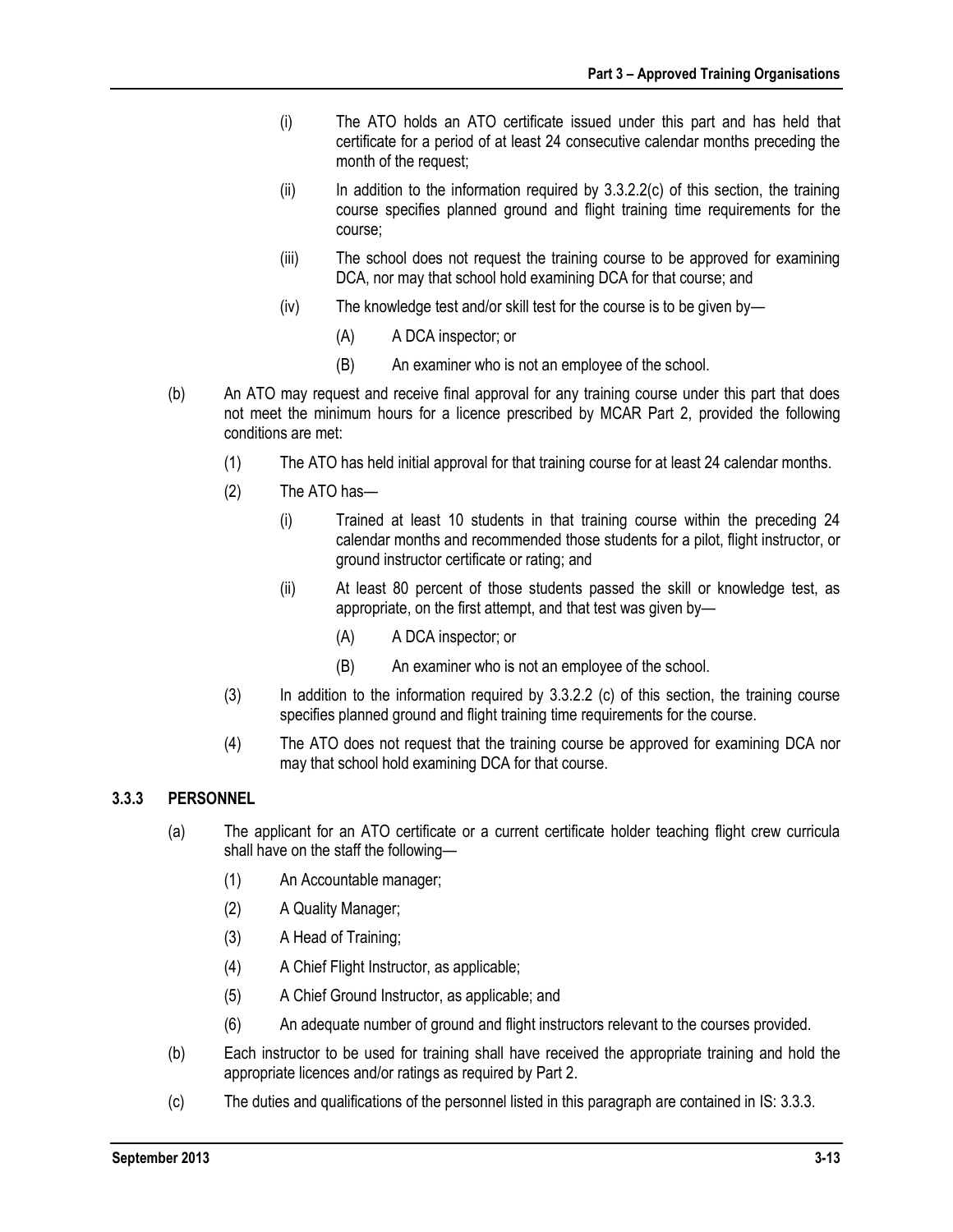#### <span id="page-23-0"></span>**3.3.4 FACILITIES REQUIRED FOR FLIGHT CREW TRAINING**

#### <span id="page-23-1"></span>**3.3.4.1 TRAINING FACILITIES**

- (a) An applicant for, and holder of an ATO certificate teaching flight crew curricula shall have facilities, as determined by the DCA, appropriate for the maximum number of students expected to be taught at any time, as follows:
	- (1) Flight operations facilities:
		- (i) An operations room
		- (ii) A flight planning room
		- (iii) Adequate briefing rooms;
		- (iv) Offices for the instructors.
	- (2) Knowledge instruction facilities, including—
		- (i) Classroom accommodation;
		- (ii) Suitable demonstration equipment;
		- (iii) An RT training and testing facility;
		- (iv) A library;
		- (v) Offices for instructors.

#### <span id="page-23-2"></span>**3.3.4.2 TRAINING AIRCRAFT**

- (a) An applicant for, or holder of, an ATO certificate must ensure that each aircraft used for flight instruction and solo flights meets the following requirements:
	- (1) Except for flight instruction and solo flights in a curriculum for agricultural aircraft operations, external load operations, and similar aerial work operations, the aircraft must have a Myanmar standard airworthiness certificate or a foreign equivalent of a Myanmar standard airworthiness certificate acceptable to the DCA.
	- (2) The aircraft must be maintained and inspected in accordance with Part 8: 8.3 and an approved maintenance programme.
	- (3) The aircraft must be equipped as provided in the training specifications for the approved course for which it is used.
	- (4) Except as provided in (5) below, each aircraft used in flight training must have at least two pilot stations with engine-power controls that can be easily reached and operated in a normal manner form both pilot stations;
	- (5) Airplanes with controls such as nose-wheel steering, switches, fuel selectors, and engine air flow controls that are not easily reached and operated in a conventional manner by both pilots may be used for flight instruction if the certificate holder determines that the flight instruction can be conducted in a safe manner considering the location of controls and their non-conventional operation, or both.
	- (6) Each aircraft used in a course involving instrument flight rule en route operations and instrument approaches must be equipped and maintained for instrument flight rule operations. For maneuvering of an aircraft by reference to instruments, the aircraft may be equipped as provided in the approved course of training.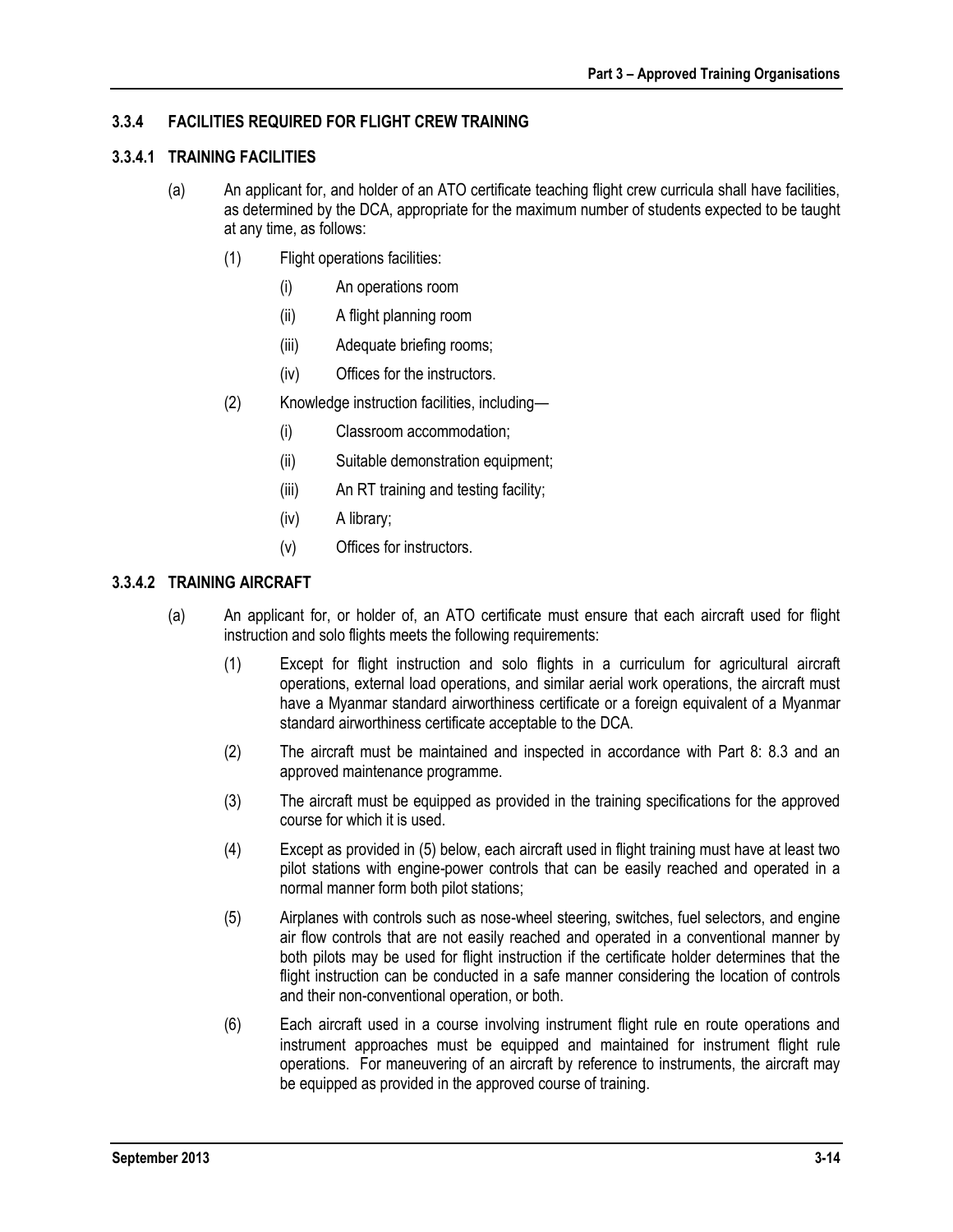#### <span id="page-24-0"></span>**3.3.4.3 FLIGHT SIMULATION TRAINING DEVICES**

- (a) An applicant for, or holder of an ATO certificate, approved to use flight simulation training devices, shall show that each flight simulation training device used for training and checking will be or is specifically qualified and approved by the DCA for:
	- (1) Each manoeuvre and procedures for the make, model and series of aircraft, set of aircraft, or aircraft type simulated, as applicable; and
	- (2) Each training programme or training course in which the flight simulation training device is used.
- (b) Each qualified and approved flight simulation training devices used by an ATO must:
	- (1) Be maintained to ensure the reliability of the performances, functions, and all other characteristics that were required for their qualification;
	- (2) Be modified to confirm with any modification to the aircraft being simulated if the modification results in changes to performance, functions, or other characteristics required for qualification;
	- (3) Be given a functional preflight check each day before being used; and
	- (4) Have a discrepancy log in which the instructor or evaluator, at the end of each training session, enters each discrepancy.

#### <span id="page-24-1"></span>**3.3.4.4 AERODROMES AND SITES**

- (a) Each applicant for, and holder of, an ATO certificate shall show that it has continuous use of each aerodrome and site (for helicopter training) at which training flights originate, and that the aerodrome has an adequate runway and the necessary equipment.
- (b) The base aerodrome, and any alternative base aerodrome, at which flying training is being conducted shall have at one runway or take-off area that allows training aircraft to make a normal take-off or landing at the maximum certificated take-off or maximum certificated landing mass, under the following conditions:
	- (1) Under calm wind (not more than four knots) conditions;
	- (2) At temperatures equal to the mean high temperature for the hottest month of the year in the operating area;
	- (3) If applicable, with the power plant operation, and landing gear and flap operation recommended by the manufacturer; and
	- (4) In the case of a takeoff—
		- (i) clearing all obstacles in the take-off flight path by at least 50 feet;
		- (ii) with a smooth transition from lift-off to the best rate of climb speed without exceptional piloting skills or techniques;
- (c) Each airport must have a wind direction indicator that is visible at ground level from the ends of each runway;
	- (1) Have adequate runway electrical lighting if used for night training; and
	- (2) Have a traffic direction indicator when:
		- (i) the airport does not have an operating control tower; and
		- (ii) traffic and wind advisories are not available.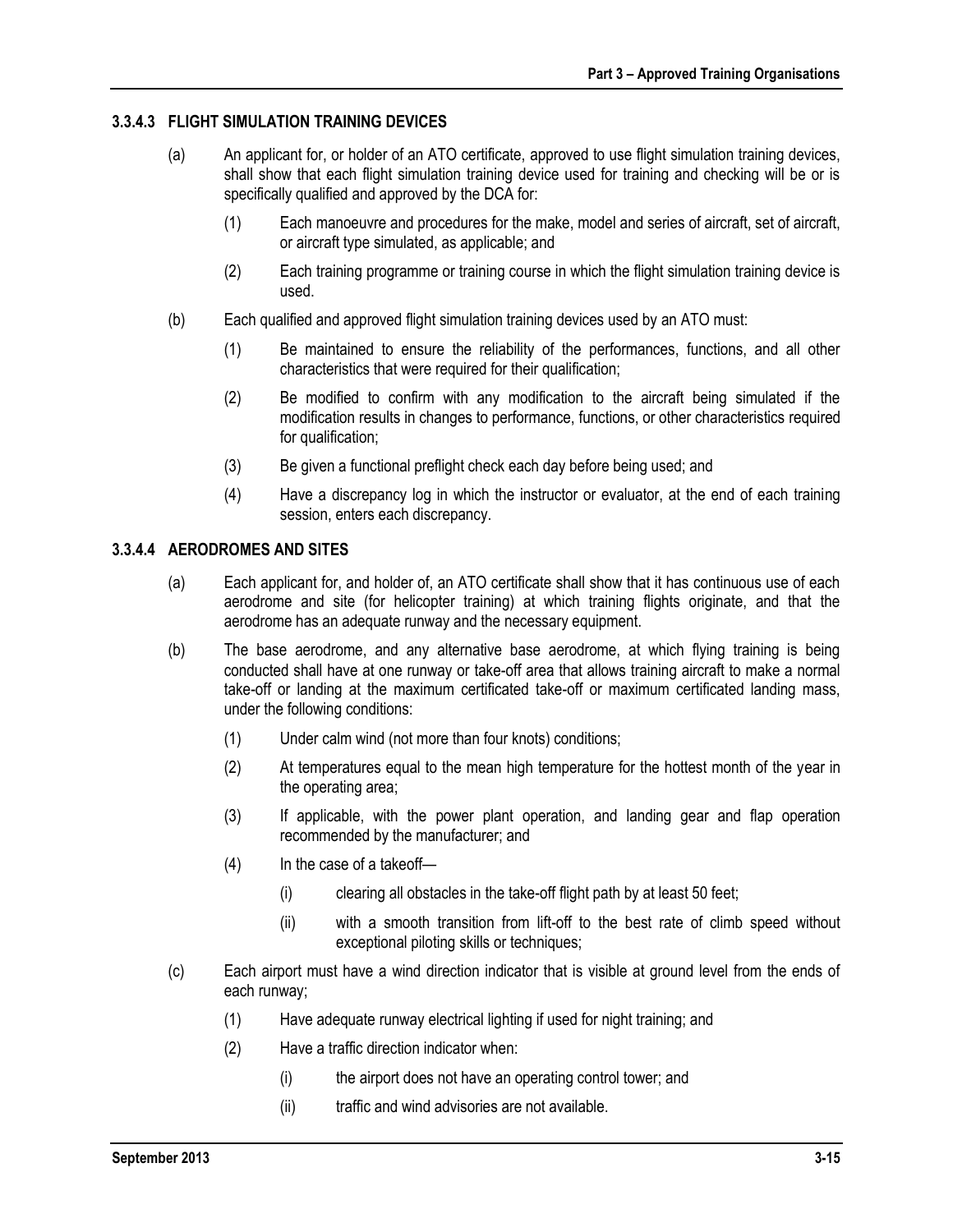- (d) Except as specified in item (e) below, each airport used for night training flights must have permanent runway lights
- (e) An airport or seaplane base used for night training flights in seaplanes may be approved by the DCA to use adequate, non-permanent lighting or shoreline lighting.
- (f) Sites shall be available for:
	- (1) confined area operation training;
	- (2) simulated engine off autorotation;
	- (3) sloping ground operation.

#### <span id="page-25-0"></span>**3.3.5 ADDITIONAL, SPECIFIC OPERATING RULES FOR FLIGHT CREW TRAINING**

#### <span id="page-25-1"></span>**3.3.5.1 TRAINING AND PROCEDURES MANUAL**

- (a) Each applicant for, or holder of an ATO certificate shall prepare and maintain a Training Manual and a Procedures Manual containing information and instructions to enable staff to perform their duties and to give guidance to students on how to comply with course requirements.
- (b) The Training Manual and Procedures Manual may be combined.
- (c) The ATO shall ensure that the Training Manual and the Procedures Manual are amended as necessary to keep the information contained therein up to date.
- (d) Copies of all amendments to the Training Manual and the Procedures Manual shall be furnished promptly by the ATO to all organisations or persons to whom the manual has been issued.
- (e) See IS 3.3.5.1 for detailed requirements for the Training Manual and the Procedures Manual and format for each manual.

#### <span id="page-25-2"></span>**3.3.5.2 RECORD KEEPING FOR FLIGHT CREW TRAINING**

- (a) Students. An ATO that is approved to conduct flight crew training shall maintain a record for each trainee that contains—
	- (1) The name of the trainee
	- (2) A copy of the trainee's airman certificate, if any, and any medical certificate;
	- (3) The name of the course and the make and model of flight training equipment used;
	- (4) The trainee's prerequisite experience and course time completed;
	- (5) The trainee's performance on each lesson and the name of the instructor providing instruction;
	- (6) The date and result of each end-of-course skill test and the name of the examiner conducting the test; and
	- (7) The number of hours of additional training that was accomplished after any unsatisfactory skill test.
- (b) ATO staff. An ATO that is approved to conduct flight crew training shall maintain a record for each instructor approved to instruct a course approval in accordance with this subpart, that indicates the instructor has complied with all applicable instructor requirements of these regulations.
- (c) Record retention. An ATO shall keep all records for a minimum period of two years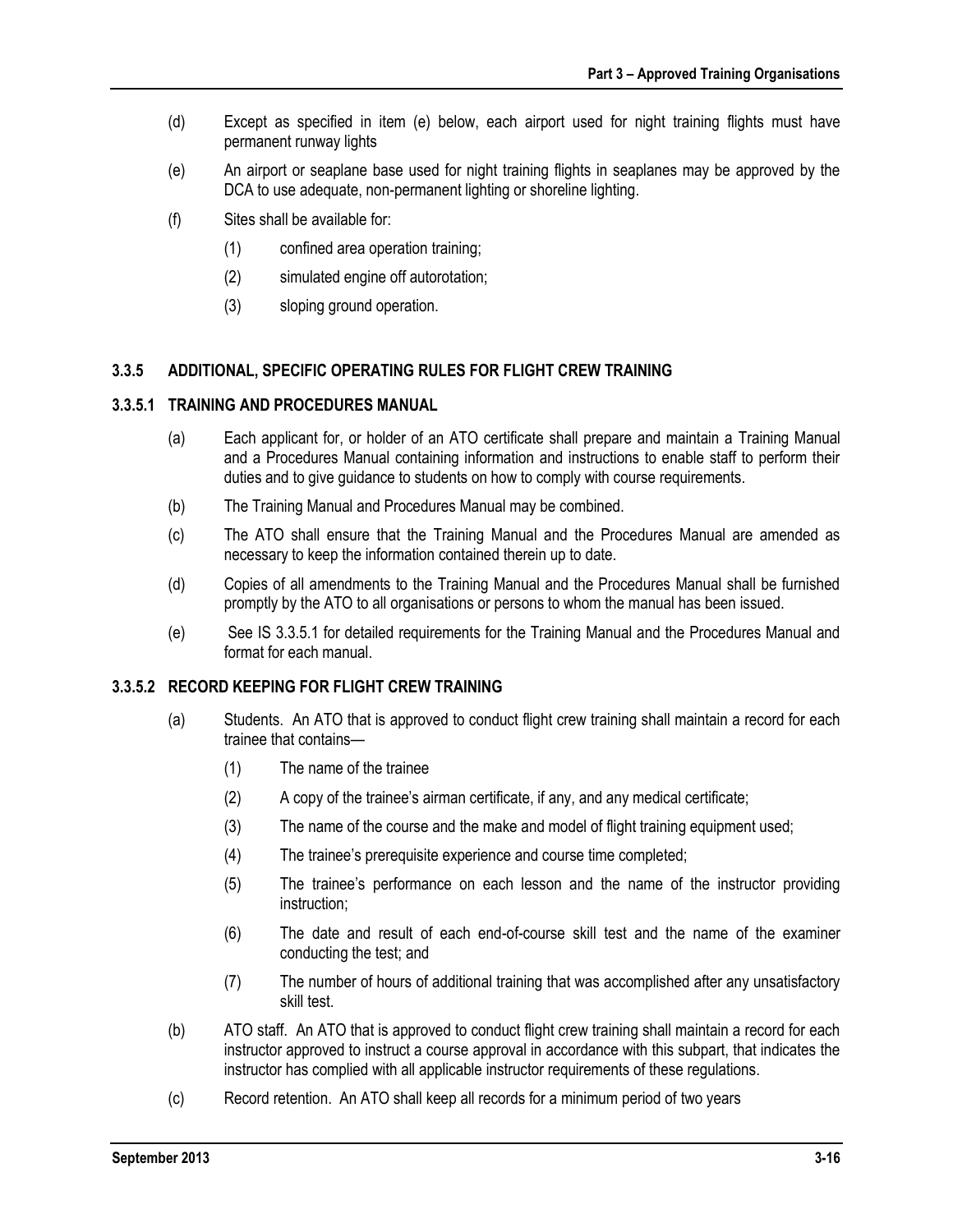- (1) For students, from the date of completion of training, testing or checking;
- (2) For ATO staff, from the date of the last employment.
- (d) The ATO shall make the records available to the DCA upon request and at a reasonable time and shall keep the records –
	- (1) For students, at the ATO or satellite ATO where the training, testing, or checking occurred, and
	- (2) For ATO staff, at the ATO or satellite ATO where the person is employed.
- (e) The ATO shall provide to a trainee, upon request, and at a reasonable time, a copy of his or her training records.

#### <span id="page-26-0"></span>**3.3.5.3 GRADUATION CERTIFICATE**

- (a) An ATO shall issue a graduation certificate to each student who completes its approved course of training.
- (b) The graduation certificate must be issued to the student upon completion of the course of training and contain at least the following information;
	- (1) The name and certificate number of the ATO;
	- (2) The name of the graduate who whom it was issued;
	- (3) The course of training for which it was issued;
	- (4) The date of graduation;
	- (5) A statement that the student has satisfactorily completed each required stage of the approved course of training including the tests for those stages;
	- (6) A certification of the information contained on the graduation certificate by the chief instructor for that course of training; and a statement showing the cross-country training that the student received in the course of training.

#### <span id="page-26-1"></span>**3.3.5.4 EXAMINING DCA FOR ATO'S TEACHING FLIGHT CREW CURRICULUMS**

- (a) An ATO shall meet the following prerequisites to receive initial approval for examining DCA:
	- (1) The ATO must complete the application for examining DCA on a form and in a manner prescribed by the DCA;
	- (2) The ATO must hold an ATO certificate and rating issued under this Part;
	- (3) The ATO must have held the rating in which examining DCA is sought for at least 24 consecutive calendar months preceding the month of application for examining DCA;
	- (4) The training course for which examining DCA is requested may not be a course that is approved without meeting the minimum ground and flight training time requirements of this part; and
	- (5) Within 24 calendar months before the date of application for examining DCA, at least 90 percent of the students in the ATO must have passed the required skill or knowledge test, or any combination thereof, for the licence or rating for which examining DCA is sought, on the first attempt, and that test was given by—
		- (i) A DCA inspector; or
		- (ii) A designed examiner who is not an employee of the ATO.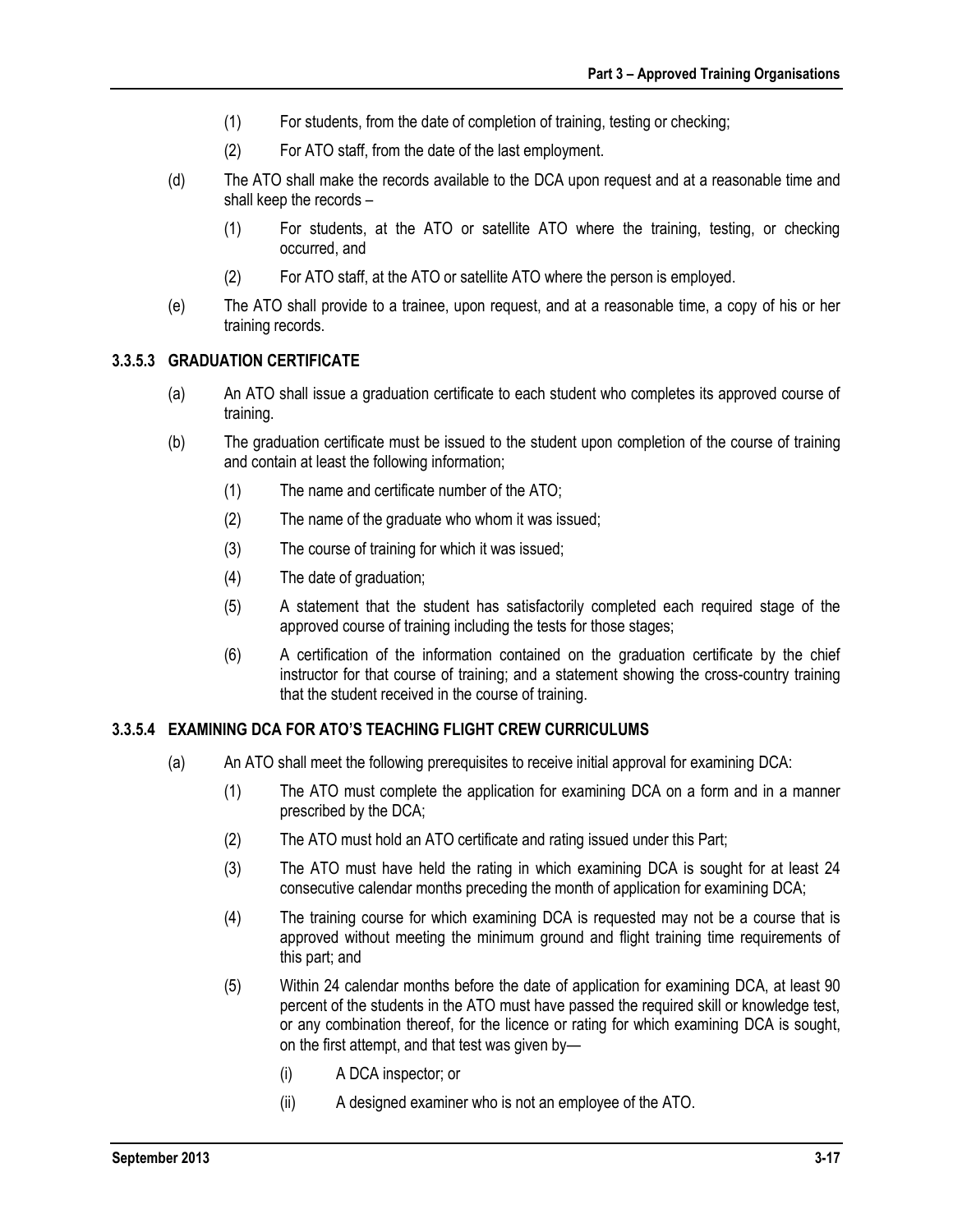- (b) The examining DCA of the ATO is valid for 24 months, unless suspended or revoked by the DCA, and may be renewed upon request to the DCA by the ATO.
- (c) An ATO that holds examining DCA may recommend a person who graduated from its course for the appropriate knowledge or skill test.
- (d) The ATO that holds examining DCA will administer the tests or checks as required by MCAR Parts 2 or 8, as appropriate to the licence or rating sought.
- (e) A pilot school that holds examining DCA must maintain—
	- (1) A record of all temporary airman licences or ratings it issues, which consist of the following information in chronological order:
		- (i) The date the temporary airman licence was issued;
		- (ii) The student to whom the temporary airman certificate was issued, and that student's permanent mailing address and telephone number;
		- (iii) The training course from which the student graduated;
		- (iv) The name of person who conducted the knowledge or practical test;
		- (v) The type of temporary airman licence or rating issued to the student; and
		- (vi) The date the student's airman application file was sent to the DCA for processing for a permanent airman licence.
- (f) A copy of the record containing each student's graduation certificate, airman application, temporary airman licence, superseded airman licence (if applicable), and knowledge test or skill test results; and
- (g) Retain these records for 2 years and make them available to the DCA upon request. These records must be surrendered to the DCA when the ATO ceases to have examining DCA.

#### <span id="page-27-0"></span>**3.3.5.5 STUDENT TRANSFER OF CREDIT BETWEEN ATO'S TEACHING A FLIGHT CREW CURRICULUM**

- (a) A person who transfers from one ATO to another ATO may receive credit for that previous flight crew training, provided the following requirements are met:
	- (1) The maximum credited training time does not exceed one-half of the receiving ATO's curriculum requirements;
	- (2) The person completes a knowledge and proficiency test conducted by the receiving ATO for the purpose of determining the amount of experience and knowledge to be credited;
	- (3) The receiving ATO determines, based on the person's performance on the knowledge and proficiency test required by paragraph (a)(2) of this section, the amount of credit to be awarded, and records that credit in the person's training record;
	- (4) The person who requests credit for previous experience and knowledge obtained the experience and knowledge from another ATO approved training course; and
	- (5) The receiving ATO retains a copy of the person's training record from the previous ATO.

#### <span id="page-27-1"></span>**3.3.5.6 INSPECTIONS OF THE ATO TEACHING FLIGHT CREW CURRICULA**

(a) Each ATO shall allow the DCA to inspect the ATO facilities, equipment and records at any reasonable time and in any reasonable place in order to determine compliance with these regulations and the ATO's certificate and training specifications.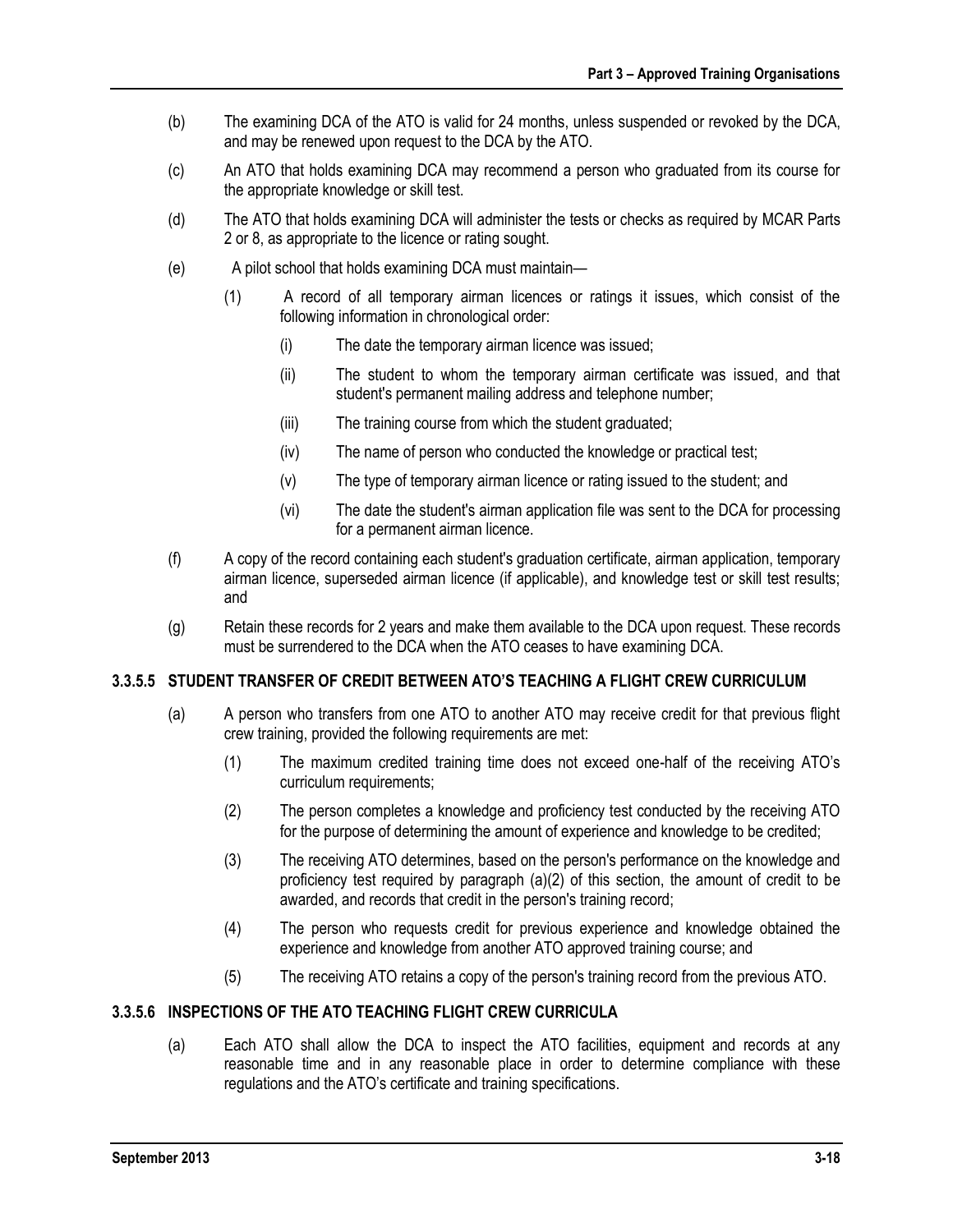### <span id="page-28-0"></span>**3.4 ADDITIONAL REQUIREMENTS FOR INSTRUCTION FOR MAINTENANCE LICENCES AND TRAINING**

#### <span id="page-28-1"></span>**3.4.1 GENERAL**

(a) In addition to the requirements of Subpart 3.2, this subpart prescribes additional requirements for ATO's teaching maintenance curricula.

#### <span id="page-28-2"></span>**3.4.2 CURRICULUM APPROVAL**

#### <span id="page-28-3"></span>**3.4.2.1 MECHANIC TRAINING COURSES**

- (a) The DCA may approve, as provided in the training specifications, the ATO to conduct the following courses of instruction to an applicant or, holder of an ATO certificate, provided the applicant meets the requirements of Part 2 and Part 3:
	- (1) Aircraft Mechanic Technician licence course;
	- (2) Airframe rating course;
	- (3) Powerplant rating course;
	- (4) Airframe and Powerplant combined ratings course;
	- (5) Avionics rating course; and
	- (6) Other courses as the DCA may approve.

#### <span id="page-28-4"></span>**3.4.2.2 TRAINING COURSE APPROVAL—QUALIFICATION BASED AND ALTERNATE MEANS OF COMPLIANCE**

- (a) An applicant for an ATO certificate shall apply to the DCA for approval for each course to be offered or amended.
	- (1) The applicant or ATO shall submit a copy of the training course or amendment to the DCA as part of the application when applying for new or amended training course approval.
	- (2) The applicant or ATO shall submit the application to the DCA at least 30 days before any training under the course is scheduled to begin.
- (b) Except as provided in 3.4.2.3 of this section, each training course for which approval is requested must meet the minimum training time requirements specified in MCAR Part 2 for the licence, rating or authorisation sought.
- (c) Each training course for which approval is requested must contain:
	- (1) A description of each room used for training, including the room size and the maximum number of students that may be trained in the room at one time;
	- (2) A description of each type of audiovisual aid, projector, tape recorder, mockup, chart, aircraft component, and other special training aids used for training;
	- (3) A description of the minimum equipment to be used in each course;
	- (4) The minimum qualifications and ratings for each instructor assigned to training, including initial and continuing training; and
	- (5) A training syllabus that includes the following information—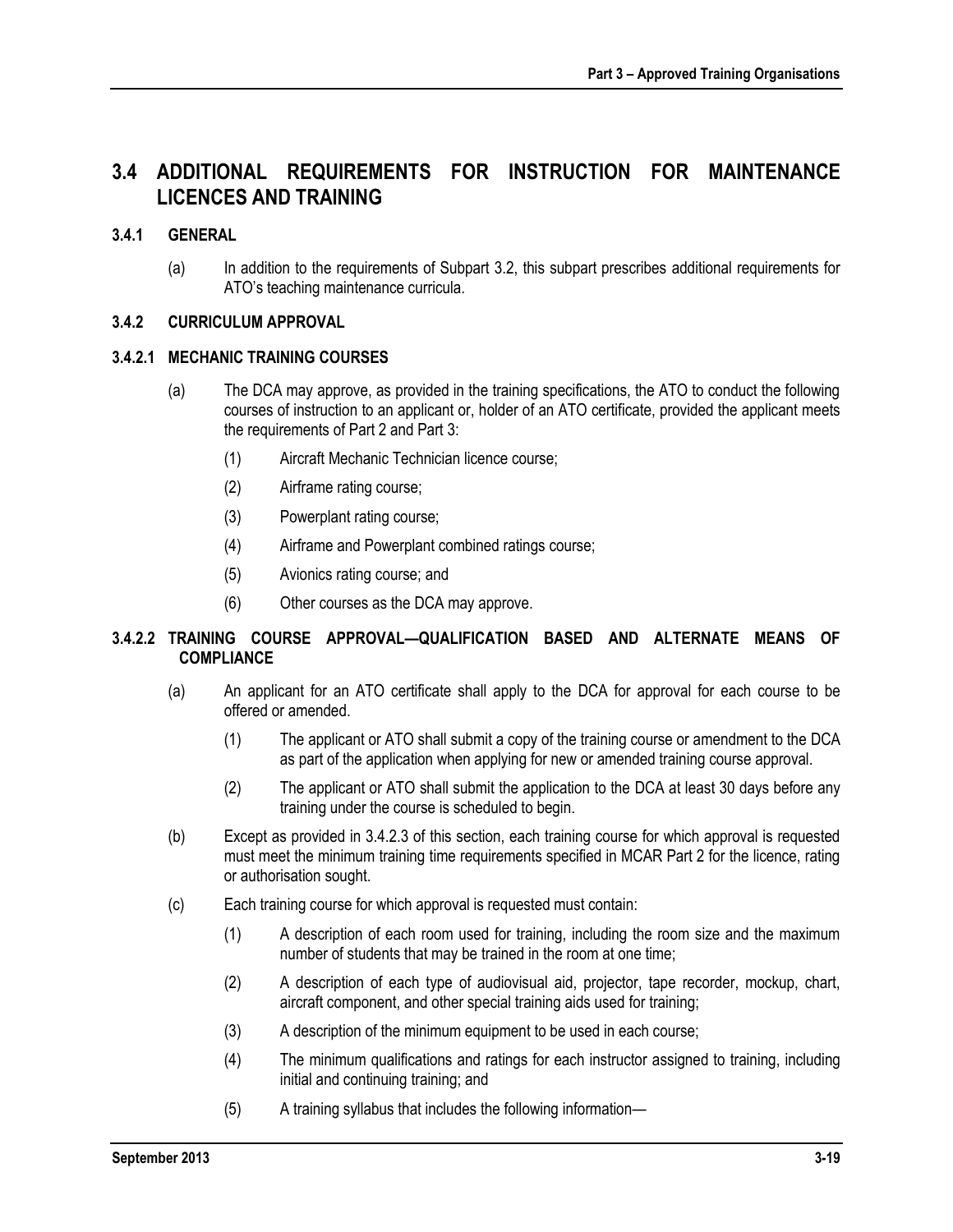- (i) The prerequisites for enrolling in the course;
- (ii) A detailed description of each lesson, including the lesson's objectives, standards, and planned time for completion;
- (iii) The subjects and items to be covered and the level of proficiency to meet;
- (iv) For each subject, the proportions of theory and other instruction to be given;
- (v) A description of what the course is expected to accomplish with regard to student learning,
- (vi) The expected accomplishments and the standards for each stage of training, including the required practical projects to be completed; and
- (vii) A description of the checks and tests to be used to measure a student's accomplishments for each stage of training.

#### <span id="page-29-0"></span>**3.4.2.3 TRAINING COURSE APPROVAL—ALTERNATIVE MEANS OF COMPLIANCE AND COMPETENCY BASED TRAINING AND ASSESSMENT**

- (a) An ATO may request and receive initial approval for a period of not more than 24 calendar months for any training course under this part that does not meet the minimum hours for a licence prescribed by MCAR Part 2, provided that:
	- (1) The ATO show that the training will provide an equivalent level of competency at least equal to the minimum experience requirements for personnel not receiving such training, and
	- (2) The following provisions are met:
		- (i) The ATO holds an ATO certificate issued under this part and has held that certificate for a period of at least 24 consecutive calendar months preceding the month of the request;
		- $(ii)$  In addition to the information required by  $3.4.2.2(c)$  of this section, the training course specifies planned training time requirements for the course;
		- (iii) The school does not request the training course to be approved for examining DCA, nor may that school hold examining DCA for that course; and
		- (iv) The knowledge test and/or skill test for the course is to be given by—
			- (A) A DCA inspector; or
			- (B) An examiner who is not an employee of the school.
- (b) An ATO may request and receive final approval for any training course under this part that does not meet the minimum hours for a licence prescribed by MCAR Part 2 , provided the following conditions are met:
	- (1) The ATO has held initial approval for that training course for at least 24 calendar months.
	- (2) The ATO has—
		- (i) Trained at least 10 students in that training course within the preceding 24 calendar months and recommended those students for an AMT certificate or rating; and
		- (ii) At least 80 percent of those students passed the skill or knowledge test, as appropriate, on the first attempt, and that test was given by—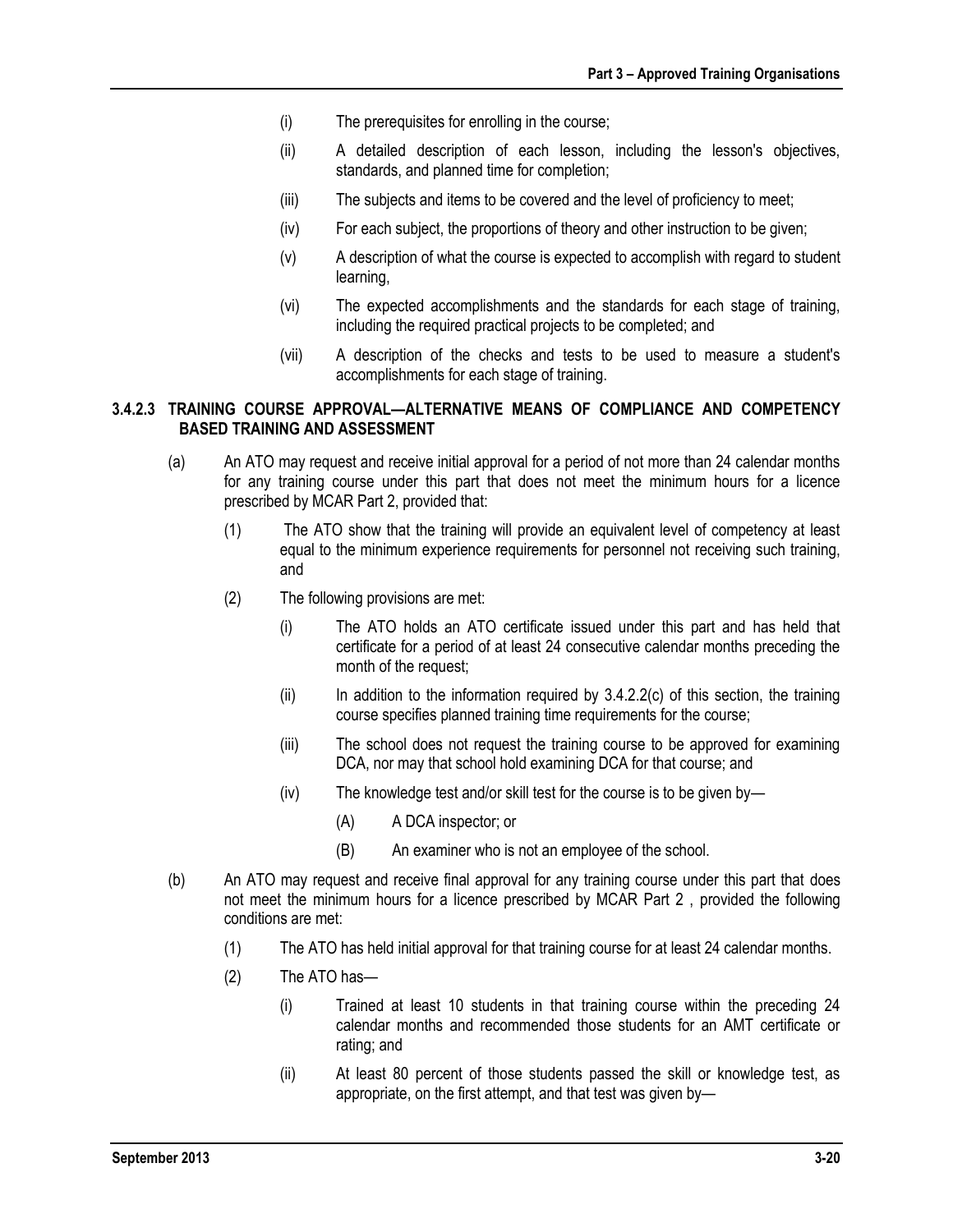- (A) A DCA inspector; or
- (B) An examiner who is not an employee of the school.
- (3) In addition to the information required by 3.4.2.2 (c) of this section, the training course specifies planned theoretical knowledge and practical training time requirements for the course.
- (4) The ATO does not request that the training course be approved for examining DCA nor may that school hold examining DCA for that course.

#### <span id="page-30-0"></span>**3.4.3 PERSONNEL**

- (a) The applicant for an ATO certificate or current certificate holder teaching maintenance curricula shall have on the staff the following—
	- (1) An Accountable Manager;
	- (2) A Quality Manager;
	- (3) A Head of Training;
- (b) An adequate number of instructors relevant to the courses provided.
- (c) Each instructor to be used for training shall have received the appropriate training and hold the appropriate licence and/or rating as required by Part 2.
- (d) The duties and qualifications of training and instruction staff as follows:
	- (1) Head of Training. The Head of Training shall have overall responsibility for ensuring satisfactory integration of theoretical knowledge instruction and practical training and for supervising the progress of individual students. The Head of Training shall have had extensive experience in training as an instructor for AMT licensing and possess a sound managerial capability.
	- (2) Instructors.
		- (i) Each ATO shall provide the number of instructors holding appropriate licences and ratings, issued under Part 2, that the DCA determines is necessary to provide adequate instruction and supervision of the students.
		- (ii) An ATO may provide specialised instructors, who are not licensed but who are approved in accordance with Part 2, to teach mathematics, physics, basic electricity, basic hydraulics, drawing, and similar subjects.

#### <span id="page-30-1"></span>**3.4.4 FACILITIES REQUIRED FOR MECHANIC TRAINING**

- (a) An applicant for, and holder of, an ATO certificate shall have facilities, as determined by the DCA, appropriate for the maximum number of students expected to be taught at any time, as follows:
	- (1) An enclosed classroom.
	- (2) Suitable facilities arranged to assure proper separation from the working space, for parts, tools, materials and similar articles.
	- (3) Suitable area for application of finishing materials, including paint spraying.
	- (4) Suitable areas equipped with washtank and degreasing equipment with air pressure or other adequate cleaning equipment.
	- (5) Suitable facilities for running engines.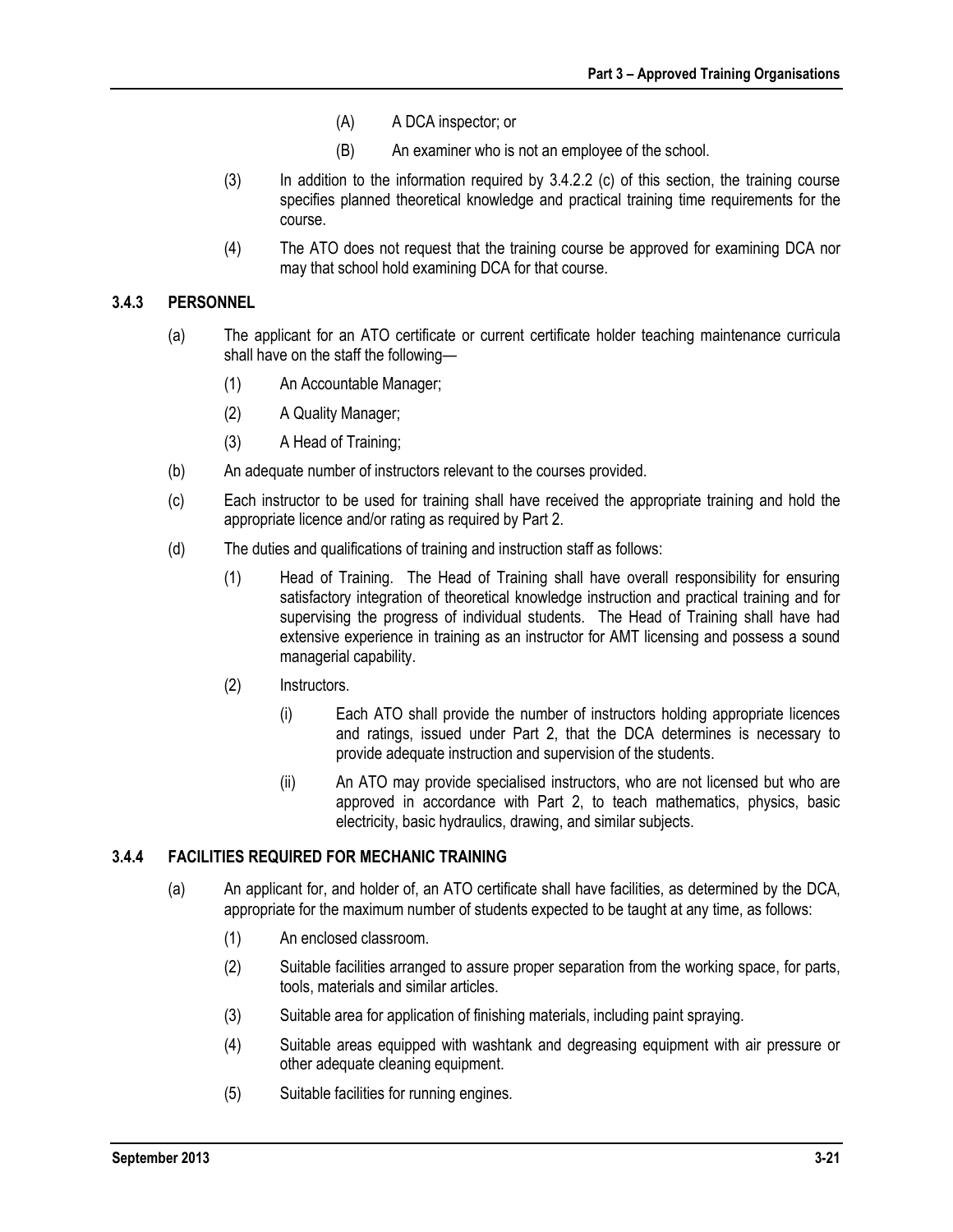- (6) Suitable area with adequate equipment, including benches, tables, and test equipment, to disassemble, service and inspect:
	- (i) Ignition systems, electrical equipment and appliances;
	- (ii) Carburettors and fuel systems; and
	- (iii) Hydraulic and vacuum systems for aircraft, aircraft engines, and their appliances.
- (7) Suitable space with adequate equipment, including tables, benches, stands and jacks for disassembling, inspecting and rigging aircraft.
- (8) Suitable space with adequate equipment for disassembling, inspecting, assembling, troubleshooting and timing engines.
- (b) An applicant for, or holder of an ATO certificate with approved AMT courses shall have and maintain the following instructional equipment as is appropriate to the rating sought:
	- (1) various kinds of airframe structures, airframe systems and components, power plants and power plant system and components (including propellers) of a quantity and type suitable to complete the practical projects required by its approved training programme;
	- (2) at least one aircraft of a type acceptable to the DCA;
- (c) An applicant for, or holder of an ATO certificate with an AMT rating shall have airframes, power plants, propellers, appliances and components thereof, to be used for instruction and from which students will gain practical working experience and shall insure that the airframes, powerplants, propellers, appliances and components thereof be sufficiently diversified as to show the different methods of construction, assembly, inspection and operation when installed in an aircraft for use.
- (d) An applicant for an ATO certificate with an AMT rating, or an applicant seeking an additional AMT rating, shall have at least the facilities, equipment and materials appropriate to the rating sought.
- (e) An applicant for, or holder of, an ATO certificate with an AMT rating shall maintain, on the premises and under the full control of the ATO, an adequate supply of material, special tools and shop equipment used in constructing and maintaining aircraft as is appropriate to the approved training programme of the ATO, in order to assure that each student will be properly instructed.
- (f) A certificate holder may not make a substantial change in facilities, equipment or material that have been approved for a particular training programme, unless that change is approved by the DCA in advance.

#### <span id="page-31-0"></span>**3.4.5 ADDITIONAL, SPECIFIC OPERATING RULES FOR MAINTENANCE TRAINING**

#### <span id="page-31-1"></span>**3.4.5.1 TRAINING AND PROCEDURES MANUAL**

- (a) Each applicant for, or holder of an ATO certificate shall prepare and maintain a Training Manual and a Procedures Manual containing information and instructions to enable staff to perform their duties and to give guidance to students on how to comply with course requirements.
- (b) The Training Manual and Procedures Manual may be combined.
- (c) The ATO shall ensure that the Training Manual and the Procedures Manual is amended as necessary to keep the information contained therein up to date.
- (d) Copies of all amendments to the Training Manual and the Procedures Manual shall be furnished promptly by the ATO to all organisations or persons to whom the manual has been issued.
- (e) See IS: 3.4.5.1 for detailed requirements for the Training Manual and the Procedures Manual and the format for each manual.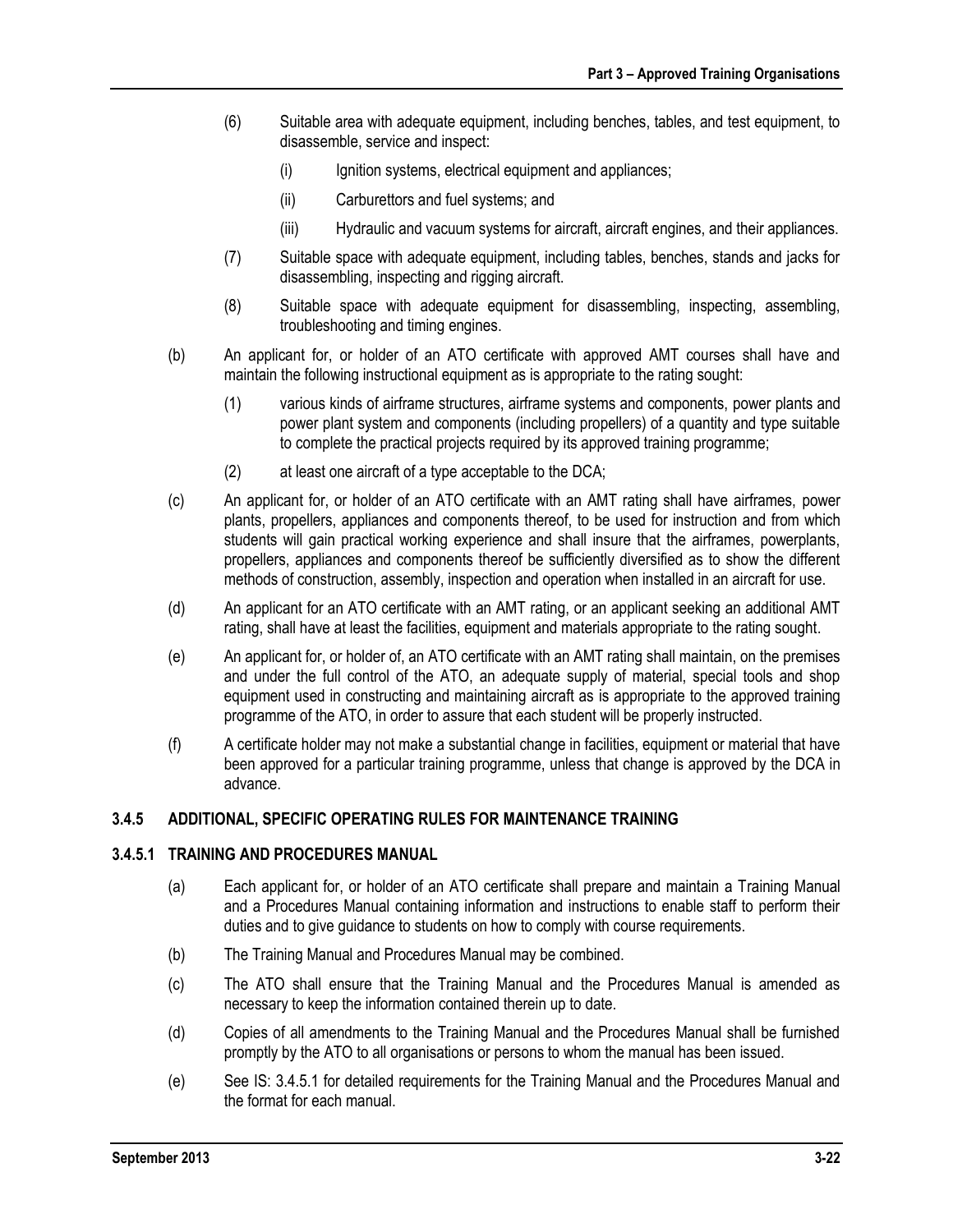#### <span id="page-32-0"></span>**3.4.5.2 RECORDKEEPING**

- (a) Students. An ATO that is approved to conduct maintenance training shall maintain a record for each trainee that contains—
	- (1) The name of the trainee
	- (2) A copy of the trainee's airman certificate, if any;
	- (3) The name of the course and the instruction credited;
	- (4) The trainee's prerequisite experience and course time completed;
	- (5) The trainee's performance on each lesson and the name of the instructor providing instruction;
	- (6) The date and result of each end-of-course test and the name of the examiner conducting the test; and
	- (7) The number of hours of additional training that was accomplished after any unsatisfactory test.
	- (8) A current progress chart or individual progress record for each student, showing the practical projects or laboratory work completed, or to be completed, in each subject.
- (b) ATO staff. An ATO that is approved to conduct maintenance training shall maintain a record for each instructor approved to instruct a course approval in accordance with this subpart, that indicates the instructor has complied with all applicable instructor requirements of these regulations.
- (c) Record retention. An ATO shall keep all records for a minimum period of two years
	- (1) For students, from the date of completion of training or testing
	- (2) For ATO staff, from the date of the last employment.
- (d) The ATO shall make the records available to the DCA upon request and at a reasonable time and shall keep the records –
	- (1) For students, at the ATO or satellite ATO where the training, testing, or checking occurred, and
	- (2) For ATO staff, at the ATO or satellite ATO where the person is employed.
- (e) The ATO shall provide to a trainee, upon request, and at a reasonable time, a copy of his or her training records.

#### <span id="page-32-1"></span>**3.4.5.3 GRADUATION CERTIFICATE**

- (a) An ATO shall issue a graduation certificate to each student who completes its approved course of training.
- (b) The graduation certificate must be issued to the student upon completion of the course of training and contain at least the following information;
	- (1) The name and certificate number of the ATO;
	- (2) The name of the graduate who whom it was issued;
	- (3) The course of training for which it was issued;
	- (4) The date of graduation;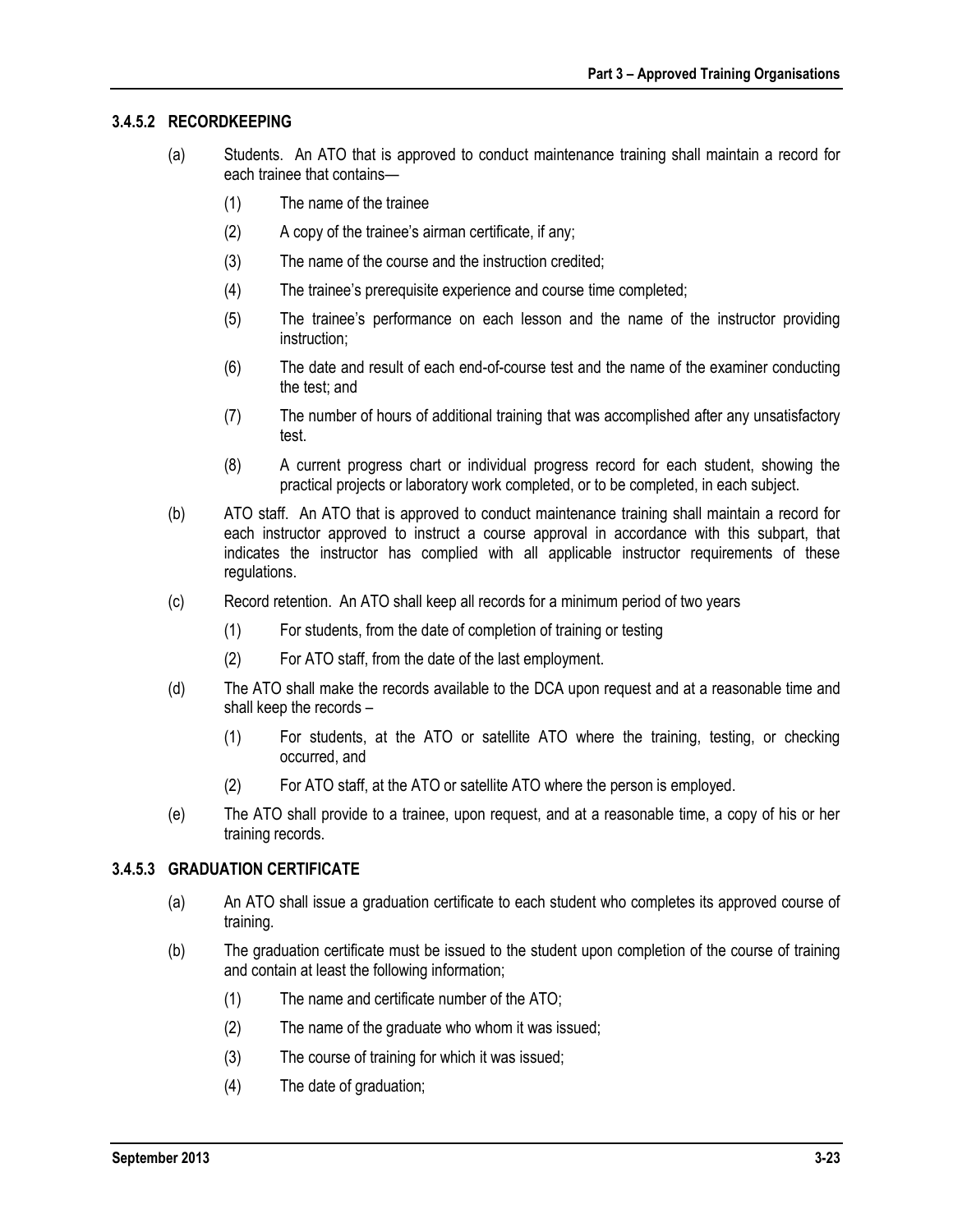- (5) A statement that the student has satisfactorily completed each required stage of the approved course of training including the tests for those stages;
- (6) A certification of the information contained on the graduation certificate by the Head of Training for that course of training.

#### <span id="page-33-0"></span>**3.4.5.4 EXAMINING DCA FOR ATO'S TEACHING MAINTENANCE CURRICULA**

- (a) An ATO shall meet the following prerequisites to receive initial approval for examining DCA:
	- (1) The ATO must complete the application for examining DCA on a form and in a manner prescribed by the DCA;
	- (2) The ATO must hold an ATO certificate and rating issued under this Part;
	- (3) The ATO must have held the rating in which examining DCA is sought for at least 24 consecutive calendar months preceding the month of application for examining DCA;
	- (4) Within 24 calendar months before the date of application for examining DCA, at least 90 percent of the students in the ATO must have passed the required skill or knowledge test, or any combination thereof, for the licence or rating for which examining DCA is sought, on the first attempt, and that test was given by—
		- (i) A DCA inspector; or
		- (ii) A designed examiner who is not an employee of the ATO.
- (b) The examining DCA of the ATO is valid for 24 months, unless suspended or revoked by the DCA, and may be renewed upon request to the DCA by the ATO.
- (c) An ATO that holds examining DCA may recommend a person who graduated from its course for the appropriate knowledge or skill test.
- (d) The ATO that holds examining DCA will administer the tests as required by MCAR Part 2 as appropriate to the licence or rating sought.
- (e) An ATO that holds examining DCA may conduct knowledge and skill tests on a progressive schedule if approved by the DCA. This may be necessary due to the length and complexity of an inclusive maintenance training programme.
- (f) An ATO that holds examining DCA must maintain—
	- (1) A record of all temporary airman licences or ratings it issues, which consist of the following information in chronological order:
		- (i) The date the temporary airman licence was issued;
		- (ii) The student to whom the temporary airman certificate was issued, and that student's permanent mailing address and telephone number;
		- (iii) The training course from which the student graduated;
		- (iv) The name of person who conducted the knowledge or skill test;
		- (v) The type of temporary airman licence or rating issued to the student; and
		- (vi) The date the student's airman application file was sent to the DCA for processing for a permanent airman licence.
	- (2) A copy of the record containing each student's graduation certificate, airman application, temporary airman licence, superseded airman licence (if applicable), and knowledge test or skill test results; and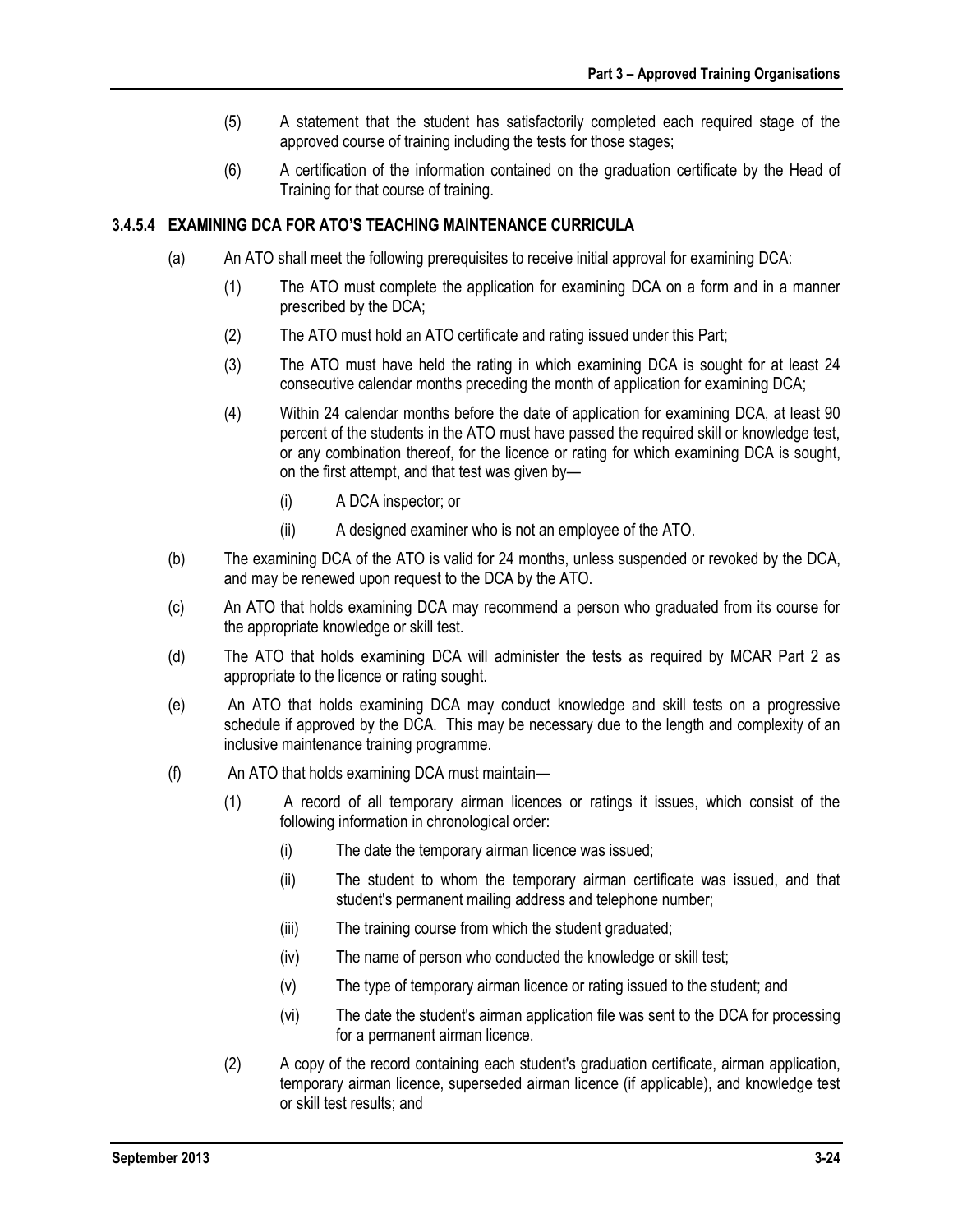(3) Retain these records for 2 years and make them available to the DCA upon request. These records must be surrendered to the DCA when the ATO ceases to have examining DCA.

#### <span id="page-34-0"></span>**3.4.5.5 STUDENT TRANSFER OF CREDIT BETWEEN ATO'S TEACHING A MAINTENANCE CURRICULUM**

- (a) A person who transfers from one ATO to another ATO may receive credit for that previous maintenance training, provided the following requirements are met:
	- (1) The maximum credited training time does not exceed one-half of the receiving ATO's curriculum requirements for the licence or rating;
	- (2) The person completes a knowledge and practical test conducted by the receiving ATO for the purpose of determining the amount of experience and knowledge to be credited;
	- (3) The receiving ATO determines, based on the person's performance on the knowledge and practical test required by paragraph (a)(2) of this section, the amount of credit to be awarded, and records that credit in the person's training record; and
	- (4) The receiving ATO retains a copy of the person's training record from the previous ATO.

#### <span id="page-34-1"></span>**3.4.5.6 INSPECTIONS OF THE ATO TEACHING MAINTENANCE CURRICULA**

(a) Each ATO shall allow the DCA to inspect the ATO facilities, equipment and records at any reasonable time and in any reasonable place in order to determine compliance with these regulations and the ATO's certificate and training specifications.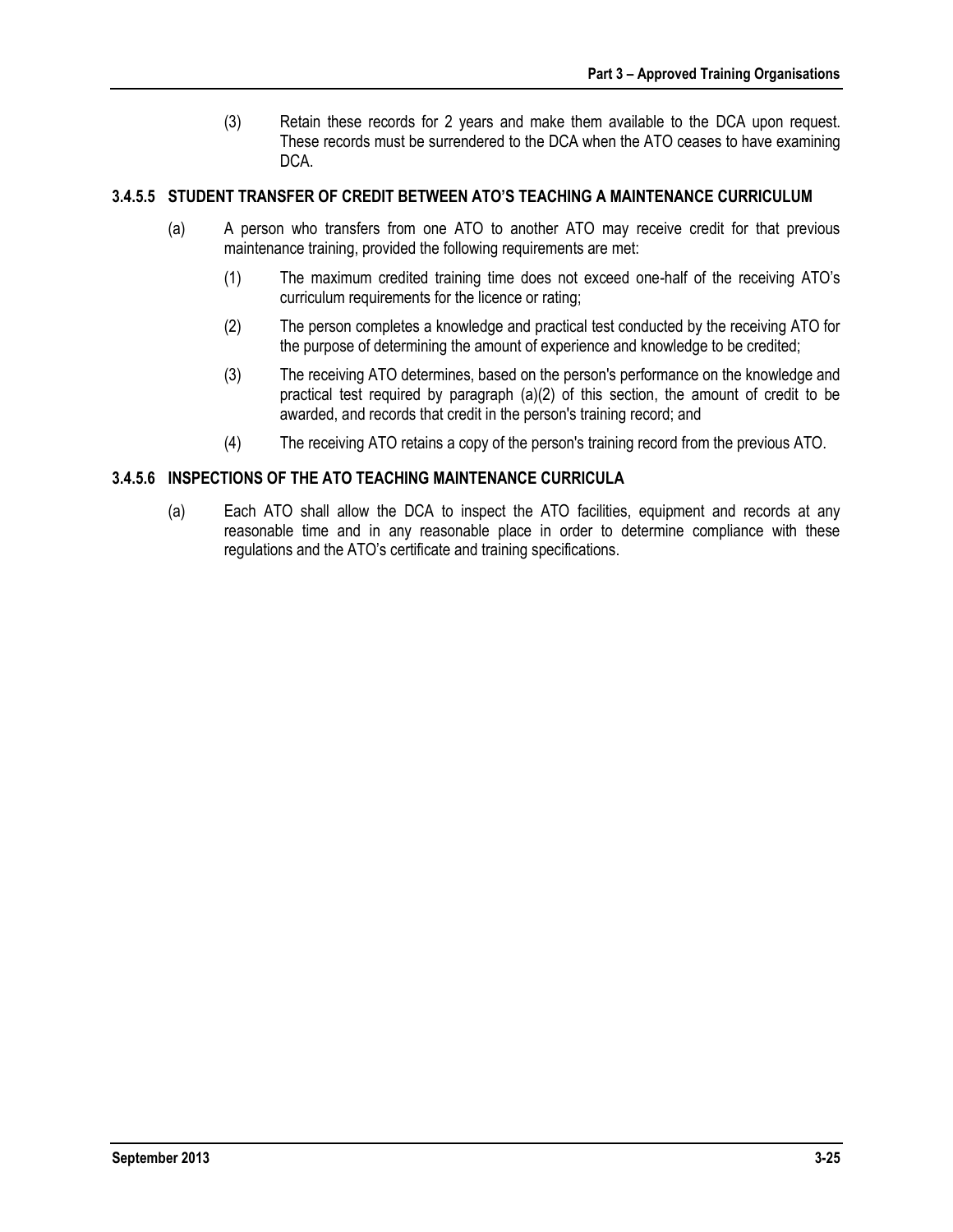# **PART 3 — APPROVED TRAINING ORGANISATIONS**

**IMPLEMENTING STANDARDS**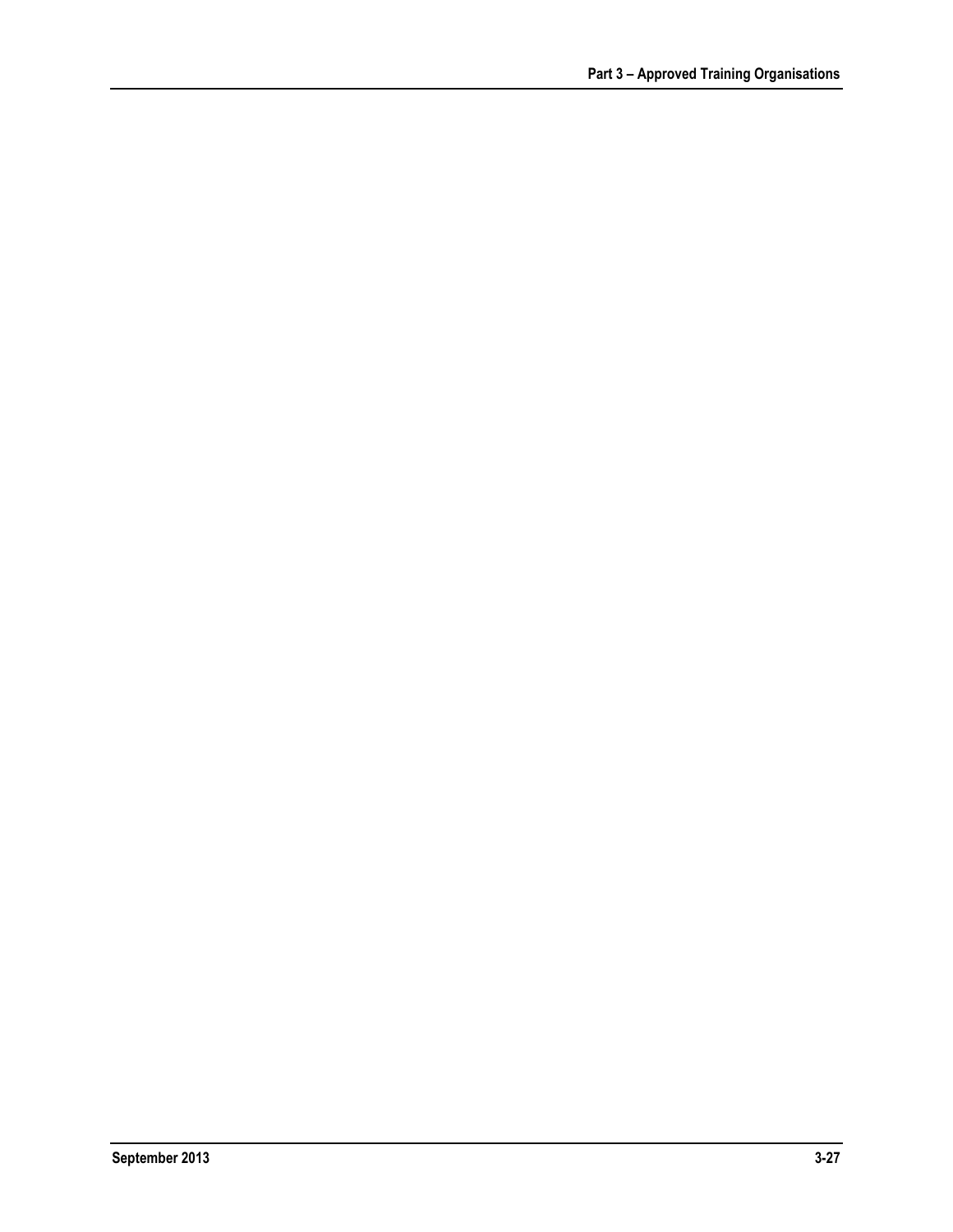# **[THIS PAGE INTENTIONALLY LEFT BLANK]**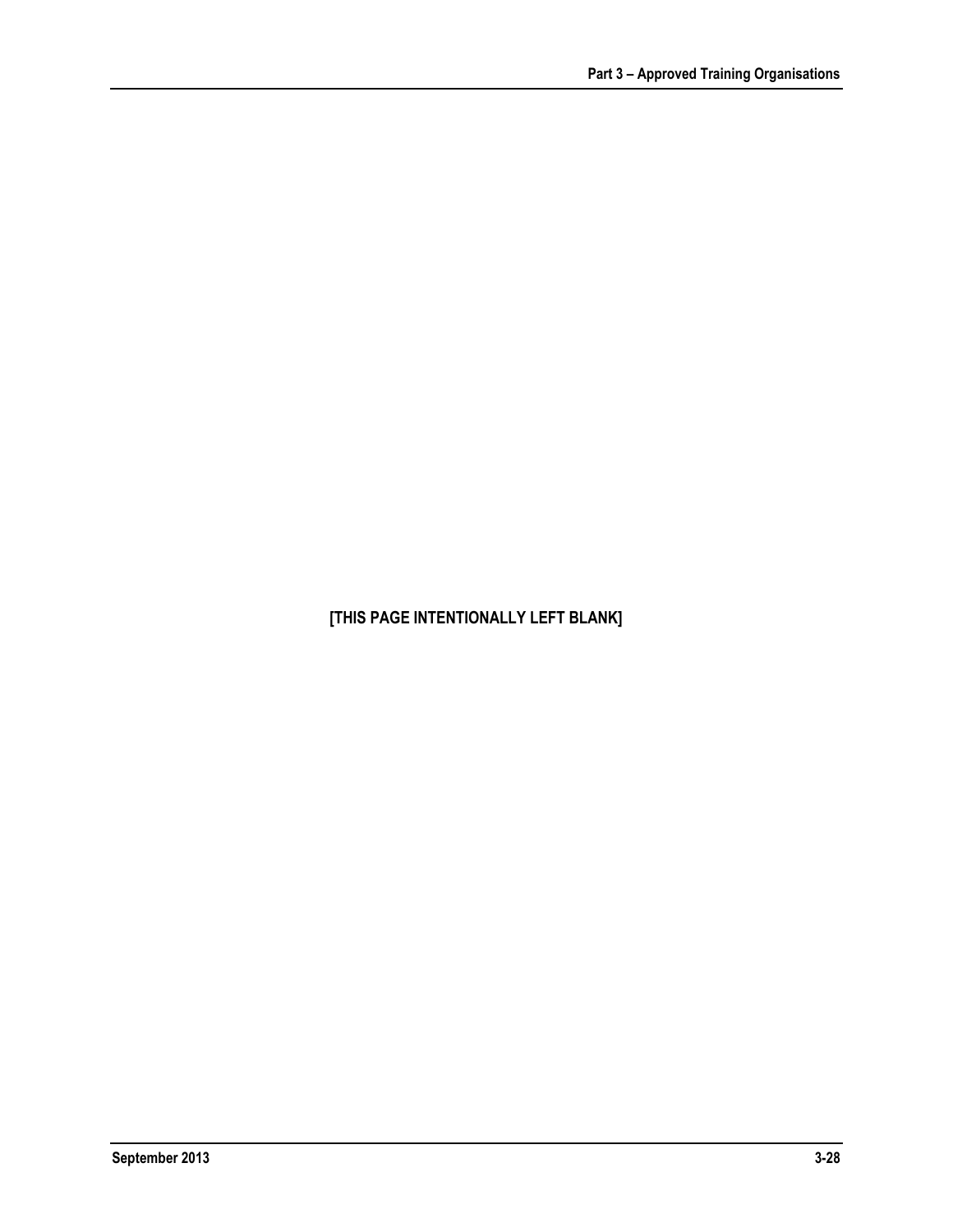# <span id="page-38-0"></span>**PART 3 — IMPLEMENTING STANDARDS**

## <span id="page-38-1"></span>**IS 3.2.1.3 APPROVED TRAINING ORGANISATION CERTIFICATE**

| <b>Union of Myanmar</b><br><b>Department of Civil Aviation</b>                                                                                                                                                                                                                                                                               |                                                                                                                                                                                                                                |  |  |  |
|----------------------------------------------------------------------------------------------------------------------------------------------------------------------------------------------------------------------------------------------------------------------------------------------------------------------------------------------|--------------------------------------------------------------------------------------------------------------------------------------------------------------------------------------------------------------------------------|--|--|--|
|                                                                                                                                                                                                                                                                                                                                              |                                                                                                                                                                                                                                |  |  |  |
| <b>APPROVED TRAINING</b><br><b>ORGANISATION CERTIFICATE</b>                                                                                                                                                                                                                                                                                  |                                                                                                                                                                                                                                |  |  |  |
|                                                                                                                                                                                                                                                                                                                                              | This certificate is issued to:                                                                                                                                                                                                 |  |  |  |
|                                                                                                                                                                                                                                                                                                                                              | Whose principal business address is:                                                                                                                                                                                           |  |  |  |
| Number:                                                                                                                                                                                                                                                                                                                                      |                                                                                                                                                                                                                                |  |  |  |
| Upon finding that its organisation complies in all respects with the regulations of Myanmar relating to the<br>establishment of an Approved Training Organisation and is empowered to operate an Approved Training<br>Organisation in accordance with the Training Specifications issued herewith, and may conduct the following<br>courses: |                                                                                                                                                                                                                                |  |  |  |
| This certificate shall continue in effect, unless surrendered, superseded, suspended, revoked or expired, until<br>(enter date 12 months after first issue, 24 months after second and further issues).                                                                                                                                      |                                                                                                                                                                                                                                |  |  |  |
|                                                                                                                                                                                                                                                                                                                                              |                                                                                                                                                                                                                                |  |  |  |
| Date of Issue: Note: Note: Note: Note: Note: Note: Note: Note: Note: Note: Note: Note: Note: Note: Note: Note: Note: Note: Note: Note: Note: Note: Note: Note: Note: Note: Note: Note: Note: Note: Note: Note: Note: Note: Not                                                                                                               | Signature: Signature:                                                                                                                                                                                                          |  |  |  |
|                                                                                                                                                                                                                                                                                                                                              | Printed Name: Value of Alberta Manual Alberta Manual Alberta Manual Alberta Manual Alberta Manual Alberta Manual Alberta Manual Alberta Manual Alberta Manual Alberta Manual Alberta Manual Alberta Manual Alberta Manual Albe |  |  |  |
|                                                                                                                                                                                                                                                                                                                                              | Title:                                                                                                                                                                                                                         |  |  |  |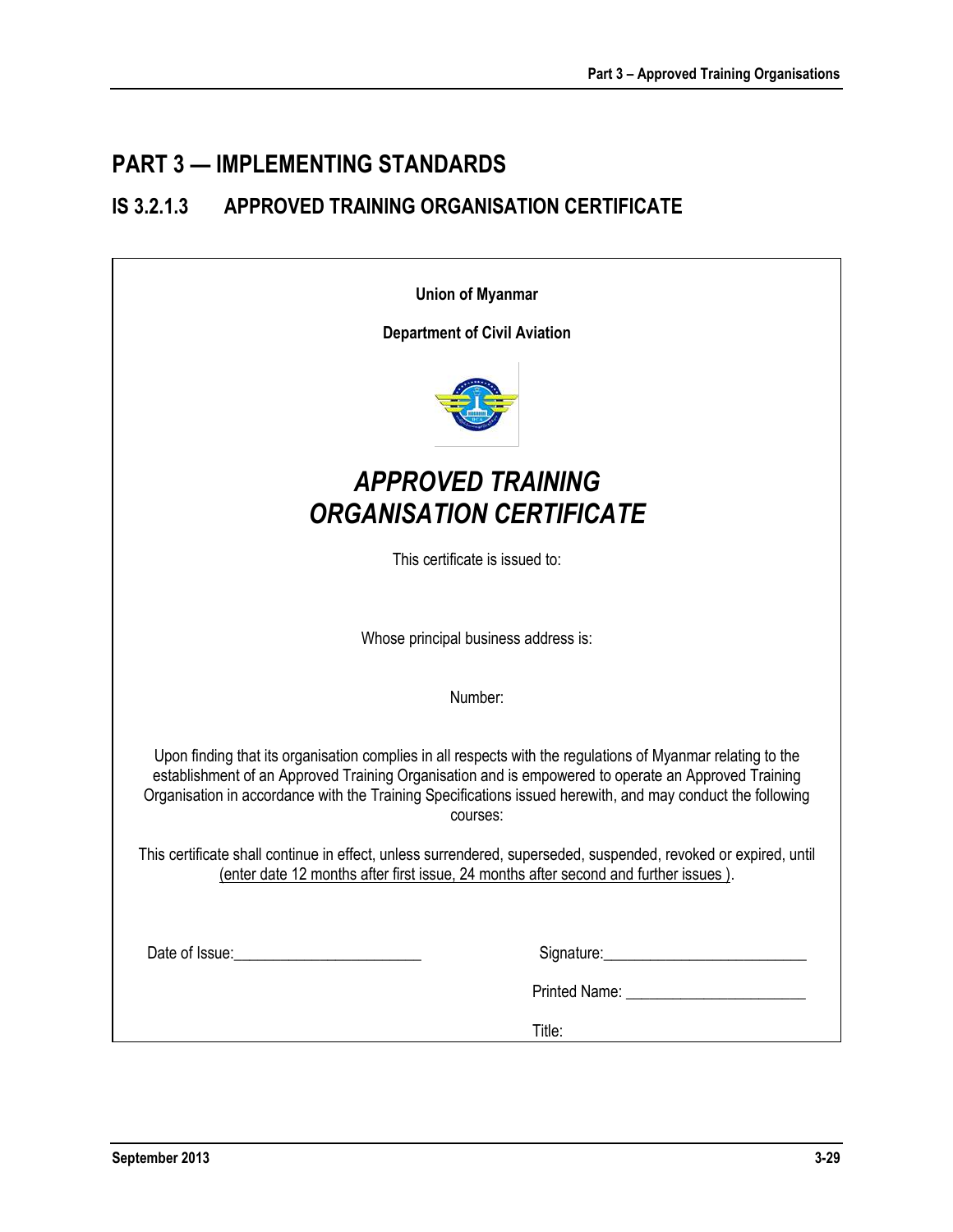## <span id="page-39-0"></span>**IS 3.2.1.18 QUALITY ASSURANCE AND QUALITY SYSTEM**

(a) In order to show compliance with 3.2.1.18, an ATO should establish its quality assurance and quality system in accordance with the instruction and information contained in the following paragraphs.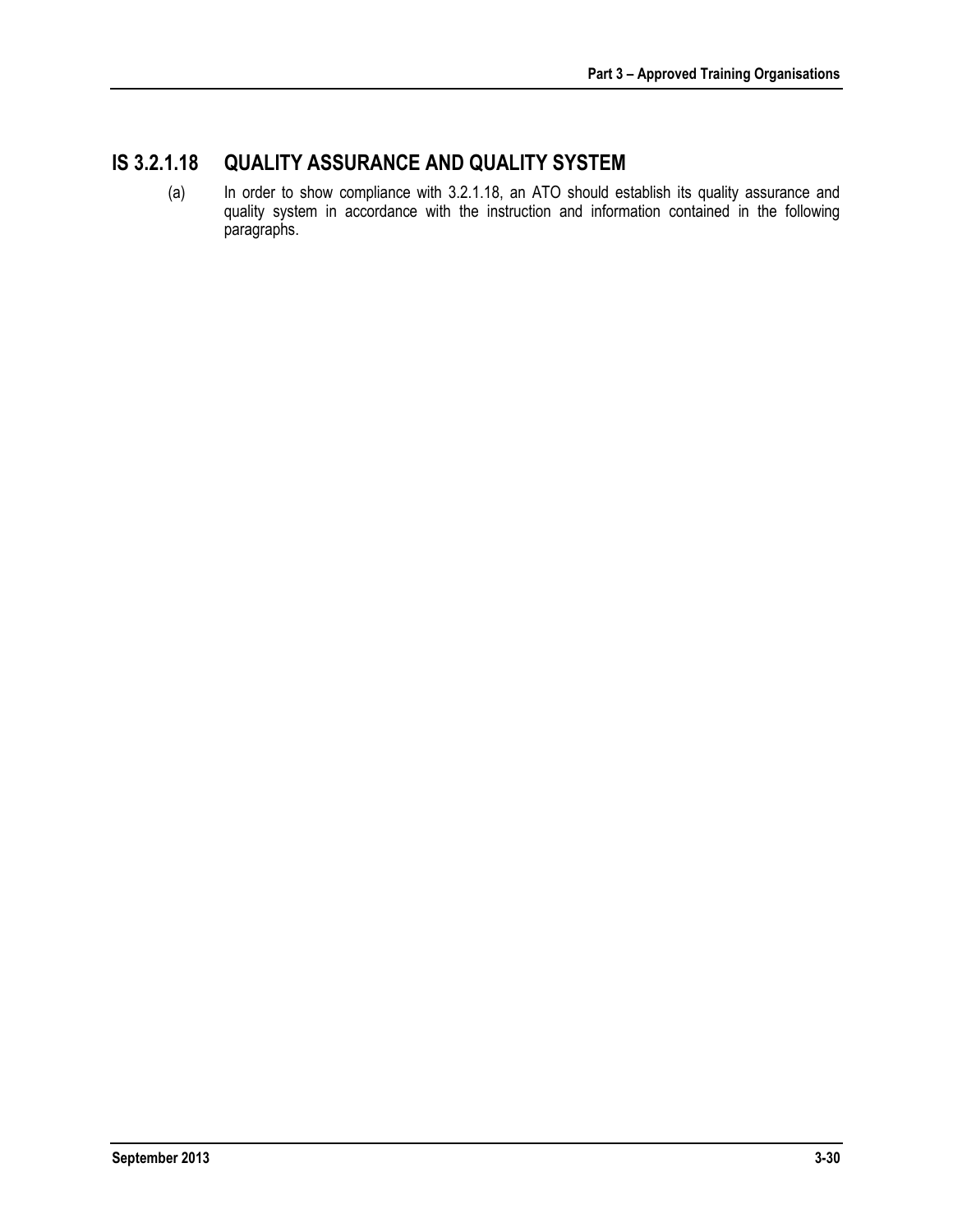### **1. 0 Quality policy and strategy**

**1.1** The ATO shall describe how the organisation formulates, deploys and reviews its policy and strategy and turns them into plans and actions applicable to all levels of the organisation. A formal written quality policy statement should be prepared, establishing a commitment by the accountable executive of the training organisation to achieving and maintaining the highest possible standards in quality. The quality policy should reflect the achievement and continued compliance with all applicable [STATE] regulations and any additional standards specified by the ATO.

**1.2** The accountable executive of the training organisation will have the overall responsibility for the standard in quality including the frequency, format and structure of the internal management review and analysis activities and may delegate the responsibility for the tasks defined under paragraph 2 of this Appendix to a quality manager. Depending on the size and scope of the organisation and the requirements of the Licensing Authority, the accountable executive and quality manager may interact in different ways as illustrated in the organisational charts in ICAO Doc 9841, Appendix C.

#### **2.0 Quality manager**

**2.1** The primary role of the quality manager is to verify, by monitoring activities in the field of training, that the standards as established by the ATO and any additional requirements of the Licensing Authority are being carried out properly.

**2.2** The quality manager should be responsible for ensuring that the quality system is properly documented, implemented, maintained and continuously reviewed and improved.

**2.3** The quality manager should:

- (a) report directly to the head of training (see Note); and
- (b) have unencumbered access to all parts of the ATO.

*Note: When the head of training is not the accountable executive, reporting mechanisms should be instituted to ensure that the accountable executive is aware of all issues impacting the quality of the training services being provided by the affected ATO (see example 2 in ICAO Doc 9841, Appendix C).*

**2.4** The quality manager should be responsible for ensuring that personnel training related to the quality system is conducted.

#### **3. 0 Quality assurance**

**3.1** The term quality assurance is frequently misunderstood to mean the testing and checking of products and services. Organisations that only do checking and testing activities are merely applying 'quality control' measures, which are designed to catch product and service defects, but not necessarily prevent them. For example, an ATO that administers exams at the end of the training syllabus, only to discover that a large proportion of the students have failed to meet the required standard has only identified a deficiency in expected results. The implication would be that there could be a problem with the training programme, or the instructor, or even the student selection criteria. In this instance the ATO has no idea what the real problem is or what to do about it. Quality control, by itself, provides limited value without the suite of complementary activities that comprise QA.

**3.2** QA, on the other hand, attempts to improve and stabilise the training process to identify and avoid, or at least minimise, issues that lead to problems in the first place. It continuously verifies that standards are adhered to throughout the training process by introducing various checkpoints and controls. It further introduces a system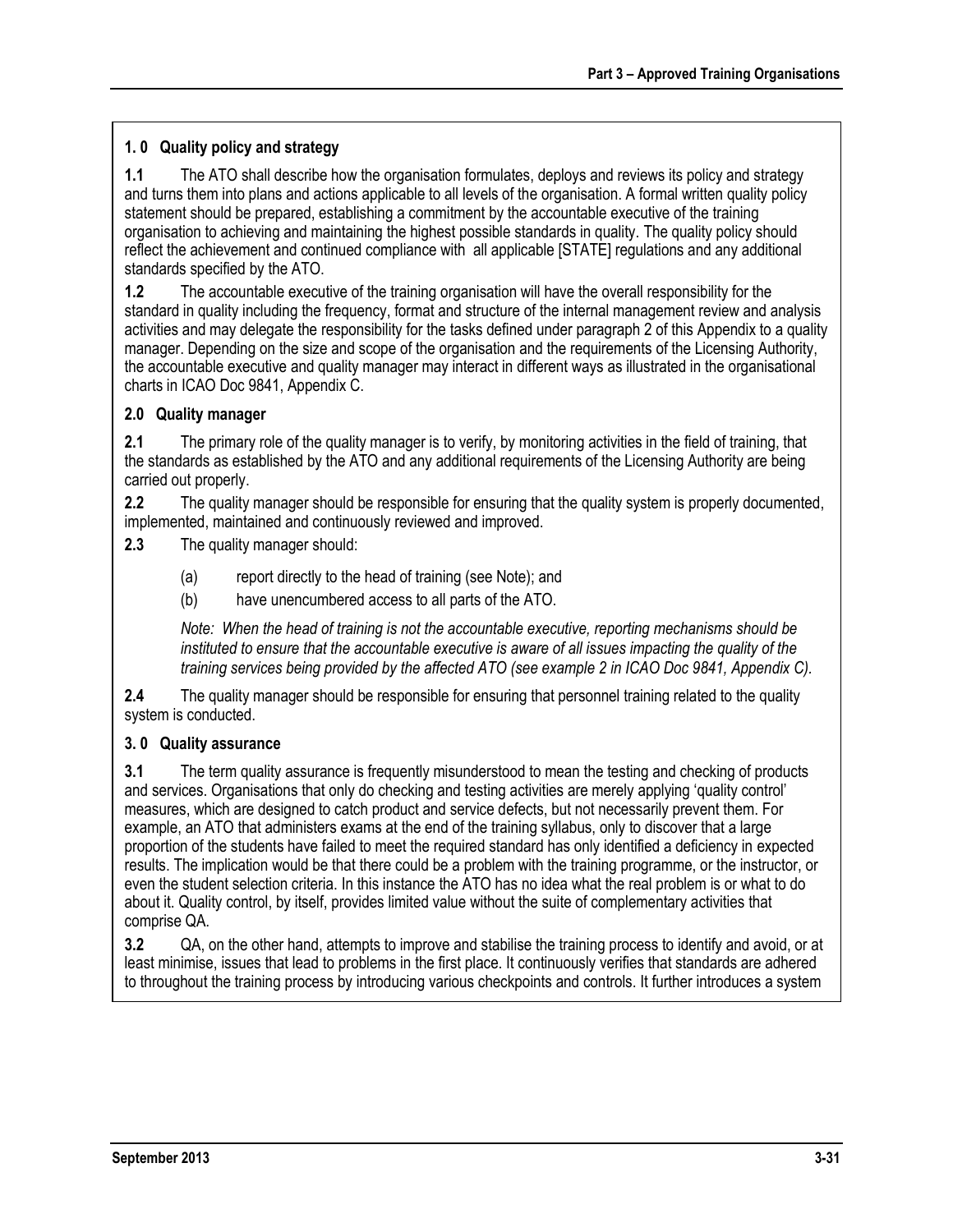of audits to ensure that documented policies, processes, and procedures are consistently followed. It is the 'assurance' part of quality management.

A QA plan for an ATO should encompass well-designed and documented policies, processes and procedures for at least the following activities.

- (a) Monitor training services and process controls;
- (b) Monitoring assessment and testing methods;
- (c) Monitor personnel qualifications and training;
- (d) Monitor training devices and equipment qualification, calibration and functionality, as applicable;
- (e) conduct internal and external audits;
- (f) develop, implement, and monitor corrective and preventive actions and associated reporting systems;and
- (g) utilise appropriate statistical analysis to identify and respond appropriately to trends.

**3.4** An effective QA plan will aid significantly in the ATO's compliance with requirements, its conformity with the standards and the adequacy of its training activities. To take the ATO's performance to a higher level requires a structure that ensures that the combined QA effort of the employees reaches its full potential.

*Note: Annex 1 only requires ATOs to establish and implement QA policies, processes, and procedures*  acceptable to the Licensing Authority granting the approval, which ensures that training and instructional *practices comply with all relevant requirements.*

**3.5** QA plans by themselves are subject to breakdowns in human performance and therefore are in need of robust organisational structures that underpin the QA efforts of individuals. It is for this reason that ATOs and States should embrace the quality system governance model described in this Appendix.

#### **4. Quality system for the ATO**

**4.1** A quality system is the aggregate of all the organisation's activities, plans, policies, processes, procedures, resources, incentives, and infrastructure working in unison towards a total quality management approach. It requires an organisational construct complete with policies, processes, procedures, and resources that underpins a commitment to achieve excellence in product and service delivery through the implementation of best practices in quality management.

**4.2** An ATO that supports its QA plan with a well-designed, implemented and maintained quality system structure should be able to easily and repeatedly achieve results that exceed both the requirements of the applicable national regulations and the expectations of the ATO's clients.

**4.3** The basic attributes of an effective quality system should include, but are not necessarily limited to:

- (a) A managerial structure that facilitates and encourages clear and unencumbered access to the decision makers;
- (b) An overarching company commitment to achieve excellence in training service delivery rather than meeting minimum requirements;
- (c) Quality policies, processes, and procedures that are well-designed, consistently applied and subject to formalised review and refinement processes;
- (d) An employee training plan that instils and promotes best practices in quality management efforts;
- (e) an organisational risk profile and corresponding risk management plan, which together provide a comprehensive list of hazards that are tied to the ATO's activities and establish mitigating measures to effectively manage those risks, which threaten the achievement of desired standards of performance; and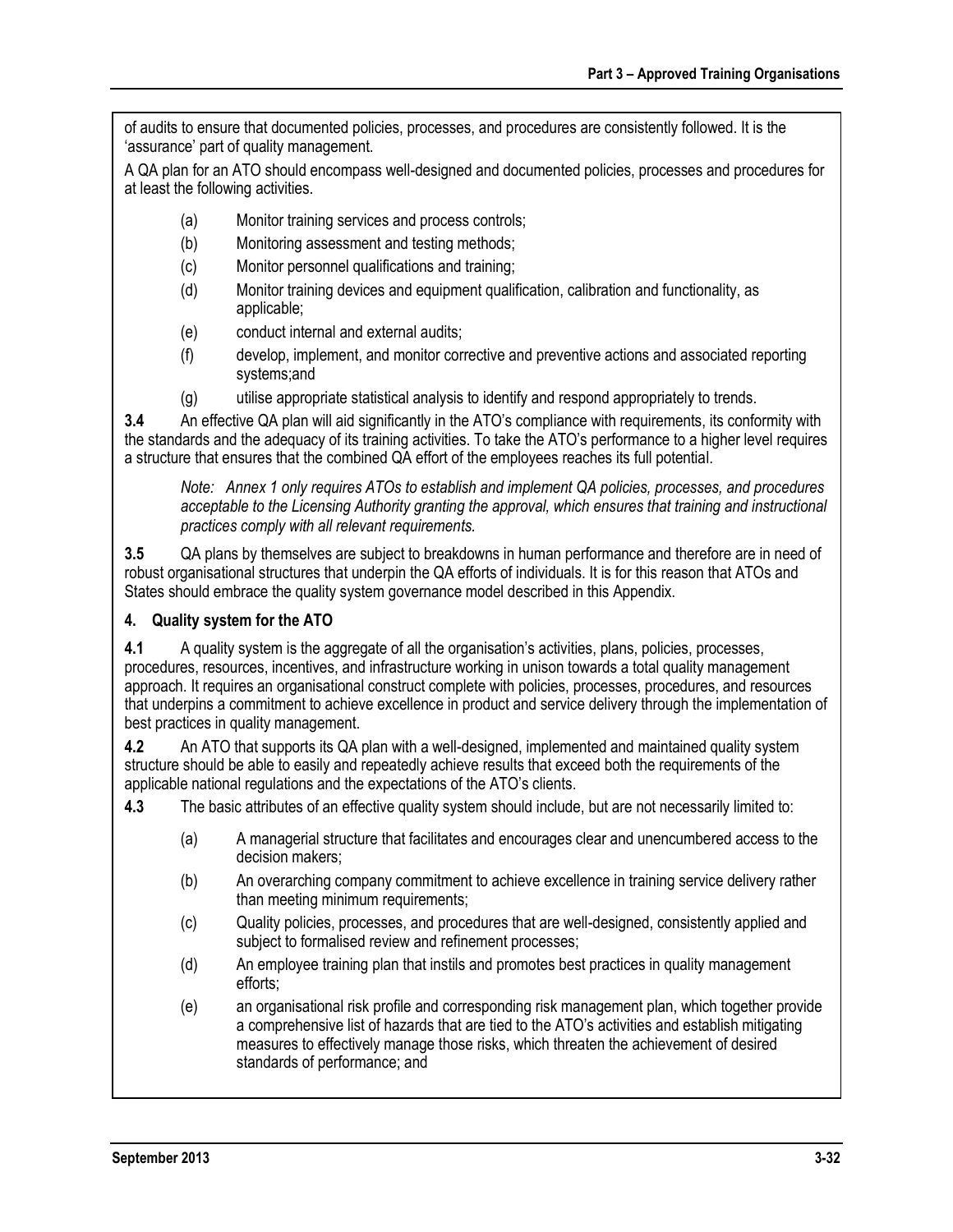(f) a strategic review of policies and procedures, which measures the organisation's current assumptions, objectives and plans by applying a relevance test matched to evolving trends in the industry or changes occurring within the ATO.

#### **5. Organisational risk profile**

**5.1** An organisational risk profile is an inventory of identified hazards and threats that present risks, which are likely to prevent conformity with the required standards of performance. This 'threat to quality' list is normally derived at by first establishing a directory of those activities that routinely take place in order to deliver and administer a training programme. Once complete, the activity directory is then expanded to identify the hazards and threats associated with each individual activity. Some examples of routine activities that should be examined during this process are:

- (a) selection and training of staff;
- (b) training programme development, validation, and review;
- (c) development and maintenance of training courseware;
- (d) administrative staff duties in support of the training programme; instructors and evaluators, and students;
- (e) delivery of training;
- (f) record keeping;
- (g) assessment and examination processes; and
- (h) client and Authority feedback.

**5.2** The risks identified through this exercise should not be limited to just those which currently exist, but should also include those potential risks that could arise from a change to existing circumstances or conditions.

#### **6. Risk management plan**

**6.1** A risk management plan is designed to mitigate the identified risks, real or potential, which were derived from the organisational risk profile exercise. The plan's objective is not to eliminate risk so much as it is to effectively manage risk by putting in place risk controlling measures.

**6.2** A well developed and implemented risk management plan will substantially aid in accurately scoping out the depth and frequency of planned QA related activities.

**6.3** The plan should be subject to the management review process outlined in paragraph 4.3( f) of this Appendix.

**6.4** The current risk management plan should be readily accessible to all employees so that it can be accurately followed and open to comment for improvement.

#### **7. Coherence matrix**

**7.1** A coherence matrix, sometimes known as a correspondence matrix, is a very powerful addition to the ATO's compliance efforts. It is a detailed tabulated document that lists all the applicable regulatory requirements imposed on the ATO. Beside each listed provision there should be at least two descriptive elements that identify:

- (a) the existing process(es) that is (are) designed to ensure continuous compliance with that specific regulatory rule or standard; and
- (b) the individual managerial position responsible for the effective implementation of each process

**7.2** The coherence matrix should indicate the next intended and most recently completed audits designed to validate the functionality of each of the identified process. Any recent audit findings should be listed in the matrix or referred to as being documented in a separate 'register of findings'.

The coherence matrix is developed and managed by the quality manager and is subject to the management review process.

**7.4** The current coherence matrix should be readily accessible to all employees so that it can be accurately followed and open to comment for improvement.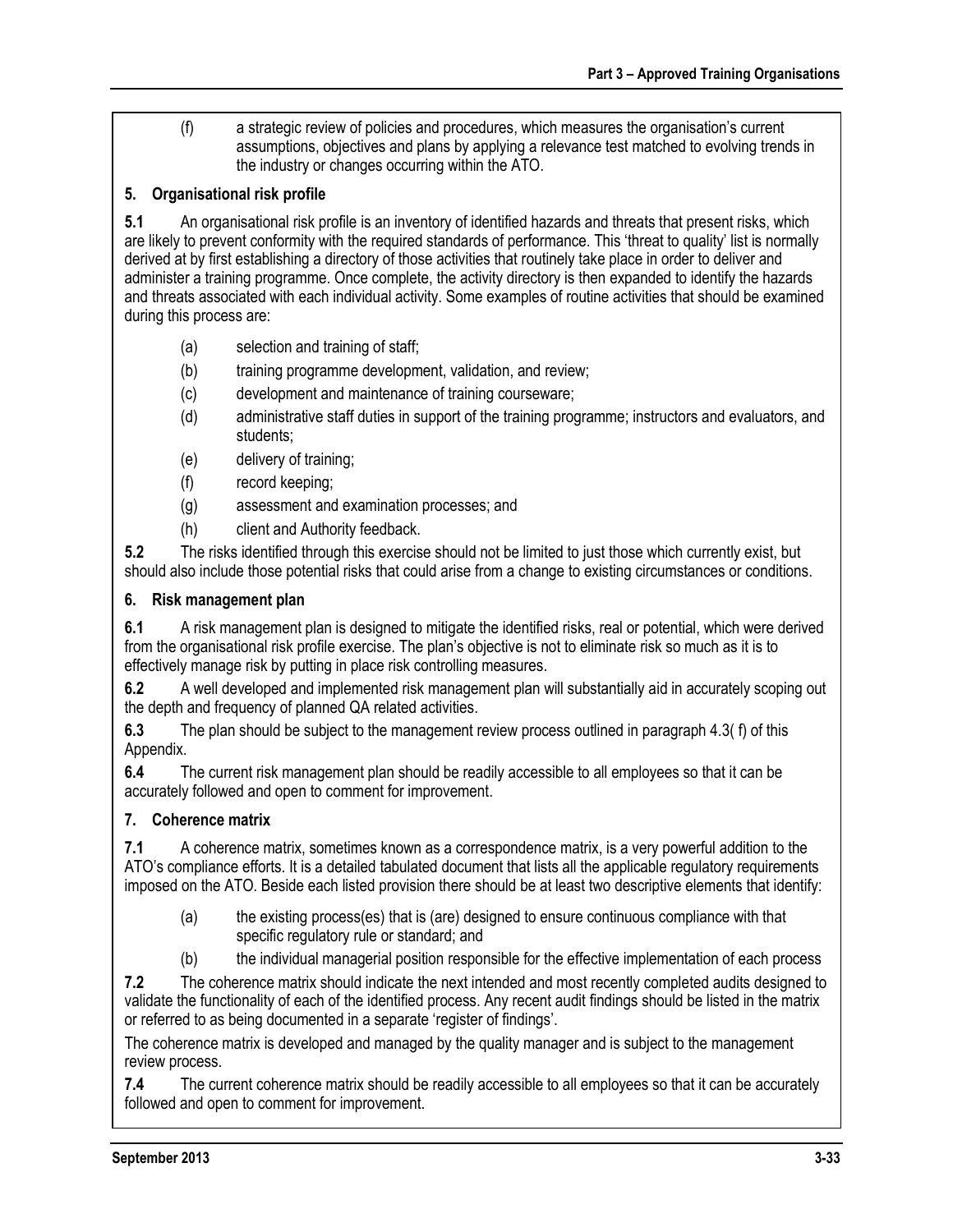#### **8. Corrective and preventive action reports**

**8.1** Quality assurance plans should include a well-structured reporting system to ensure that suggestions by ATO personnel for both corrective and preventive actions are recorded and promptly addressed. Paragraph 3.3 (f) of this Appendix identifies this as a necessary component of QA.

**8.2** After an analysis of the reports submitted, the reporting system should specify who is required to rectify a discrepancy and/or non conformity in each particular case and the procedure to be followed if corrective action is not completed within an appropriate timescale. Just as important, the reporting system should identify who is required to investigate and act upon any report identifying measures that could prevent a non-conformity from occurring.

**8.3** Corrective and preventive action reports should be able to be submitted anonymously, if individuals so choose, to maximise the opportunity for open and effective reporting.

*Note.– Since corrective and preventive action reports, in this instance, represent suggestions for improvement in conformity levels and deal with quality issues, this reporting system and its processes should be managed by the quality manager.*

#### **9. Quality-related documentation**

**9.1** Relevant documentation includes part(s) of the Training and Procedures Manual, which may be included in a separate Quality Manual.

- **9.2** In addition, the relevant documentation should include the following:
	- (a) quality policy and strategy;
	- (b) glossary;
	- (c) organisational risk profile;
	- (d) risk management plan;
	- (e) coherence matrix;
	- (f) corrective and preventive action procedures and reporting system;
	- (g) specified training standards;
	- (h) description of the organisation;
	- (i) assignment of duties and responsibilities, and
	- (j) training procedures related to the quality system to ensure regulatory compliance.
- **9.3** The QA audit programme documentation should reflect:
	- (a) the schedule of the monitoring process;
	- (b) audit procedures;
	- (c) reporting procedures;
	- (d) follow-up and corrective action procedures;
	- (e) the recording system; and
	- (f) document control.

#### **10. Quality assurance audit programme**

The QA audit programme should include all planned and systematic actions necessary to provide confidence that every training activity is conducted in accordance with all applicable requirements, standards and procedures.

#### **11. Quality inspection**

**11.1** The primary purpose of a quality inspection is to review a document or observe a particular event, action, etc., in order to verify whether established training procedures and requirements are followed during the conduct of the inspection and whether the required standard is achieved.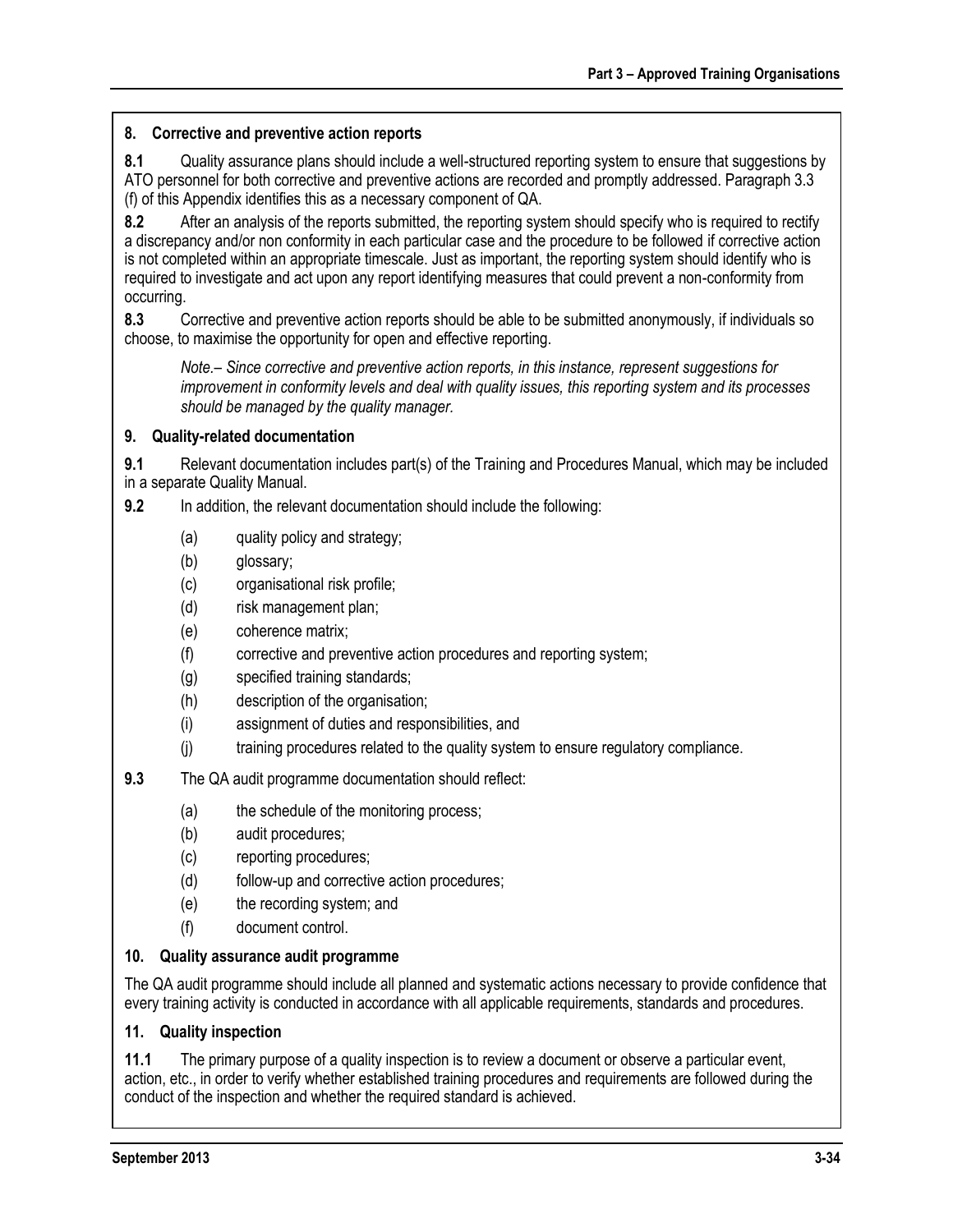**11.2** Examples of typical subject areas for quality inspections are:

- (a) actual training sessions;
- (b) maintenance, if applicable;
- (c) technical standards; and
- (d) training standards.

#### **12. Quality audits**

**12.1** An audit is a systematic and independent comparison between the way in which training is being conducted and the way in which it should be conducted according to the published training procedures.

**12.2** Audits should include at least the following quality procedures and processes:

- (a) a description of the scope of the audit, which should be explained to the audited personnel;
- (b) planning and preparation;
- (c) gathering and recording evidence; and
- (d) analysis of the evidence.

**12.3** The various techniques that make up an effective audit are:

- (a) a review of published documents;
- (b) interviews or discussions with personnel;
- (c) the examination of an adequate sample of records;
- (d) the witnessing of the activities which make up the training; and
- (e) the preservation of documents and the recording of observations.

#### **13. Auditors**

**13.1** The ATO should decide, depending on the complexity of the organisation and the training being conducted, whether to make use of a dedicated audit team or a single auditor. In any event, the auditor or audit team should have relevant training and/or operational experience.

**13.2** The responsibilities of the auditors should be clearly defined in the relevant documentation.

#### **14. Auditor's independence**

**14.1** Auditors should not have any day-to-day involvement in the area of the operation or maintenance activity that is to be audited.

**14.2** An ATO may, in addition to using the services of full time dedicated personnel belonging to a separate quality department, undertake the monitoring of specific areas or activities through the use of part-time auditors. An ATO whose structure and size does not justify the establishment of full-time auditors may undertake the audit function using part-time personnel from within its own organisation or from an external source under the terms of an agreement acceptable to the Licensing Authority.

**14.3** In all cases the ATO should develop suitable procedures to ensure that persons directly responsible for the activities to be audited are not selected as part of the auditing team. Where external auditors are used, it is essential that any external specialist has some familiarity with the type of activity conducted by the ATO.

**14.4** The QA audit programme of the ATO should identify the persons within the organisation who have the experience, responsibility and authority to:

- (a) identify and record concerns or findings, and the evidence necessary to substantiate such concerns or findings;
- (b) initiate or recommend solutions to concerns or findings through designated reporting channels;
- (c) verify the implementation of solutions within specific and reasonable timescales; and
- (d) report directly to the quality manager.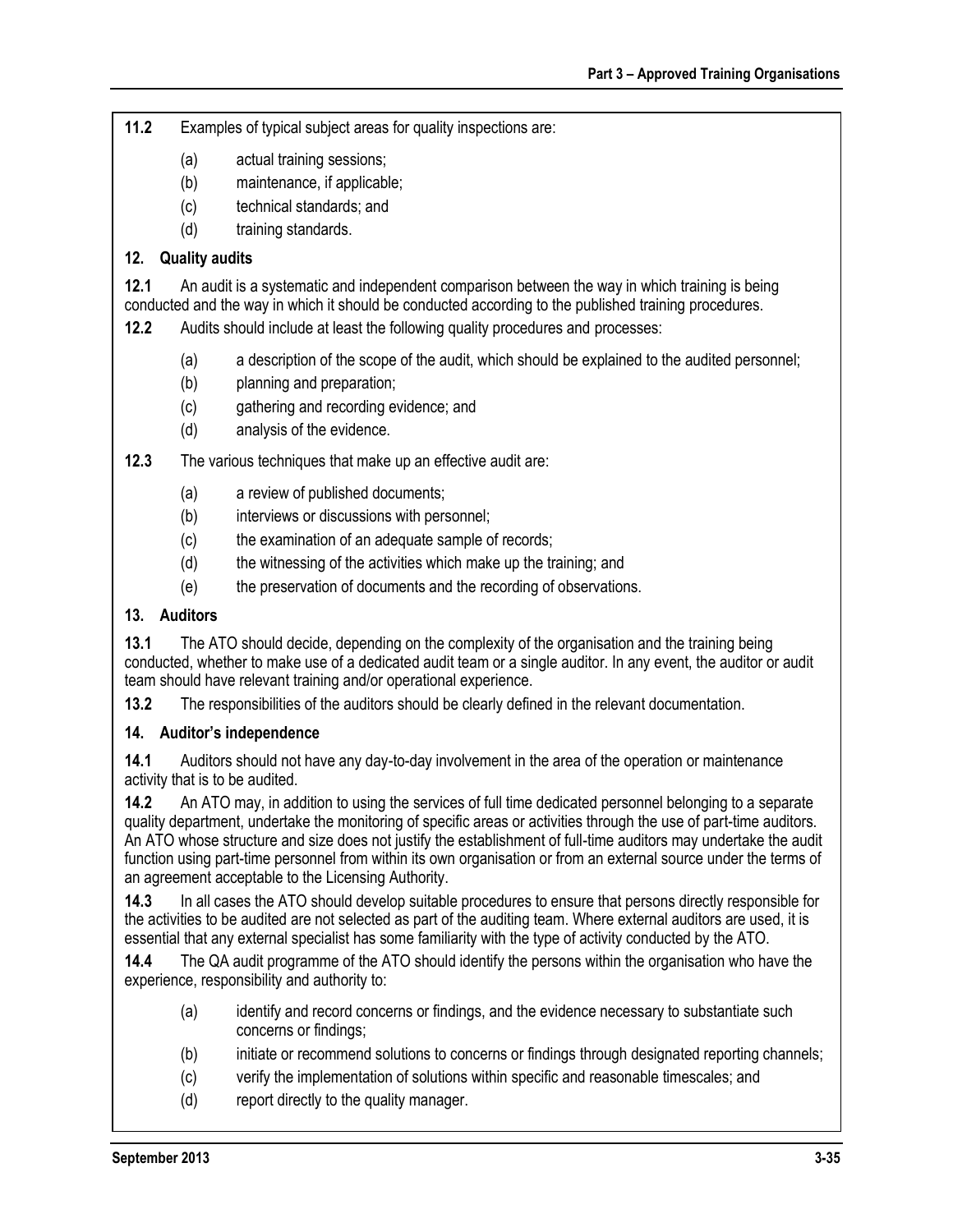### **15. Audit scheduling**

**15.1** A QA audit programme should include a defined audit schedule and a periodic review cycle. The schedule should be flexible and allow unscheduled audits when negative trends are identified. The quality manager should schedule follow-up audits when necessary to verify that a corrective action resulting from a finding was carried out and that it is effective.

**15.2** An ATO should establish a schedule of audits to be completed during a specific calendar period. This schedule should be influenced by the organisational risk profile and be reflected in both the risk management plan and the coherence matrix documents. As a minimum, all aspects of the training should be reviewed within a period of twelve months in accordance with the audit programme.

**15.3** When an ATO defines the audit schedule, it should take into account significant changes to the management, organisation, training or technologies, as well as changes to the standards and requirements.

#### **16. Monitoring and corrective action**

**16.1** The aim of monitoring within the quality system is primarily to investigate and judge its effectiveness and thereby ensure that defined policy and training standards are continuously complied with. Monitoring and corrective action functions fall under the responsibilities of the quality manager. Monitoring activity is based upon:

- (a) quality inspections;
- (b) quality audits; and
- (c) corrective and preventive action reports, and subsequent follow-up.

**16.2** Any non conformity identified as a result of monitoring should be communicated by the quality manager to the manager responsible for taking corrective action or, if appropriate, to the head of training or, when circumstances warrant, to the accountable executive. Such non conformity should be recorded, for the purpose of further investigation, in order to determine the cause and to enable the recommendation of an appropriate corrective action.

**16.3** The QA audit programme should include procedures to ensure that corrective and preventive actions are developed in response to findings. Personnel implementing these procedures should monitor such actions to ensure that they have been completed and verify their effectiveness. Organisational responsibility and accountability for the implementation of a corrective action resides with the department where the finding was identified. The accountable executive will have the ultimate responsibility for ensuring, through the quality manager, that the corrective action has re established conformity with the standard required by the ATO and any additional requirements established by the Licensing Authority or the ATO.

**16.4** As part of its quality system, the ATO should identify internal and external customers and monitor their satisfaction by measurement and analysis of feedback.

#### **17. Continuous improvement process**

**17.1** The quality manager should be responsible for the review and continuous improvement of the established quality system's policies, processes and procedures. The following tools, on which the quality manager relies, are essential to the on-going continuous improvement process:

- (a) organisational risk profile;
- (b) risk management plan;
- (c) coherence matrix;
- (d) corrective and preventive action reports; and
- (e) inspection and audit reports.

**17.2** These tools and processes are interrelated and help define the continuous improvement efforts of the organisation. For example, any corrective or preventive action report could identify a deficiency or an opportunity for improvement. As outlined in paragraph 8.2 of this Appendix, the quality manager would then be required to ensure the identified issue was addressed and effectively implemented. The same would be true, if the discovery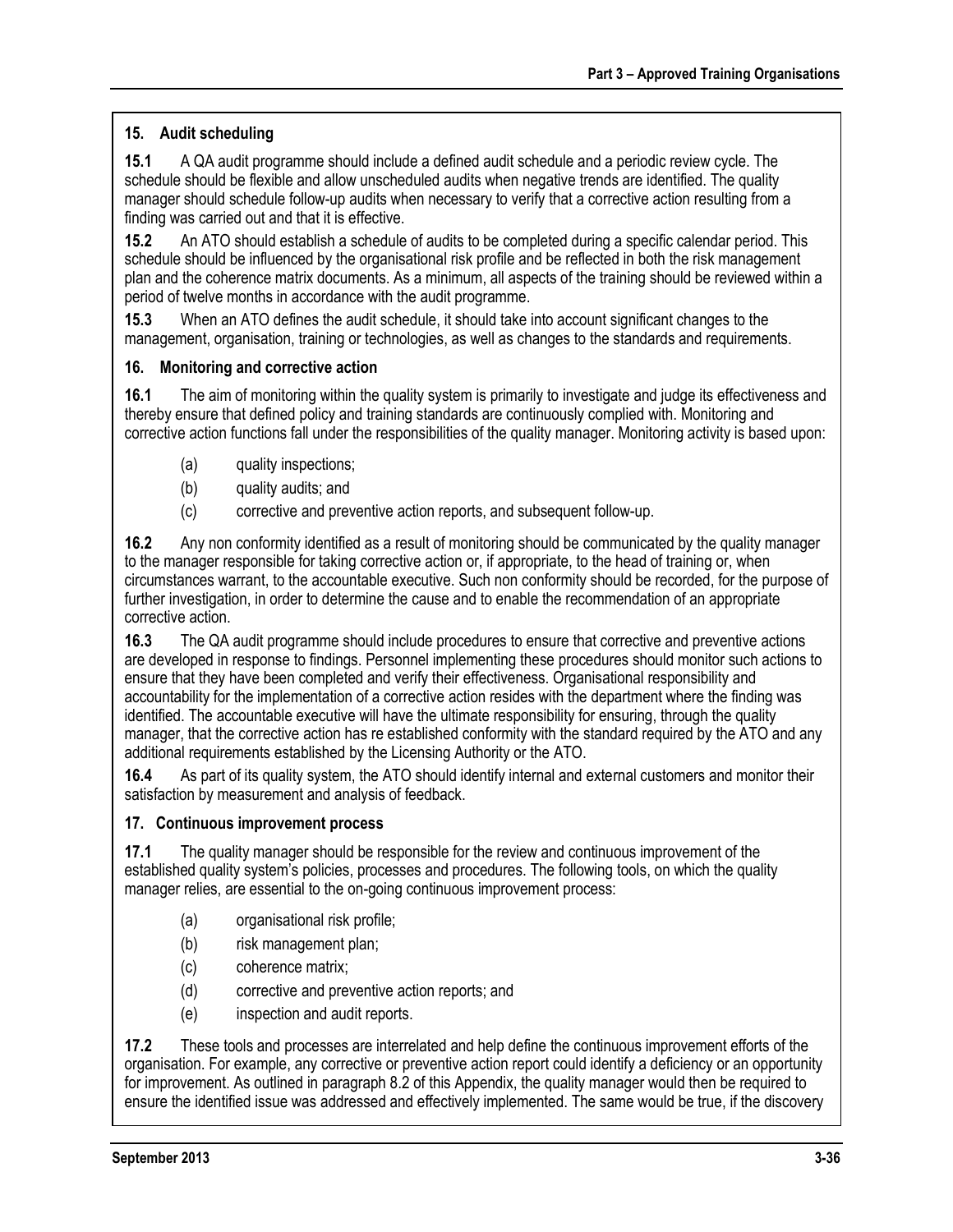of an issue was identified during an inspection or audit.

**17.3** The effective implementation of change and the subsequent validation that the change did indeed result in the desired outcome is critical to the continuous improvement process. Simply introducing a well-meaning suggestion for improvement into the organisation without carefully managing that change could have undesirable consequences. It is therefore incumbent upon the quality manager to responsibly introduce, monitor, and validate improvement efforts.

**17.4** A simplistic but effective process to use in managing continuous improvement is known as the plan-docheck-act, or PDCA, approach. The following illustration depicts this continuous improvement process cycle:

- (a) Plan. Map out the implementation of the recommended change, identifying at least:
	- (1) those people who will be affected by the change
	- (2) the required qualify control measures necessary to mitigate risk; and
	- (3) the desired outcome and its intended consequences.
- (b) Do. Execute the implementation plan once all affected groups have accepted the proposal and understand their role in ensuring its success.
- (c) Check. Apply sufficient quality control "stage" checks throughout the implementation phase to ensure any unintended deviations in the execution are identified and addressed without delay; and
- (d) Act. Analyse the results and take appropriate action as necessary.



#### **18. Management review and analysis**

18.1 Management should accomplish a comprehensive, systematic and documented review and analysis of the quality system, training policies and procedures, and should consider:

- (a) the results of quality inspections, audits and any other indicators;
- (b) the overall effectiveness of the management organisation in achieving stated objectives; and
- (c) the correction of trends, and prevention, where applicable, of future non-conformities.

18.2 Conclusions and recommendations made as a result of the review and analysis should be submitted in writing to the responsible manager for action. The responsible manager should be an individual who has the authority to resolve relevant issues and take action. The head of training should decide upon the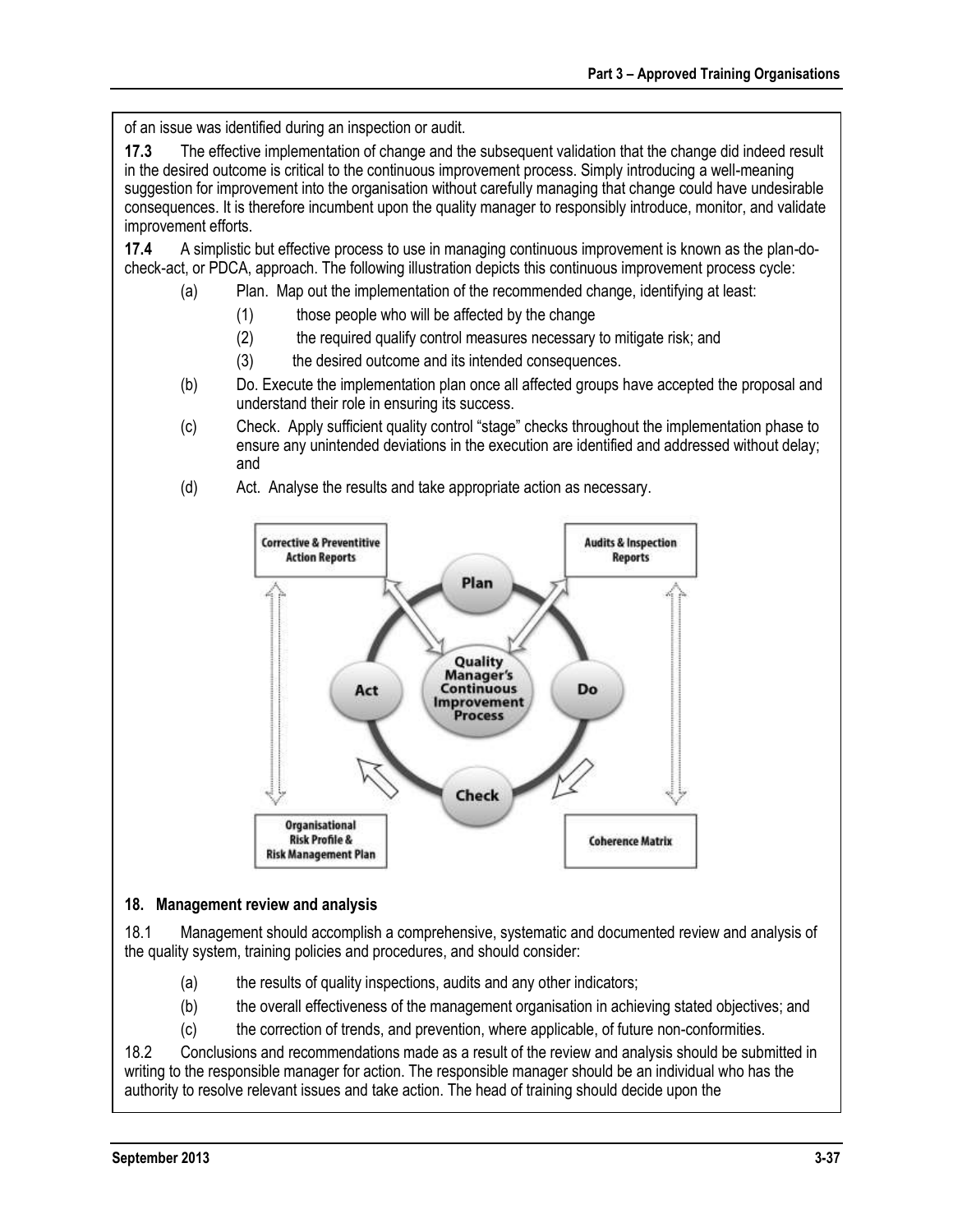frequency,format and structure of meetings for internal review and analysis, in coordination with the accountable executive, if different, as the accountable executive has the overall responsibility for the quality system including the frequency, format and structure of the internal management review and analysis activities .

#### **19. Recording**

19.1 Accurate, complete and readily accessible records documenting the result of the QA audit programme should be maintained by the ATO. Records are essential data to enable an ATO to analyse and determine the root causes of non-conformity so that areas of non-compliance can be identified and subsequently addressed.

19.2 Records should be retained at least for the period that may be mandated by national requirements. In the absence of such requirements, a period of three years is recommended. The relevant records include:

- (a) audit schedules;
- (b) quality inspection and audit reports;
- (c) responses to findings;
- (d) corrective and preventive action reports;
- (e) follow-up and closure reports; and
- (f) management review and analysis reports.

#### **20. QA responsibility for satellite ATOs**

20.1 An ATO may decide to subcontract certain activities to external organisations subject to the approval of the Licensing Authority.

20.2 The ultimate responsibility for the training provided by the satellite ATO always remains with the ATO. A written agreement should exist between the ATO and the satellite ATO clearly defining the training services to be provided and the level of quality to be assured. The satellite ATO's activities relevant to the agreement should be included in the ATO's QA audit programme.

20.3 The ATO should ensure that the satellite ATO has the necessary authorisation/approval when required and commands the resources and competence to undertake the task.

#### **21. QA training**

21.1 Appropriate and thorough training is essential to optimise quality in every organisation. In order to achieve the appropriate outcomes of such training, the ATO should ensure that all staff members understand the objectives as laid out in the quality manual to a level relevant to their duties, including the:

- (a) concept of QA and associated systems;
- (b) quality management;
- (c) quality manual;
- (d) inspections and audit techniques; and
- (e) reporting and recording.

21.2 Time and resources should be allocated to provide appropriate levels of QA training to every employee.

21.3 QA courses are available from the various national or international standards institutions, and an ATO should consider whether to offer such courses to those likely to be involved in the management or supervision of QA processes. Organisations with sufficient appropriately qualified staff should consider the possibility of providing in-house training.

*IEM No. 1 to JAR-FCL 1.055*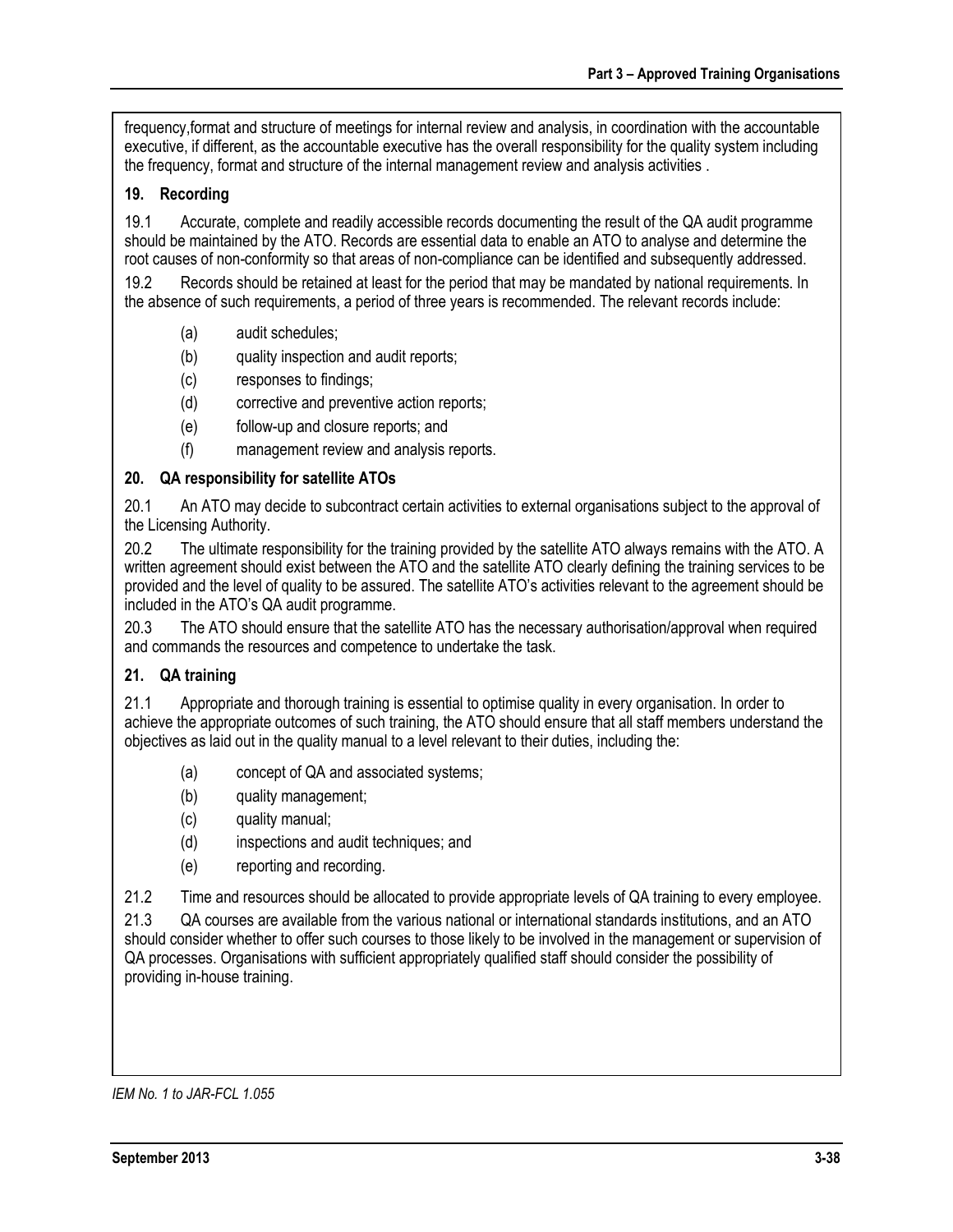### <span id="page-48-0"></span>**IS: 3.3.3 PERSONNEL FOR FLIGHT CREW TRAINING IN THE ATO**

- (a) The Head of Training shall have overall responsibility for ensuring satisfactory integration of flying training, flight simulation training and theoretical knowledge instruction and for supervising the progress of individual students. The Head of Training shall have had extensive experience in training as a flight instructor for professional pilot licences and possess a sound managerial capability.
- (b) The CFI shall be responsible for the supervision of flight and synthetic flight instructors and for the standardisation of all flight instruction and synthetic flight instruction. The CFI shall:
- (c) hold the highest professional pilot licence related to the flying training courses conducted;
- (d) hold the rating(s) related to the flying training courses conducted;
- (e) hold a flight instructor rating for at least one of the types of aircraft used on the course; and
- (f) have completed 1,000 hours pilot-in-command flight time of which a minimum of 500 hours shall be on flying instructional duties related to the flying courses conducted, of which 200 hours may be instrument ground time.
- (g) Flight instructors shall hold--
- (h) a pilot licence and rating(s) in accordance with MCAR Part 2 related to the flying training courses they are approved to conduct; and
- (i) an instructor rating or authorisation in accordance with MCAR Part 2, relevant to the part of the course being conducted e.g. flight instructor, flight instrument rating instructor, instructor for additional class or type rating(s), instructor for flight simulation training, as appropriate.
- (j) Instructors for flight simulation training shall hold the authorisation in accordance with MCAR Part 2 related to the flight simulation training courses they are appointed to conduct.
- (k) Instructors for flight engineer licences and rating training shall hold:
- (l) the licence and the rating(s) in accordance with MCAR Part 2 related to the flight engineer licence and/or rating training courses they are appointed to conduct; and
- (m) an instructor rating in accordance with MCAR Part 2, relevant to the part of the course being conducted.
- (n) The Chief Ground Instructor shall --
- (o) Be responsible for the supervision of all ground instructors and for the standardisation of all theoretical knowledge instruction; and
- (p) shall have a practical background in aviation and have the appropriate ground instructor licence in accordance with MCAR Part 2.
- (q) Ground instructors shall be responsible for conducting ground training in subject areas required for a licence or rating. Ground instructors may have either a licence or be approved by the DCA in accordance with MCARPart 2, depending upon the subject matter to be taught.
- (r) Ground instructors, who are approved by the DCA but not licensed, who teach knowledge subjects for licences sand ratings shall have appropriate experience in aviation and shall, before appointment, give proof of their competency by giving a lecture based on material they have developed for the subjects they are to teach.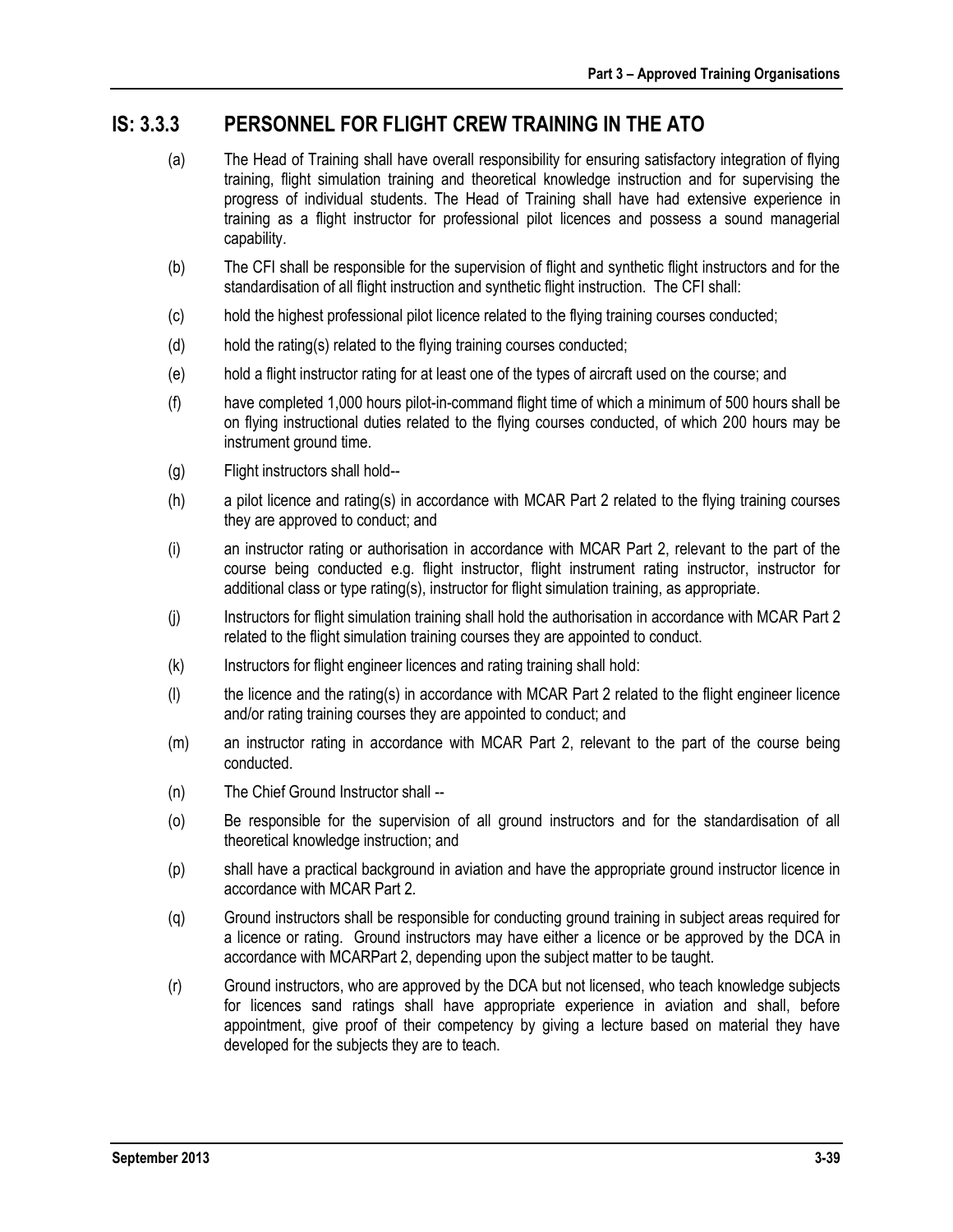## <span id="page-49-0"></span>**IS: 3.3.5.1 TRAINING MANUAL AND PROCEDURES MANUAL FOR ATO CONDUCTING FLIGHT CREW TRAINING**

(a) The Training and Procedures Manual for use at an ATO conducting approved training courses should include the following:

#### **Part 1**

- **1.1** Preamble relating to the use and applicability of the manual.
- **1.2** Table of contents.
- **1.3** Amendment, revision and distribution of the manual:
	- (a) procedures for amendment;
	- (b) amendment record page;
	- (c) distribution list; and
	- (d) list of effective pages.
- **1.4** Glossary of definitions and significant terms, including a list of acronyms and/or abbreviations.
- **1.5** Description of the structure and layout of the manual, including:
	- (a) the various parts, sections, as well as their contents and use; and
	- (b) the paragraph numbering system.
- **1.6** Description of the scope of training authorised under the organisation's terms of approval.
- **1.7** Organisation (chart of the ATO's management organisation), and the name of the post holders.

**1.8** Qualifications, responsibilities and succession of command of management and key operational personnel, including but not limited to:

- (a) accountable executive;
- (b) head of training;
- (c) instructional services manager;
- (d) quality manager;
- (e) maintenance manager, if applicable;
- (f) safety manager, if applicable;
- (g) instructors; and
- (h) examiners, evaluators, and auditors.

#### **1.9** Policies dealing with:

- (a) the training organisation's objectives, including ethics and values;
- (b) the selection of ATO personnel and the maintenance of their qualifications;
- (c) the training programme design and development, including the need for programme validation and review, as well as the outsourcing of training programme development to third-party providers;
- (d) the evaluation, selection, and maintenance of training material and devices;
- (e) the maintenance of the training facilities and equipment;
- (f) developing and maintaining a quality system governance model; and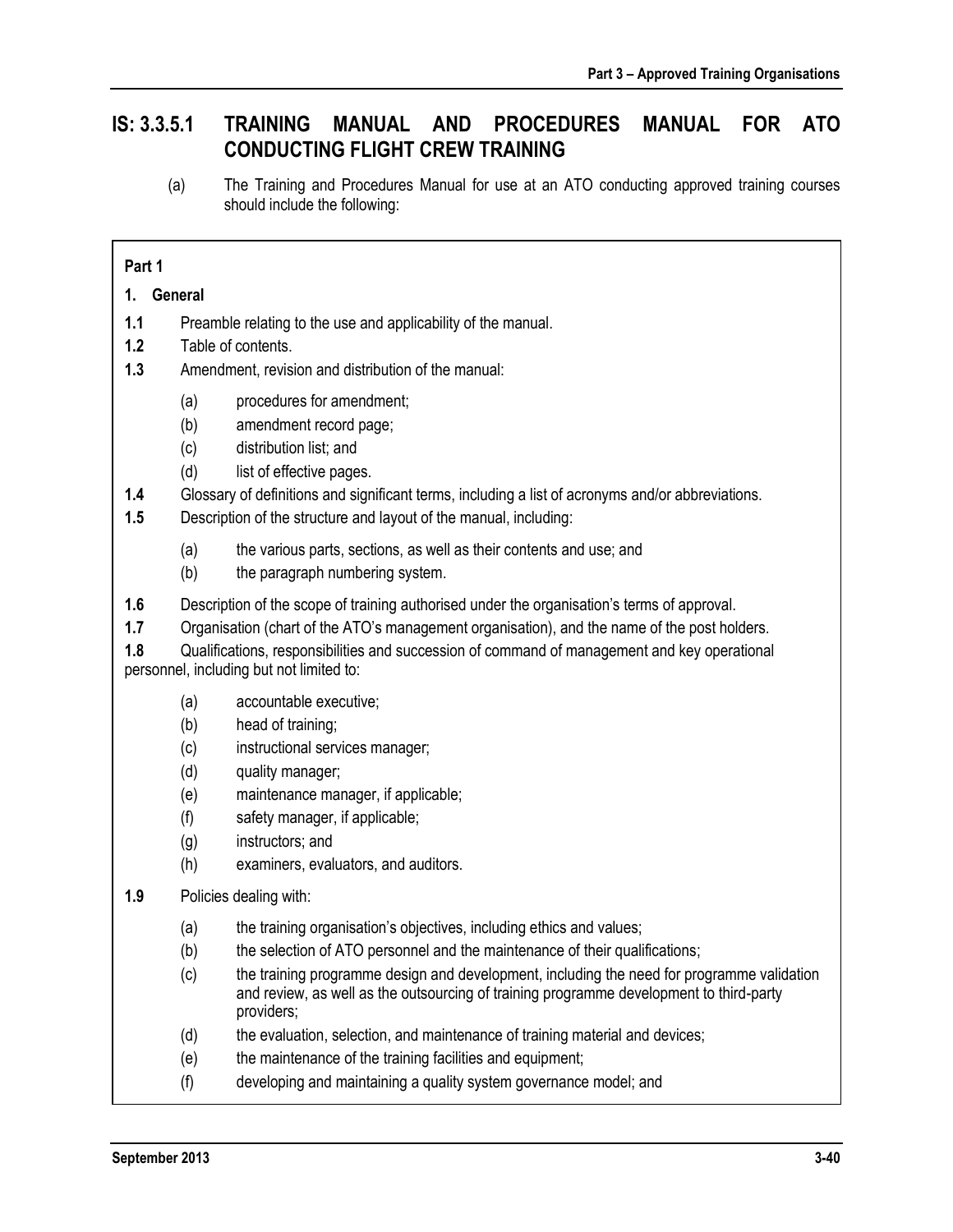- (g) developing and maintaining a culture focused on safety in the workplace, including, when applicable, implementing a safety management system governance model.
- **1.10** Description of the facilities and equipment available, including:
	- (a) general use facilities, including offices, stores and archives, library or reference areas);
	- (b) the number and size of classrooms, including installed equipment; and
	- (c) the type and number of training devices, including their location if other than at the main training site.

#### **2. Staff training**

**2.1** Identification of persons or positions responsible for the maintenance of performance standards and for ensuring the competency of personnel.

**2.2** Details of the procedures to validate the qualifications and determine the competency of instructional personnel as required by MCAR 3: 3.2.1.15.

**2.3** Details of the initial and recurrent training programmes for all personnel as required by MCAR 3: 3.2.1.15.

**2.4** Procedures for proficiency checks and upgrade training.

#### **3.0 Client training programmes**

The client training programmes cover each individual training programme conducted by the training organisation for its customers. The training programmes consist of a training plan, a practical training syllabus and a theoretical knowledge syllabus, if applicable, as described in paragraphs 3.1, 3.2 and 3.3 below.

#### **3.1 Training plan**

**3.1.1** The aim of the course in the form of a statement of what the student is expected to be able to do as a result of the training, the level of performance, and the training constraints to be observed.

**3.1.2** Pre-entry requirements, including:

- (a) minimum age;
- (b) education or qualification requirements;
- (c) medical requirements; and
- (d) linguistic requirements.

**3.1.3** Credits for previous knowledge, experience or other qualifications, which should be obtained from the Licensing Authority before the training commences.

**3.1.4** Training curricula, including the:

- (a) theoretical training (knowledge);
- (b) practical training (skills);
- (c) training in the domain of human factors (attitudes);
- (d) assessment and examinations; and
- (e) monitoring of the training process, including the assessment and examination activities.
- **3.1.5** Training policies in terms of:
	- (a) restrictions regarding the duration of training periods for students and instructors; and
	- (b) if applicable, minimum rest periods.
- **3.1.6** Policy for the conduct of student evaluation, including the:
	- (a) procedures for authorisation for tests;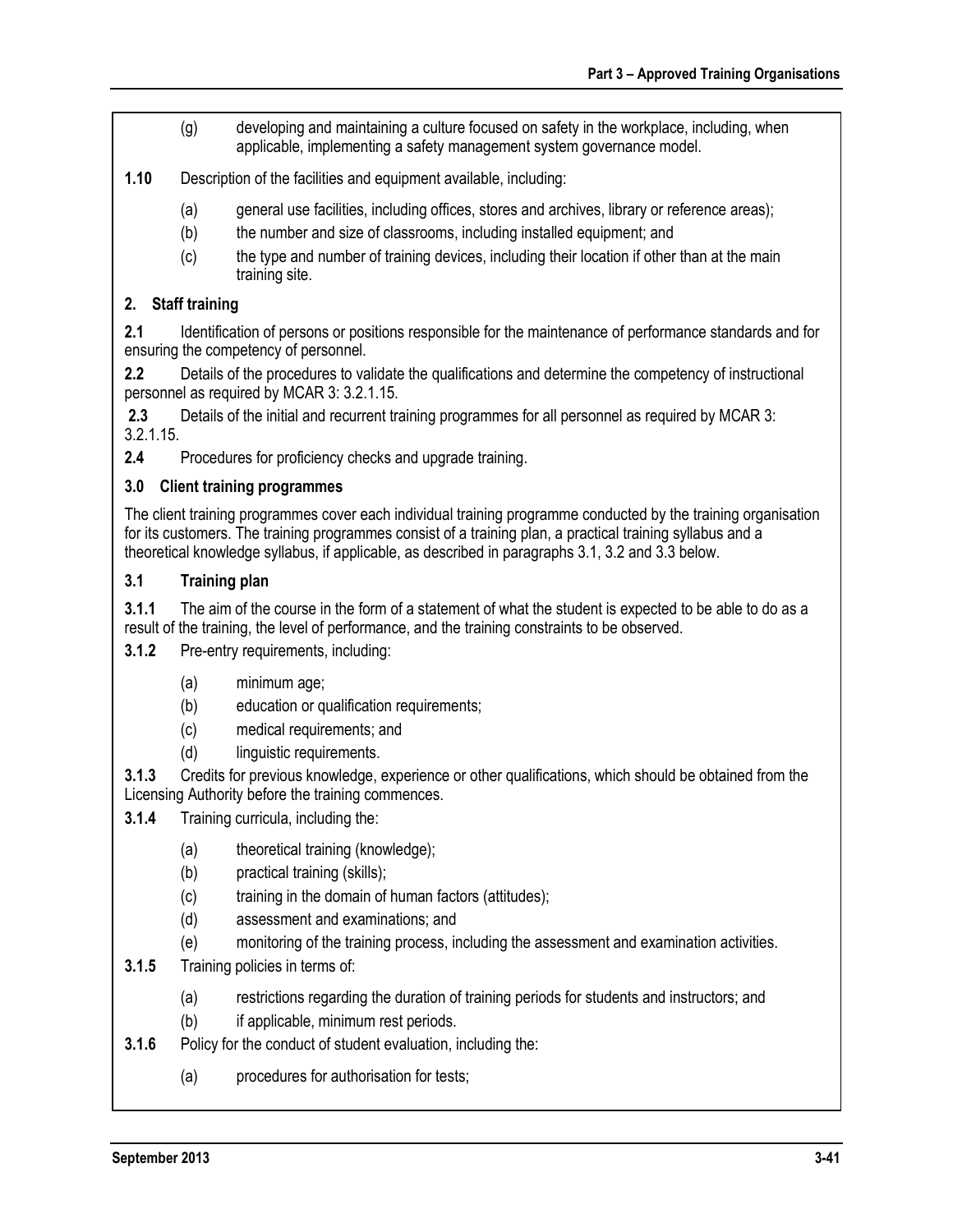- (b) procedures for remediation training before retest and knowledge test re write procedures;
	- (c) test reports and records;
	- (d) procedures for skill progress checks and skill tests;
- (e) procedures for knowledge progress tests and knowledge tests, including procedures for knowledge test preparation, type of questions and assessments, and standards required for a pass; and
- (f) procedures for question analysis and review and for issuing replacement exams (applicable to knowledge tests).
- **3.1.7** Policy regarding training effectiveness, including:
	- (a) liaison procedures between training departments;
	- (b) requirements for reporting and documentation;
	- (c) internal feedback system for detecting training deficiencies;
	- (d) completion standards at various stages of training to ensure standardisation;
	- (e) individual student responsibilities;
	- (f) procedures to correct unsatisfactory progress;
	- (g) procedures for changing instructors;
	- (h) maximum number of instructor changes per student; and
	- (i) procedures for suspending a student from training.

#### **3.2 Syllabi for non-competency-based training programmes**

#### **3.2.1 Practical training syllabus**

**3.2.1.1** A statement of how the course will be divided into phases, indicating how the phases will be arranged to ensure completion in the most suitable learning sequence and that exercises are repeated at the proper frequency.

**3.2.1.2** The syllabus hours for each phase and for groups of lessons within each phase and when progress tests are to be conducted.

**3.2.1.3** A statement of the standard of proficiency required before progressing from one phase of training to the next. It includes minimum experience requirements and satisfactory exercise completion before undertaking the next phase.

**3.2.1.4** Requirements for instructional methods, particularly with respect to adherence to syllabi and training specifications.

**3.2.1.5** Instruction for the conduct and documentation of all progress checks.

**3.2.1.6** Instruction, where applicable, given to all examining staff regarding the conduct of examinations and tests.

#### **3.2.2 Theoretical knowledge syllabus**

The syllabus for theoretical knowledge instruction should be structured generally as in paragraph 3.2 above but with a training specification and objective for each subject.

#### **3.3. Syllabus for competency-based training programmes**

**3.3.1** Training programmes focused on achieving desired standards of performance for specific jobs or tasks should be competency-based.

**3.3.2** Competency-based training programmes are based upon a job and task analysis to define the knowledge, skills and attitudes required to perform a job or a task. Such programmes use an integrated approach in which the training of the underlying knowledge to perform a task is followed by practice of the task so that the trainee acquires the underlying knowledge, skills and attitudes related to the task in a more effective way.

**3.3.3** As a result, the syllabus is structured as a single document that is subdivided in modules containing a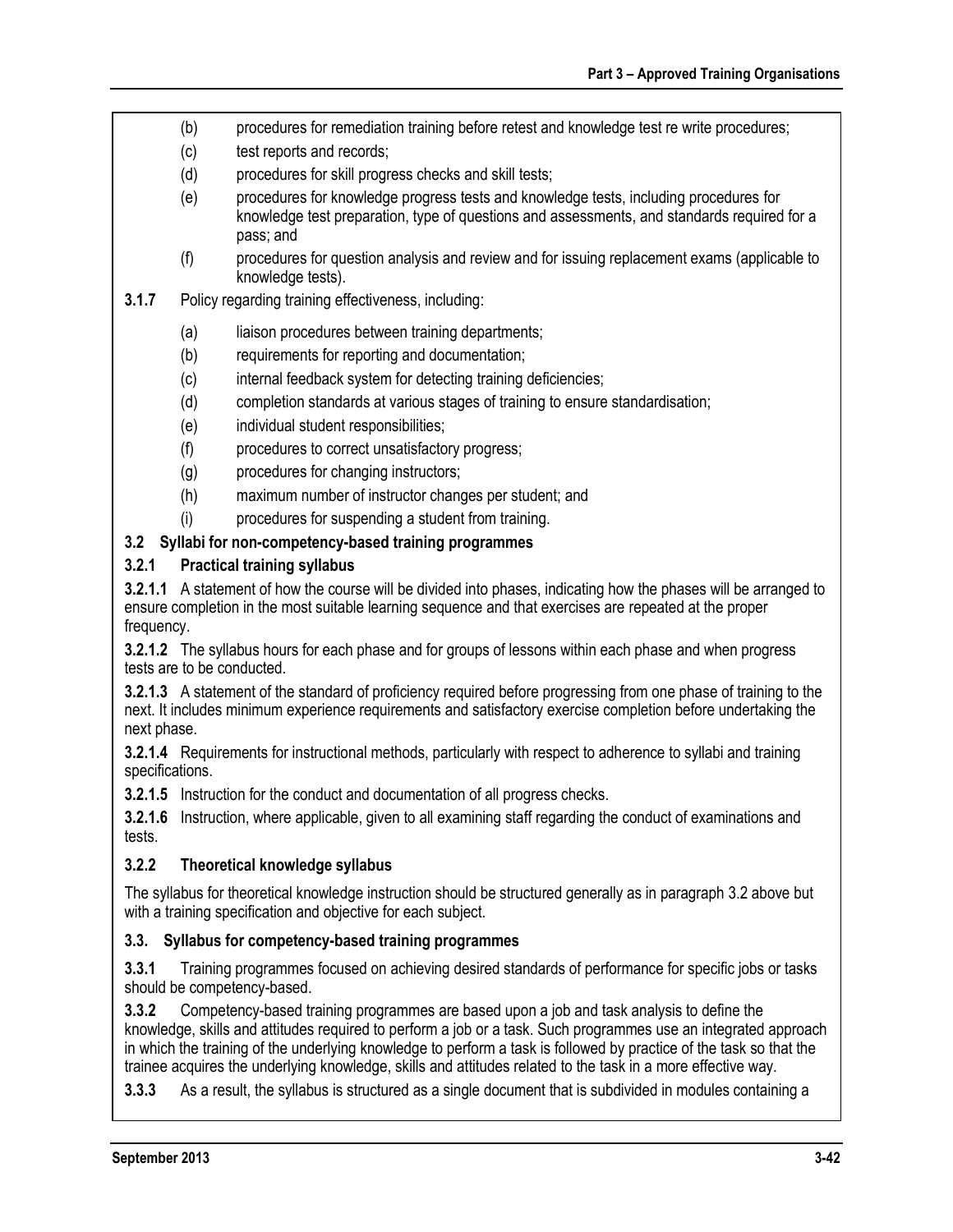training objective and the same information as in 3.2.1, but applied to both the theoretical knowledge and practical training delivered by the module.

#### **4. Tests and checks conducted by the ATO for the issuance of a licence or a rating**

**4.1** When a State has authorised an ATO to conduct the testing required for the issuance of a licence or rating in accordance with the Training and Procedures Manual, the manual should include:

- (a) the name(s) of the personnel with testing authority and the scope of the authority;
- (b) the role and duties of the authorised personnel;
- (c) if the school has been given authority to appoint personnel to conduct the testing required for the issuance of a licence or rating, the minimum requirements for appointment as well as the selection and appointment procedure; and
- (d) the applicable requirements established by the Licensing Authority, such as:
	- (1) The procedures to be followed in the conduct of checks and tests; and
	- (2) the methods for completion and retention of testing records as required by the **Authority**

#### **5. Records**

- **5.1** Policy and procedures regarding:
	- (a) attendance records;
	- (b) student training records;
	- (c) staff training and qualification records;
	- (d) person responsible for checking records and student personal logs;
	- (e) nature and frequency of record checks;
	- (f) standardisation of record entries;
	- (g) personal log entries; and
	- (h) security of records and documents.

#### **6. Safety management system (if applicable)**

**6.1** The requirement to adopt SMS practices is intended to be restricted to only those training entities whose activities directly impact upon the safe operation of aircraft. Should that requirement apply to the ATO, the Training and Procedures Manual, as stated in paragraph 1.9 above, must address the ATO's SMS with reference to a separate manual or include the SMS practices within the Training and Procedures Manual.

#### **7. Quality assurance**

**7.1** Provide a brief description of the quality assurance practices, as required by paragraph 5 of Appendix 2 to Annex 1, with reference to a separate quality manual or include the QA practices within the Training and Procedures Manual (refer to Appendix B, paragraph 9).

#### **8. Appendices**

- **8.1** As required:
	- (a) sample progress test forms;
	- (b) sample logs, test reports and records; and
	- (c) a copy of the approved training organisation's approval document.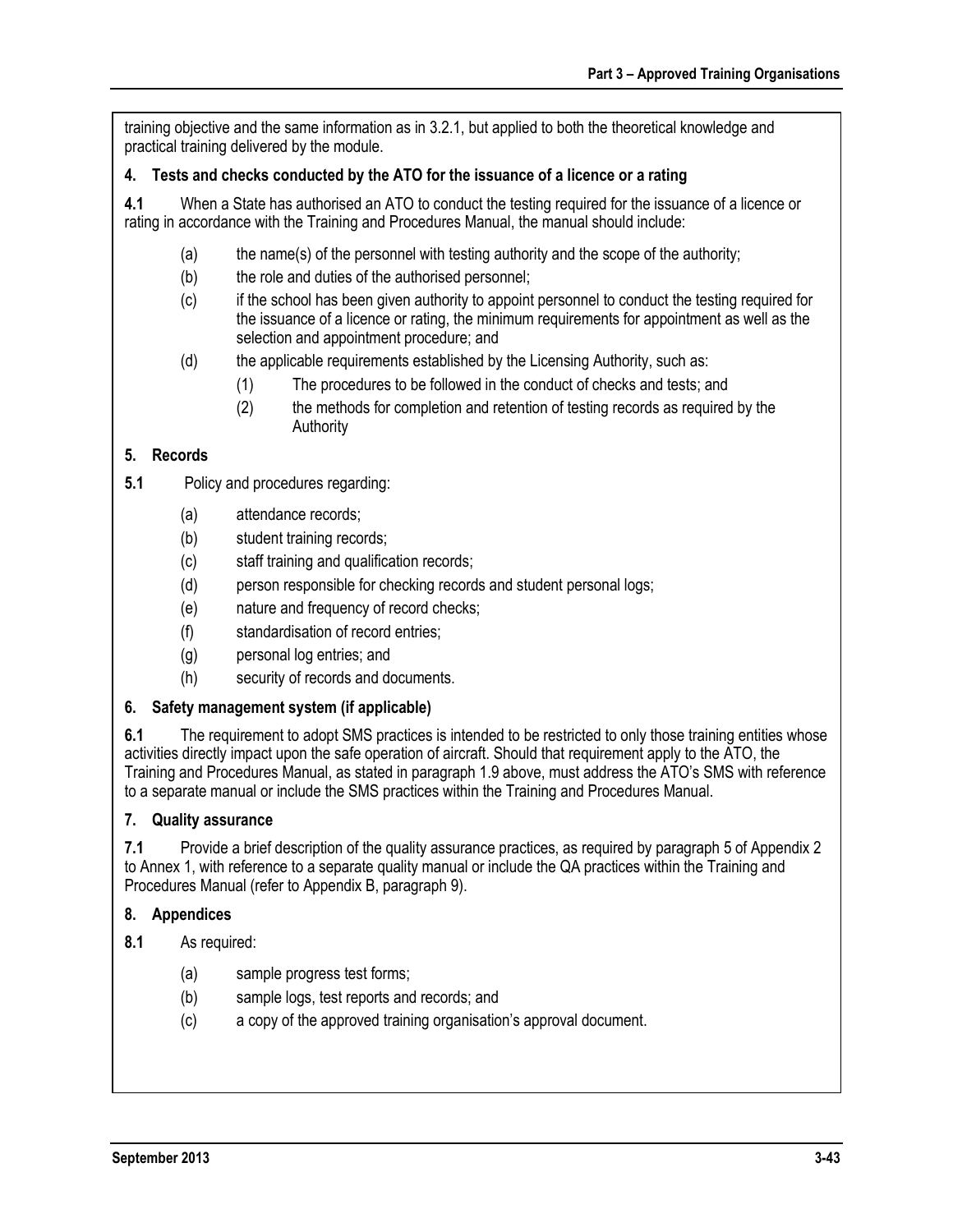#### **Part II – Additional content for flight training organisations (utilising aircraft)**

#### **9. Flight training – General**

**9.1** Qualifications, responsibilities and succession of command of management and key operational personnel (in addition to paragraph 1.8 above), including but not limited to:

- (a) chief flight instructor; and
- (b) chief ground instructor.
- **9.2** Policies and procedures (in addition to paragraph 1.9 above) dealing with:
	- (a) approval of flights;
	- (b) responsibilities of the pilot-in-command;
	- (c) flight planning procedures general;
	- (d) carriage of passengers;
	- (e) operational control system;
	- (f) reporting of safety hazards, incidents and accidents (see Appendix D for more details);
	- (g) duty periods and flight time limitations for flying staff members and students; and
	- (h) minimum rest periods for flying staff members and students.

**9.3** Description of the facilities and equipment available (in addition to paragraph 1.10 of this Appendix), including:

- (a) Flight simulation training devices and training aircraft;
- (b) Maintenance facilities and apron parking areas for training aircraft;
- (c) Computer-based classroom(s); and
- (d) Dispatch control and briefing areas.

#### **10. Aircraft operating information**

- **10.1** Certification and operating limitations.
- **10.2** Aircraft handling, including:
	- a) performance limitations;
	- b) use of checklists;
	- c) standard operating procedures; and
	- d) aircraft maintenance procedures.
- **10.3** Instructions for aircraft loading and securing of load.
- **10.4** Fuelling procedures.
- **10.5** Emergency procedures.

#### **11. Routes**

- **11.1** Performance criteria, e.g. take-off, en route, landing, etc.
- **11.2** Flight planning procedures including:
	- (a) fuel and oil requirements;
	- (b) minimum safe altitudes;
	- (c) planning for contingencies (e.g. emergency or diversion scenarios); and
	- (d) navigation equipment.
- **11.3** Weather minima for all instructional training flights during day, night, VFR and IFR operations.
- **11.4** Weather minima for all student training flights at various stages of training.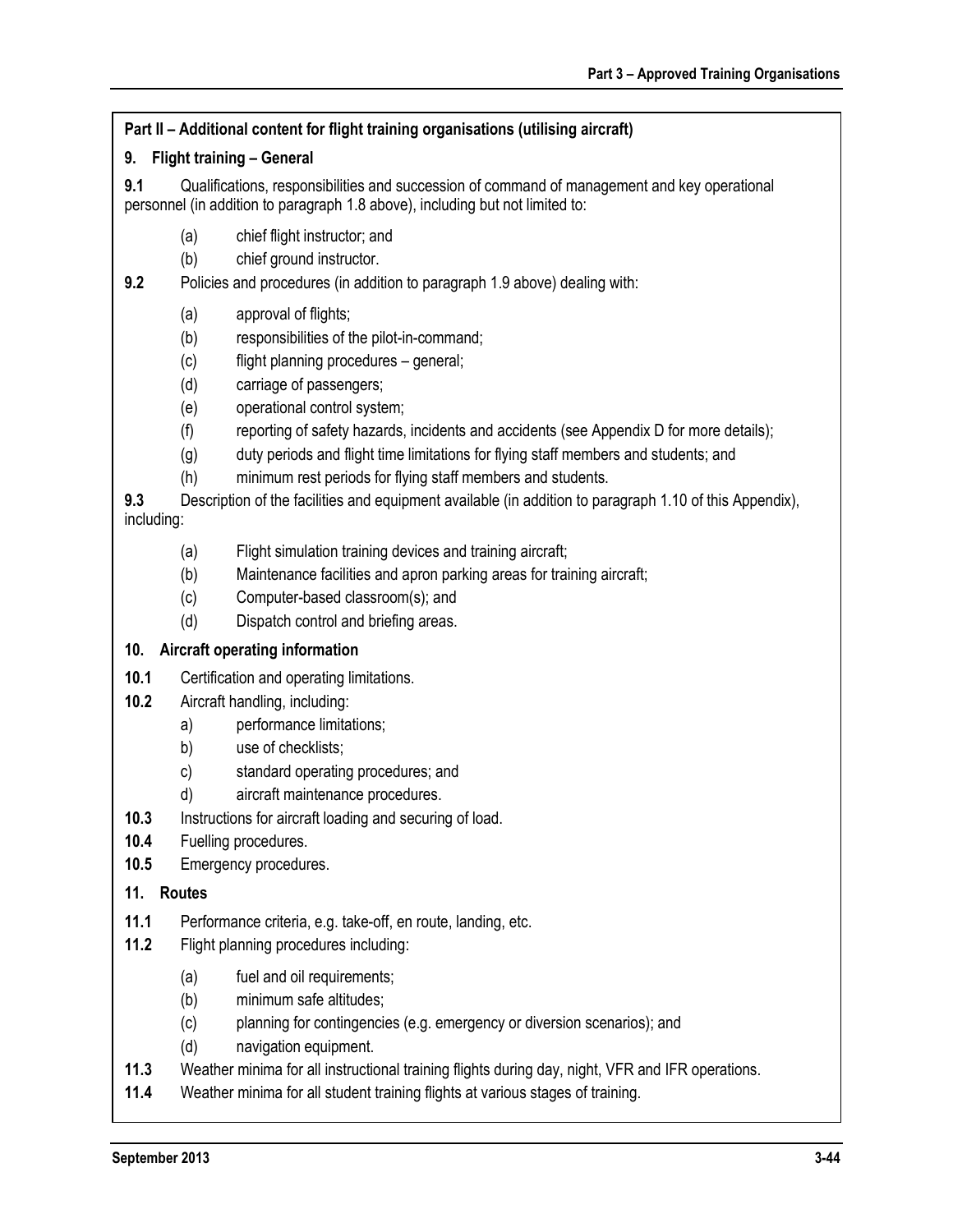**11.5** Training routes and practice areas.

#### **12. Flight training plan**

- **12.1** Training curricula (in addition to paragraph 3.1.4 above), including, as applicable, the:
	- (a) flying curriculum (single-engine);
	- (b) flying curriculum (multi-engine);
	- (c) theoretical knowledge curriculum; and
	- (d) flight simulation training curriculum.

**12.2** The general arrangements of daily and weekly programmes for flying training, ground training and flight simulation training.

- **12.3** Training policies (in addition to paragraph 3.1.5 above) in terms of:
	- (a) weather constraints;
	- (b) maximum student training times for flight, theoretical knowledge and flight simulation training, per day/week/month;
	- (c) restrictions in respect of training periods for students;
	- (d) duration of training flights at various stages;
	- (e) maximum individual student flying hours in any day or night period;
	- (f) maximum number of individual student training flights in any day or night period; and
	- (g) minimum rest periods between training periods.

*ICAO Doc 9841, Appendix A*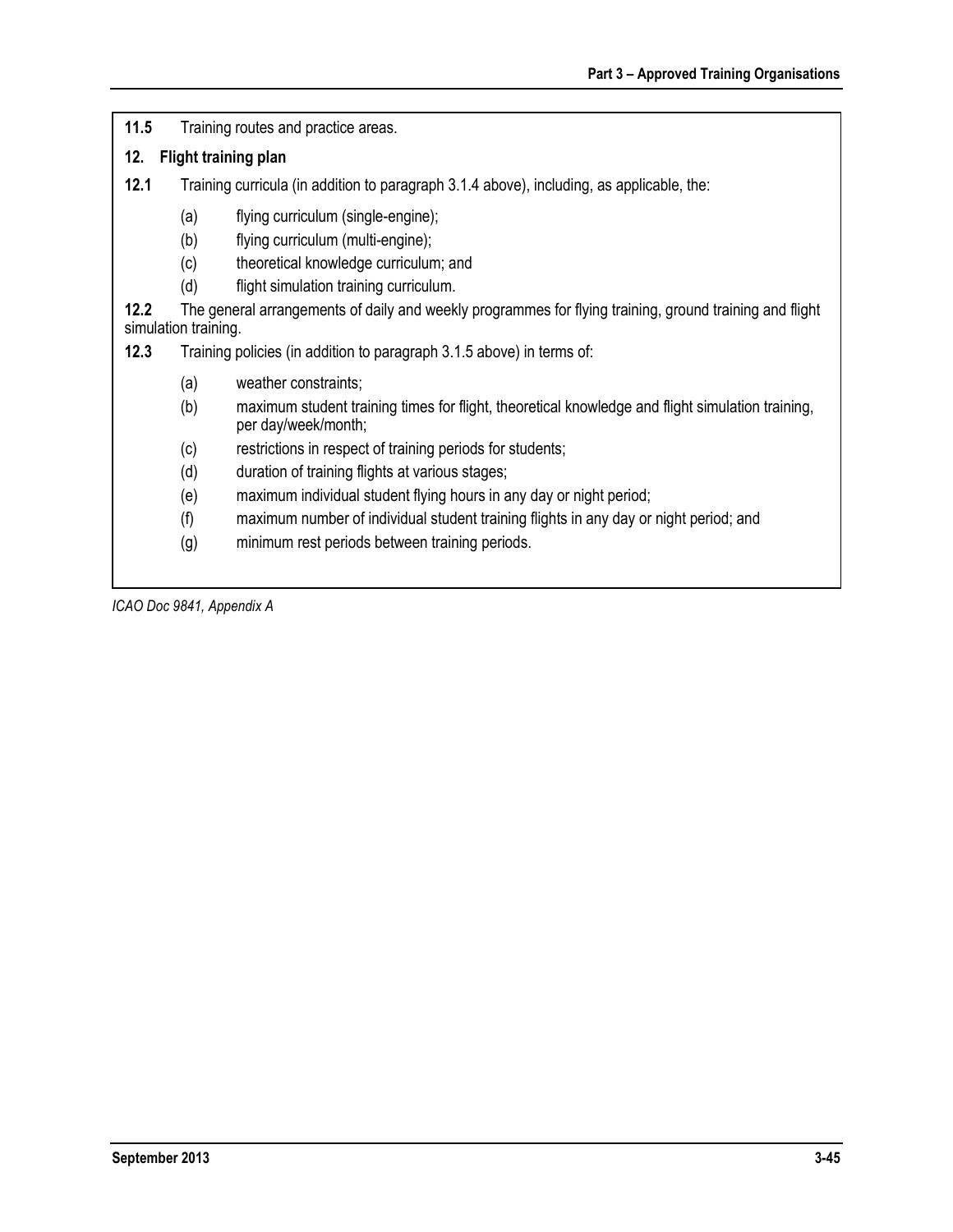## **IS: 3.4.5.1 TRAINING AND PROCEDURES MANUAL FOR ATO CONDUCTING MAINTENANCE TRAINING**

(a) The Training and Procedures Manual for use at an ATO conducting approved training courses should include the following: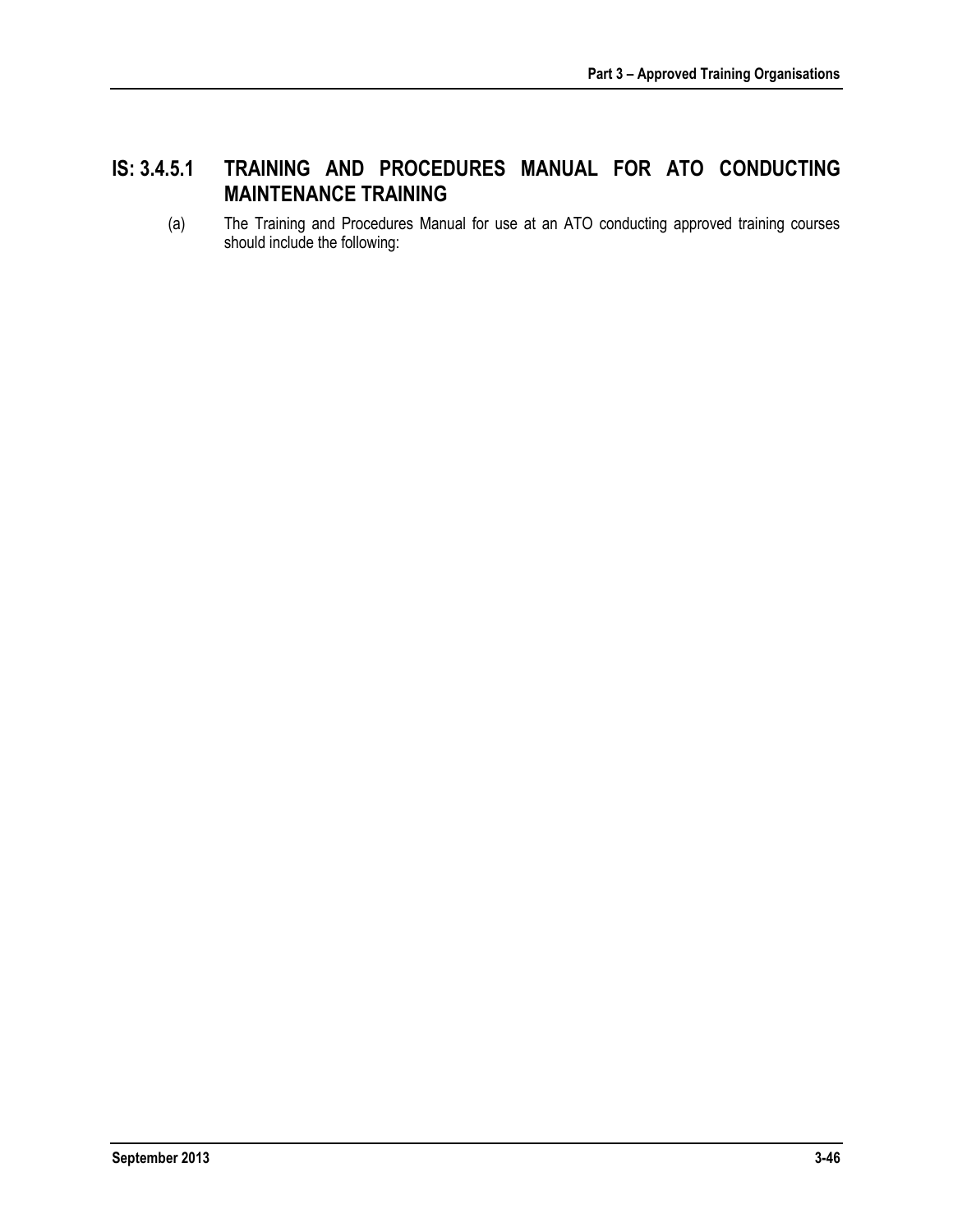#### Part 1

- **1. General**
- **1.1** Preamble relating to the use and applicability of the manual.
- **1.2** Table of contents.
- **1.3** Amendment, revision and distribution of the manual:
	- (a) procedures for amendment;
	- (b) amendment record page;
	- (c) distribution list; and
	- (d) list of effective pages.
- **1.4** Glossary of definitions and significant terms, including a list of acronyms and/or abbreviations.
- **1.5** Description of the structure and layout of the manual, including:
	- (a) the various parts, sections, as well as their contents and use; and
	- (b) the paragraph numbering system.
- **1.6** Description of the scope of training authorised under the organisation's terms of approval.
- **1.7** Organisation (chart of the ATO's management organisation), and the name of the post holders.
- **1.8** Qualifications, responsibilities and succession of command of management and key operational personnel, including but not limited to:
	- (a) accountable executive;
	- (b) head of training;
	- (c) instructional services manager;
	- (d) quality manager;
	- (e) maintenance manager, if applicable;
	- (f) safety manager, if applicable;
	- (g) instructors; and
	- (h) examiners, evaluators, and auditors.
- **1.9** Policies dealing with:
	- (a) the training organisation's objectives, including ethics and values;
	- (b) the selection of ATO personnel and the maintenance of their qualifications;
	- (c) the training programme design and development, including the need for programme validation and review, as well as the outsourcing of training programme development to third-party providers;
	- (d) the evaluation, selection, and maintenance of training material and devices;
	- (e) the maintenance of the training facilities and equipment;
	- (f) developing and maintaining a quality system governance model and
	- (g) developing and maintaining a culture focused on safety in the workplace, including, when applicable, implementing a safety management system governance model.
- **1.10** Description of the facilities and equipment available, including: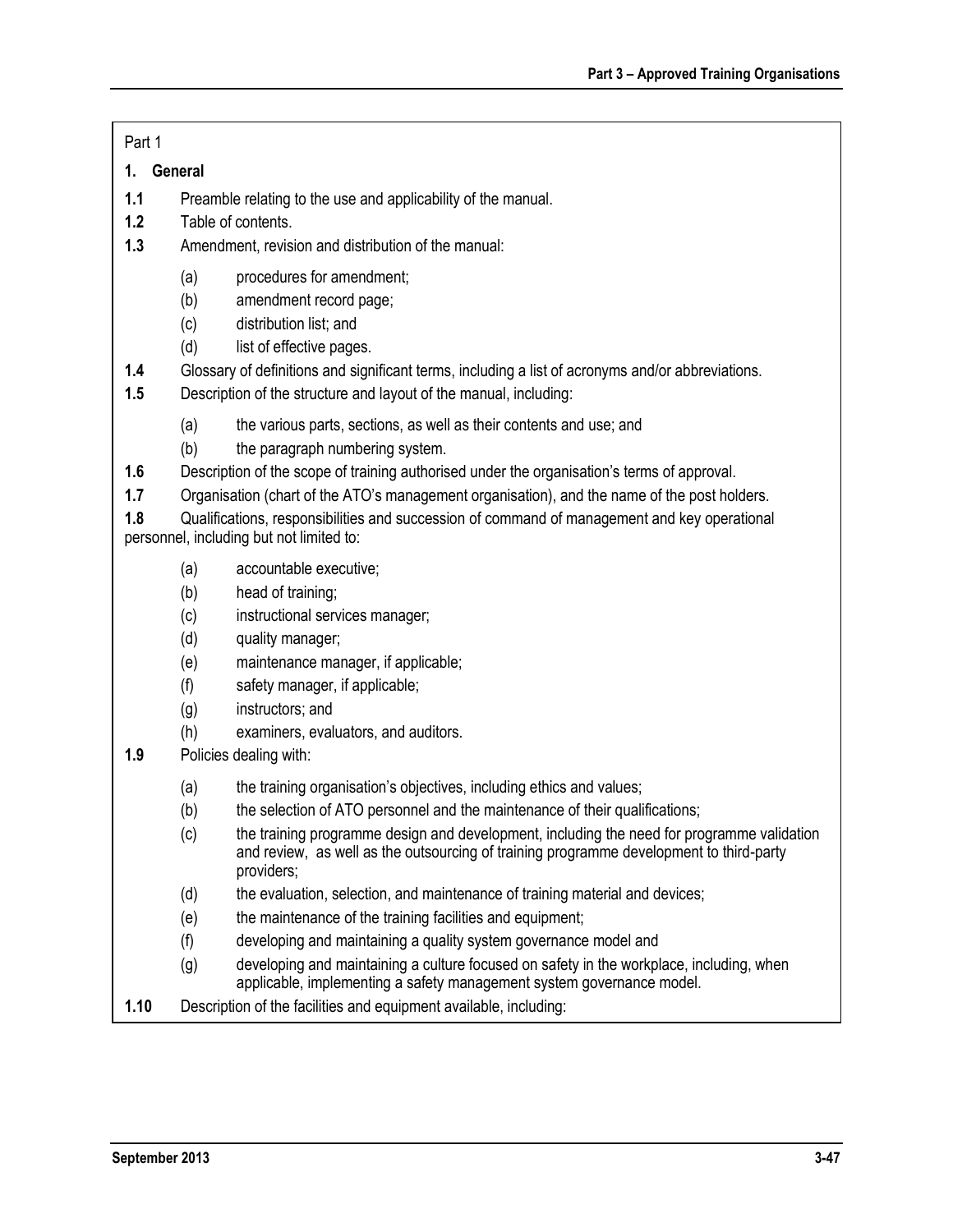- (a) general use facilities, including offices, stores and archives, library or reference areas);
- (b) the number and size of classrooms, including installed equipment; and
- (c) the type and number of training devices, including their location if other than at the main training site.

#### **2. Staff training**

**2.1** Identification of persons or positions responsible for the maintenance of performance standards and for ensuring the competency of personnel.

**2.2** Details of the procedures to validate the qualifications and determine the competency of instructional personnel as required by MCAR 3: 3.2.1.14.

**2.3** Details of the initial and recurrent training programmes for all personnel, including awareness training with respect to their responsibilities within the ATO's system governance processes.

**2.4** Procedures for proficiency checks and upgrade training.

#### **3.0 Client training programmes**

The client training programmes cover each individual training programme conducted by the training organisation for its customers. The training programmes consist of a training plan, a practical training syllabus and a theoretical knowledge syllabus, if applicable, as described in paragraphs 3.1, 3.2 and 3.3 below.

**3.1** Training plan

**3.1.1** The aim of the course in the form of a statement of what the student is expected to be able to do as a result of the training, the level of performance, and the training constraints to be observed.

**3.1.2** Pre-entry requirements, including:

- (a) minimum age;
- (b) education or qualification requirements;
- (c) medical requirements; and
- (d) linguistic requirements.

**3.1.3** Credits for previous knowledge, experience or other qualifications, which should be obtained from the Licensing Authority before the training commences.

- **3.1.4** Training curricula, including the:
	- (a) theoretical training (knowledge);
	- (b) practical training (skills);
	- (c) training in the domain of human factors (attitudes);
	- (d) assessment and examinations; and
	- (e) monitoring of the training process, including the assessment and examination activities.
- **3.1.5** Training policies in terms of:
	- (a) restrictions regarding the duration of training periods for students and instructors; and
	- (b) if applicable, minimum rest periods.
- **3.1.6** Policy for the conduct of student evaluation, including the:
	- (a) procedures for authorisation for tests;
	- (b) procedures for remediation training before retest and knowledge test re write procedures;
	- (c) test reports and records;
	- (d) procedures for skill progress checks and skill tests;
	- (e) procedures for knowledge progress tests and knowledge tests, including procedures for knowledge test preparation, type of questions and assessments, and standards required for a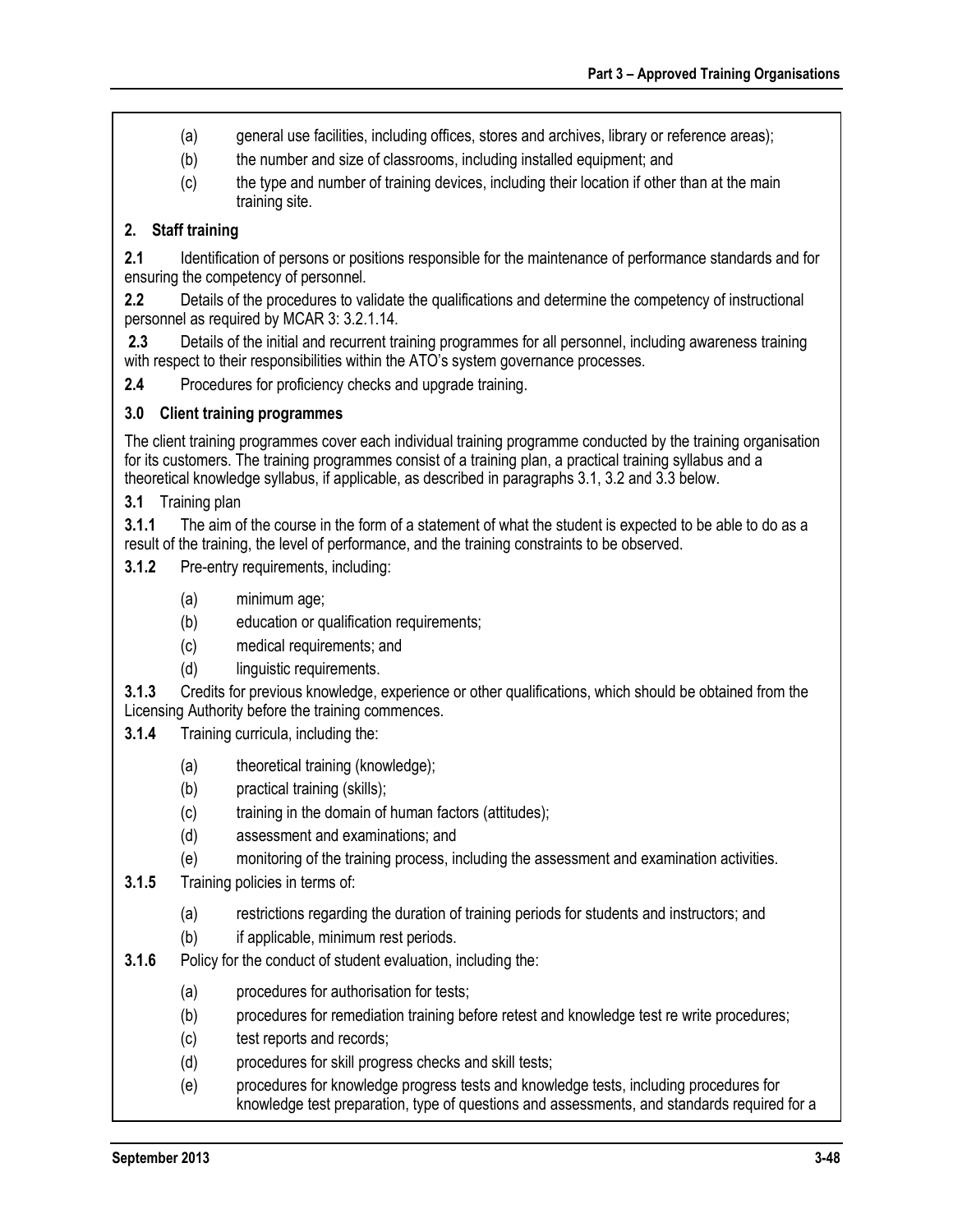pass; and

- (f) procedures for question analysis and review and for issuing replacement exams (applicable to knowledge tests).
- **3.1.7** Policy regarding training effectiveness, including:
	- (a) liaison procedures between training departments;
	- (b) requirements for reporting and documentation;
	- (c) internal feedback system for detecting training deficiencies;
	- (d) completion standards at various stages of training to ensure standardisation;
	- (e) individual student responsibilities;
	- (f) procedures to correct unsatisfactory progress;
	- (g) procedures for changing instructors;
	- (h) maximum number of instructor changes per student; and
	- (i) procedures for suspending a student from training.

**3.2** Syllabi for non-competency-based training programmes

**3.2.1** Practical training syllabus

**3.2.1.1** A statement of how the course will be divided into phases, indicating how the phases will be arranged to ensure completion in the most suitable learning sequence and that exercises are repeated at the proper frequency.

**3.2.1.2** The syllabus hours for each phase and for groups of lessons within each phase and when progress tests are to be conducted.

**3.2.1.3** A statement of the standard of proficiency required before progressing from one phase of training to the next. It includes minimum experience requirements and satisfactory exercise completion before undertaking the next phase.

**3.2.1.4** Requirements for instructional methods, particularly with respect to adherence to syllabi and training specifications.

**3.2.1.5** Instruction for the conduct and documentation of all progress checks.

**3.2.1.6** Instruction, where applicable, given to all examining staff regarding the conduct of examinations and tests.

**3.2.2** Theoretical knowledge syllabus

The syllabus for theoretical knowledge instruction should be structured generally as in paragraph 3.2 above but with a training specification and objective for each subject.

**3.3.** Syllabus for competency-based training programmes

**3.3.1** Training programmes focused on achieving desired standards of performance for specific jobs or tasks should be competency-based.

**3.3.2** Competency-based training programmes are based upon a job and task analysis to define the knowledge, skills and attitudes required to perform a job or a task. Such programmes use an integrated approach in which the training of the underlying knowledge to perform a task is followed by practice of the task so that the trainee acquires the underlying knowledge, skills and attitudes related to the task in a more effective way.

**3.3.3** As a result, the syllabus is structured as a single document that is subdivided in modules containing a training objective and the same information as in 3.2.1, but applied to both the theoretical knowledge and practical training delivered by the module.